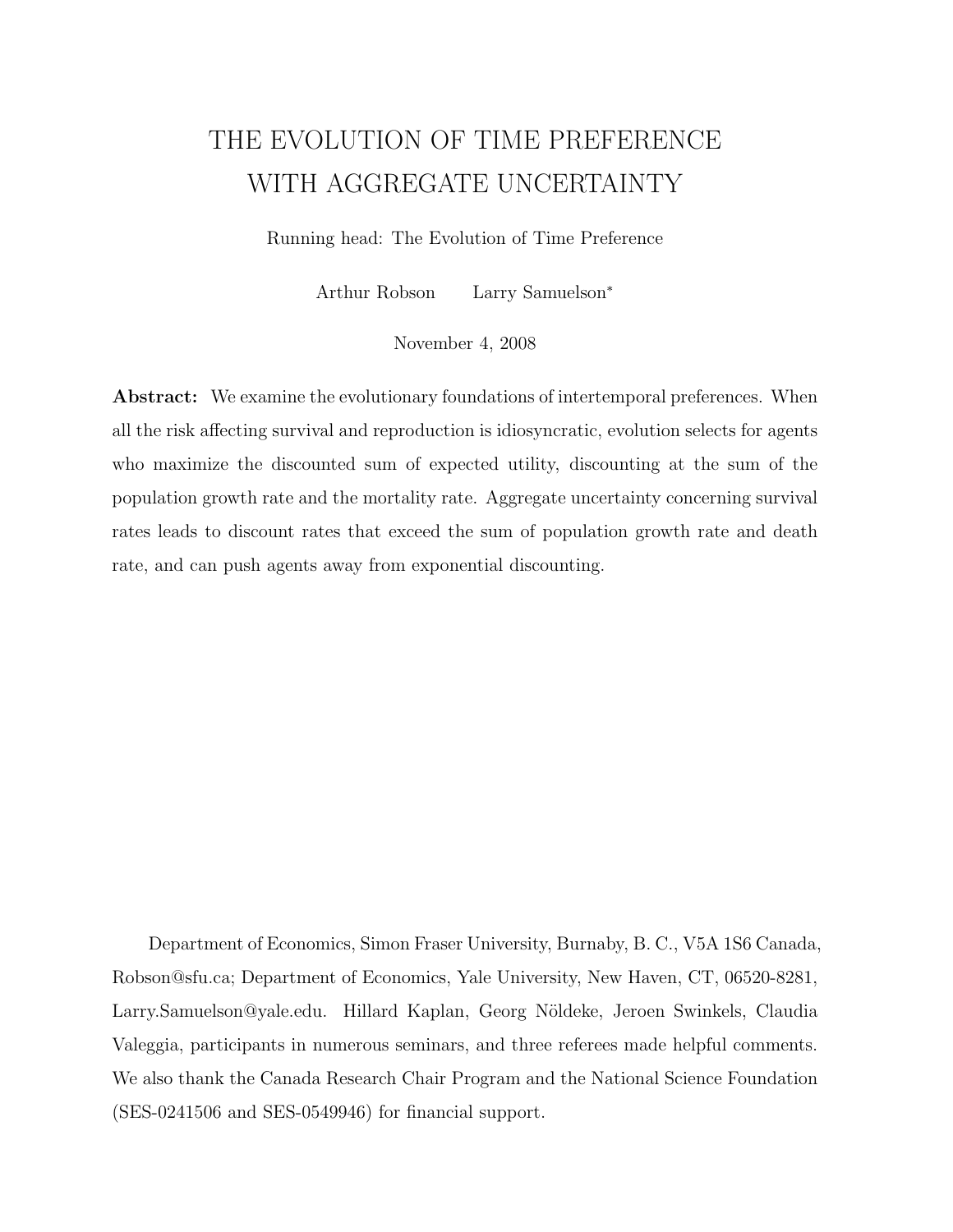How much do people discount the future? How does their discounting change as they consider events further in the future?<sup>1</sup> Perhaps more fundamentally, why do people discount at all?

Irving Fisher's (1930, pp. 84–85) pioneering study of intertemporal trade-offs called attention to one reason future rewards are discounted—an intervening death may prevent us from realizing such rewards. The possibility of death has played a recurring role in discussions of discounting (e.g., Menahem E. Yaari (1965)). Ingemar Hansson and Charles Stuart (1990) and Alan R. Rogers (1994) argue that evolution should select in favor of people whose discounting reflects the growth rate of the population with whom they are competing (see also Arthur J. Robson and Balazs Szentes (2007)). Putting these ideas together leads to models in which people discount at the sum of the population growth rate and the mortality rate.

One difficulty with this argument is that the numbers don't obviously match. Studies of contemporary rates of time preference have produced estimates as high as twelve to twenty percent per year (Emily C. Lawrance (1991)). Steffan Andersen, Glenn W. Harrison, Morton I. Lau and E. Elisabet Rutström (2008, Table III), arguing that estimated discount rates fall when correcting for the confounding effects of risk aversion, find (still surprisingly high) discount rates of about ten percent . In contrast, Michael Gurven and Hillard Kaplan (2007, pp. 330-331) use data from contemporary hunter-gatherers to estimate that annual mortality rates during our evolutionary history ranged from one percent for ten-year-olds to four percent for sixty-year-olds, while the average population growth rate over this two-million year period must have been approximately zero, suggesting discount rates of a few percent. A second issue is the growing evidence that intertemporal preferences exhibit a present bias not captured by the exponential discounting of standard models.

This paper re-examines the foundations of intertemporal preferences. Like Hansson and Stuart (1990) and Rogers (1994), we view peoples' preferences as having been

<sup>1</sup>Recent policy discussions, especially those regarding global warming, have focussed attention on the first question (e.g., William Nordhaus (2007)), while recent work in behavioral economics has directed attention to the latter (Shane Frederick, George Loewenstein and Ted O'Donoghue (2002)).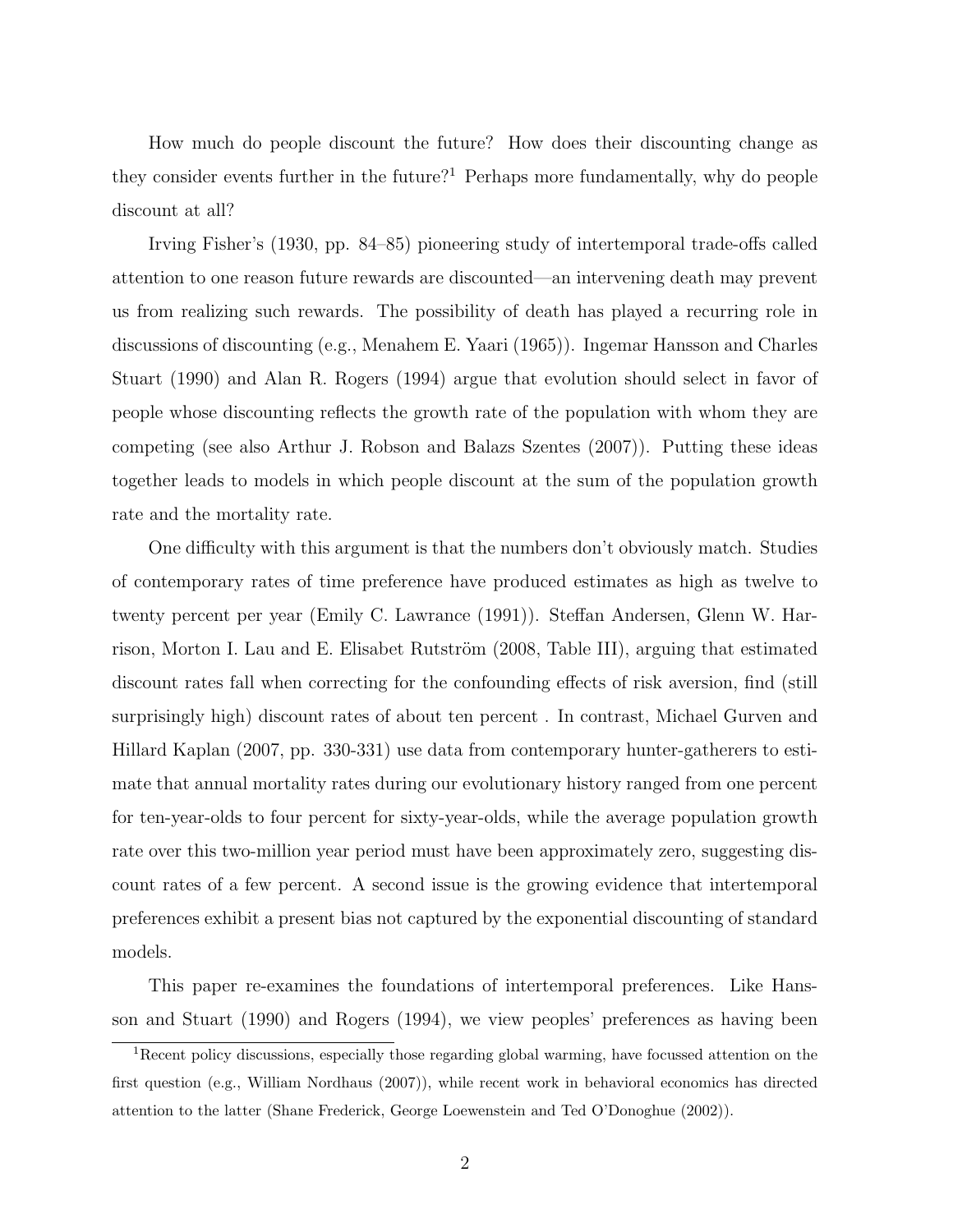shaped by biological evolution. We consider the evolution of intertemporal preferences in age-structured populations, i.e., populations in which each individual can reproduce at different ages, focussing on the simplest question of how people discount future reproduction. When all the risk affecting survival and reproduction is idiosyncratic, we find the standard result that there is a close connection between the evolutionary criterion for success and the simplest criterion for intertemporal choice—the discounted sum of expected utility. This result involves the anticipated rate of discount, namely the sum of the population growth rate and the mortality rate.

Our contribution derives from the observation that the risks in our evolutionary environment are unlikely to have been purely idiosyncratic. Fluctuations in the weather or abundance of predators, epidemics, and failures of food sources are all bound to have a common effect on death rates. Such aggregate uncertainty breaks the connection between discounting and the sum of the growth and death rates. We first show that aggregate uncertainty "generically" lowers the growth rate below that arising with comparable idiosyncratic uncertainty.<sup>2</sup> Furthermore, if the environmental fluctuations have a uniform effect on people of different ages, then future reproduction is discounted at a rate exceeding the population growth rate plus the mortality rate corresponding to mean survival—so that aggregate risk may lie behind the apparent gap between discount rates and growth and mortality rates.<sup>3</sup>

What if the effects of aggregate uncertainty differ across ages? We find that discount rates need no longer be constant, and we present natural (but by no means universal) conditions under which the rate of discount falls as a function of age. This "present bias" in discounting is reminiscent of the present bias that has played a central role in behavioral economics. However, the discount rates that emerge from our model are tied to age rather than time, precluding preference reversals.<sup>4</sup>

<sup>&</sup>lt;sup>2</sup>See Robson (1996) for an analogous result for populations without an age structure.

<sup>3</sup>Section 2.4 explains how this model formalizes and generalizes the "sawtooth" explanation sometimes advanced to reconcile an average growth rate near zero in our evolutionary past with the higher growth rates often seen in contemporary hunter-gatherers. This sawtooth model couples periods of sustained growth with rare, rapid and evolutionarily-neutral population collapses.

<sup>4</sup>Partha Dasgupta and Eric Maskin (2005) and Peter D. Sozou (1998) also present evolutionary foun-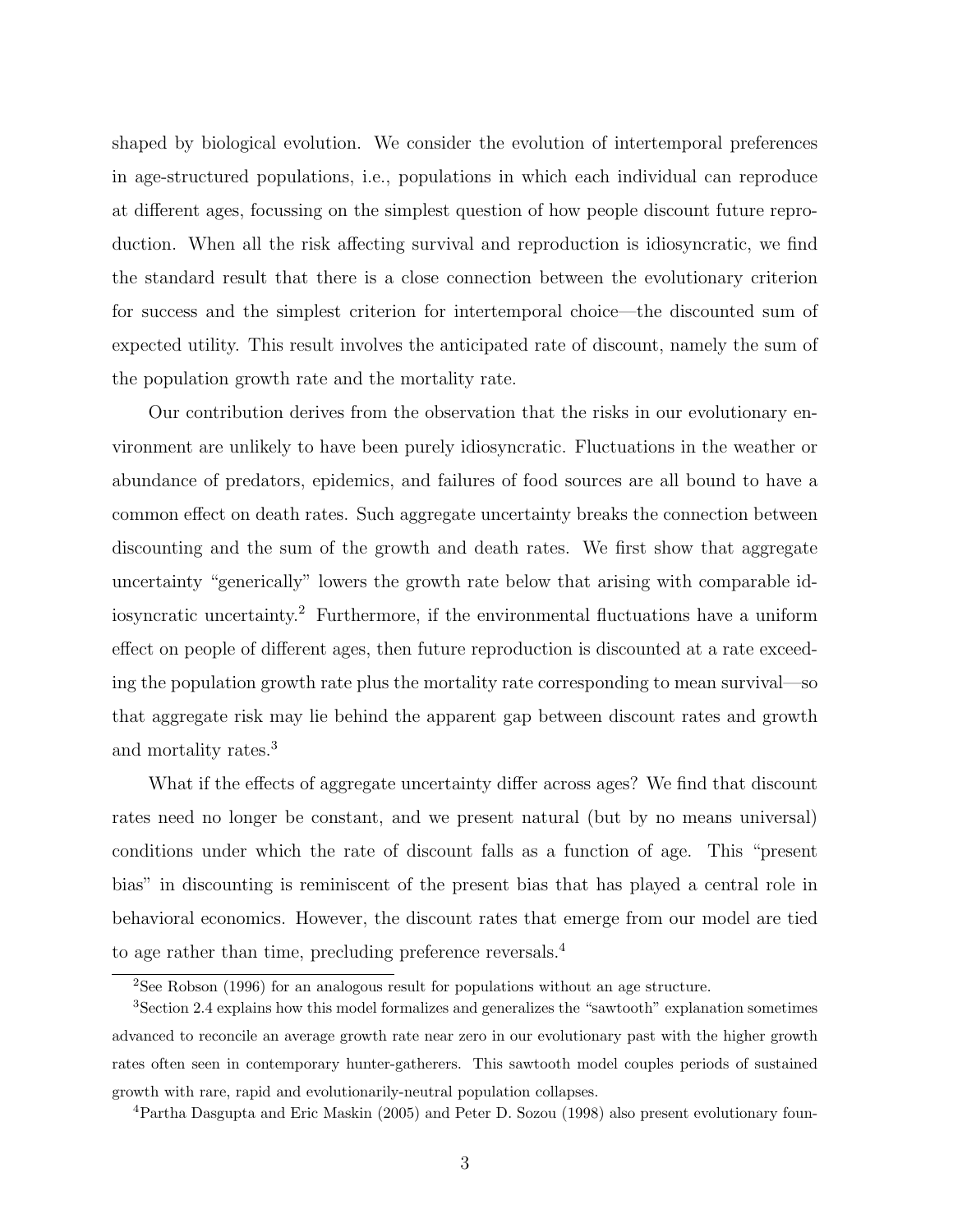Section 1 introduces the mechanics of age-structured populations for the simpler case of an environment with only idiosyncratic uncertainty. Section 2 examines aggregate uncertainty. Section 3 discusses some of the features that are left out of our analysis. Proofs not contained in the body of the paper are collected in Section 4.

### 1 Idiosyncratic Uncertainty

It is helpful to first consider the more straightforward case of idiosyncratic uncertainty, drawing on Brian Charlesworth (1994) and Alasdair I. Houston and John M. McNamara (1999), and following Robson and Larry Samuelson (2007).

### 1.1 The model

Time is discrete, given by  $t = 0, 1, \ldots$  We take a census of a population at the start of each period t, letting  $N_{\tau}(t)$  be the number of agents then of age  $\tau \in \{1, 2, ..., T\}$ .

The first event in period t is that each agent of age  $\tau \in \{1, 2, ..., T\}$  has offspring, with  $x<sub>\tau</sub>$  denoting the expected number of offspring born to an age- $\tau$  parent. Each agent of each age  $\tau \in \{0, \ldots, T-1\}$  then either dies or survives, with S the probability of survival. Agents of age T disappear from our system. This may reflect either death or a continuing life without reproduction, essentially equivalent fates from a biological point of view.<sup>5</sup> All surviving agents younger than  $T$  enter the next period one year older. This brings us to the beginning of period  $t + 1$ , where we take the next census, finding  $N_\tau(t + 1)$  agents of age  $\tau \in \{1, 2, ..., T\}$ , and begin the process anew with the next round of births.

The assumption that survival rates are constant across ages looks restrictive. However, because we place no restrictions on the pattern of fertility, the constant-survival-rate assumption is innocuous. In particular, all of the evolutionarily relevant information is dations for presently-biased preferences, including in Dasgupta and Maskin's case the possibility of preference reversals. We discuss these papers in Section 3.

<sup>&</sup>lt;sup>5</sup>Continued life without reproduction scales up the population but does not affect its growth rate. A mutation that increased one of  $\{x_1, \ldots, x_T\}$  by even a very small amount, while sacrificing all survival beyond age T, would increase the growth rate and hence would be evolutionarily favored.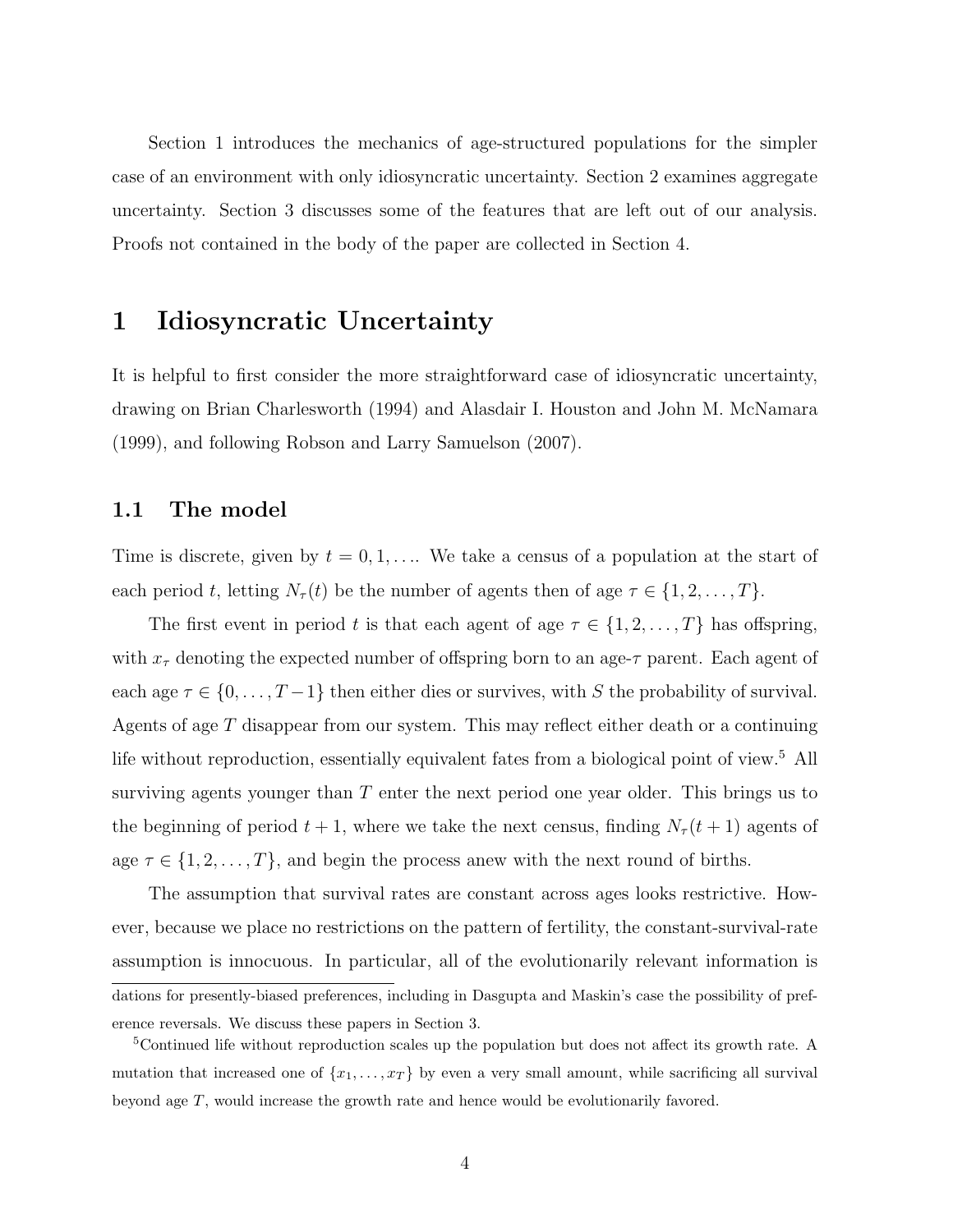contained in the agent's expected number of offspring at each age, where this expectation includes the probability that an intervening death may fix the realized number of offspring at zero. Given an arbitrary specification of age-dependent survival rates and expected offspring conditional on survival, we can find a formally equivalent description in which survival rates are constant across ages and fertilities are adjusted accordingly to preserve the expected number of offspring at each age, allowing us to apply the techniques described below. Section 3 further discusses the implications of this equivalence in a more general setting. In the meantime, taking death rates to be constant allows us to isolate other factors that may lie behind varying discount rates.

Depending on the magnitude of the survival rate S, the population may be exploding or shrinking to zero. None of the subsequent analysis would be affected if there were an environmental carrying capacity that would eventually cap the size of the population, as long as our  $S$  is then interpreted as the endogenously determined zero-population-growth steady-state survival rate.

We are ultimately interested in people's preferences over the wide variety of things they consume, rather than simply reproduction. We view our study of intertemporal preferences over reproduction as a necessary first step in studying preferences over consumption. Reproduction is the currency of evolution, with the various features of our preferences having survived the evolutionary screen because of their salutary effects on reproduction. We thus cannot understand the evolutionary implications of other intertemporal trade-offs without understanding trade-offs over reproduction. To make the link to preferences over consumption, we would view the fertility  $x<sub>\tau</sub>$  as being a function of the consumption of food, shelter, status, and a host of other economic goods, with intertemporal preferences over these goods induced by their implications for  $x_{\tau}$ . We do not assert that people explicitly consider the reproductive implications of each decision they make. Evolution has instead doubtlessly found it more expedient to simply endow us with preferences over economic goods, but these preferences are shaped by the implications of the resulting decisions for reproduction.<sup>6</sup>

<sup>&</sup>lt;sup>6</sup>To be more precise, if fertility  $x_{\tau}$  were a function  $f_{\tau}$  of consumption at date  $\tau$ , then attitudes to intertemporal inequality in consumption would be affected by the properties of  $f_{\tau}$  (its concavity, for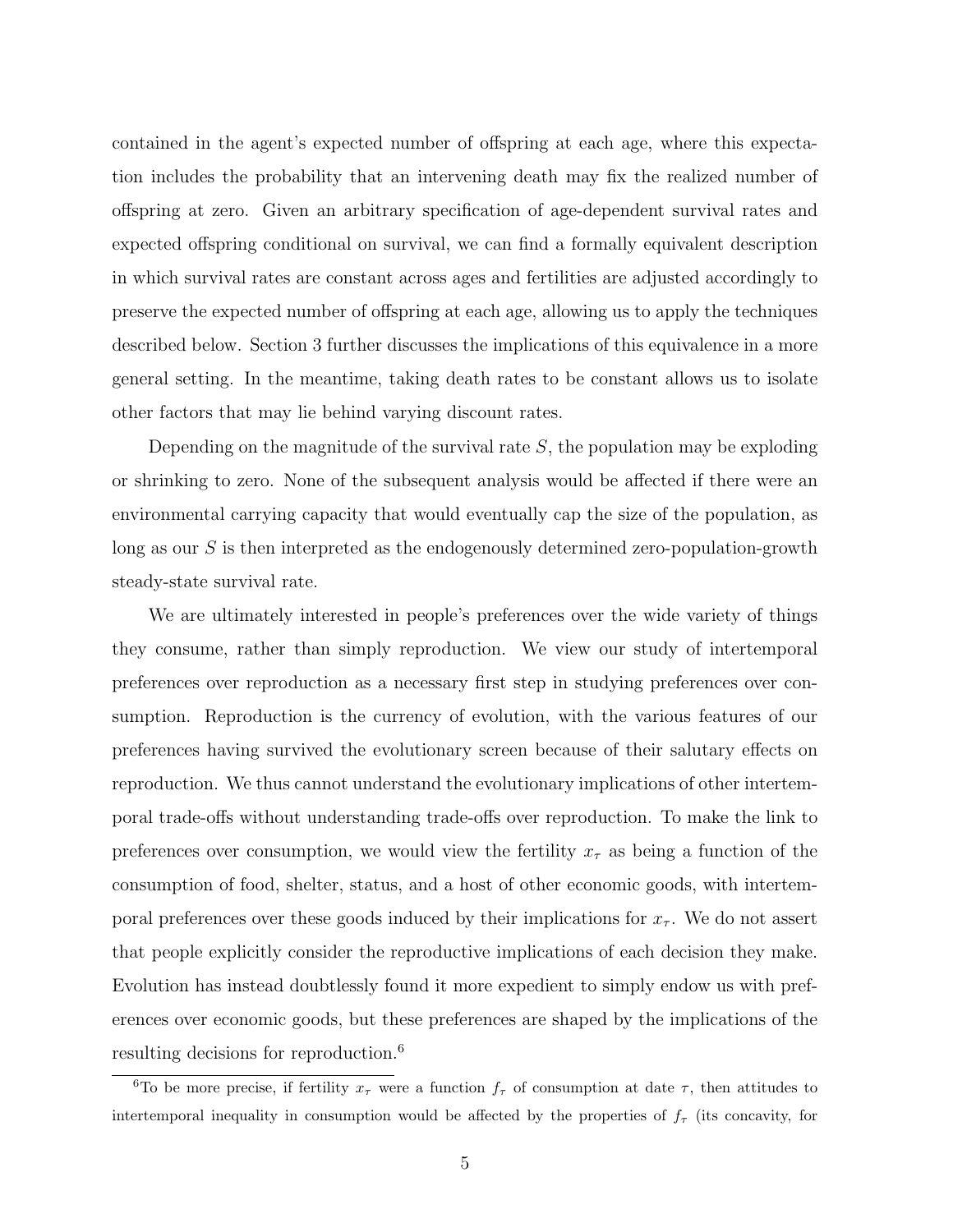The intertemporal trade-offs examined in our model explicitly concern the timing of reproduction within an agent's lifetime. Intertemporal trade-offs often involve intergenerational allocations.<sup>7</sup> Our model can be applied to examine such transfers: We can view the reproductive profiles  $(x_1, \ldots, x_T)$  appearing in our analysis as the product of both consumption and intergenerational transfer decisions, so that our results would provide insight into preferences over transfers as well as consumption once the appropriate links between consumption and reproduction are made.

We also recognize that our modern environment is quite different from that in which we evolved. However, precisely because evolution found it more expedient to simply give us preferences over economic goods rather than make us relentless reproduction calculators, insight into the preferences that shape behavior in our modern world is to be found by examining our evolutionary past.

### 1.2 Evolution

An agent in this environment is characterized by its reproduction profile  $\{x_{\tau}, \tau \in \{1, 2, \ldots, T\}\}\.$ This profile is heritable—each agent's reproductive profile matches that of their parent. Notice that we have abstracted away from a number of realistic considerations. Reproduction is asexual in this model, there are no errors or distortions in the process of genetic transmission, all the agents apparently do is live and reproduce, there is no explicit tradeoff between the quantity and quality of offspring, and so on. This allows us to focus on the basic determinants of time preferences.

We now ask which reproductive profiles will be selected by evolution. In particular, suppose a population initially contains a variety of reproductive profiles. Some agents may have offspring in many different periods, some in only a single period. Some may example) as well as the way in which the  $x<sub>\tau</sub>$  combined to yield population growth. Since the first effect is relatively familiar, we concentrate here on the derivation of the growth rate criterion from the  $x_{\tau}$ . Extending the analysis from reproduction to consumption is relatively straightforward if reproduction at age  $\tau$  is a function of consumption at age  $\tau$  (only), and becomes more complicated as we move away from this simple case (cf. Robson, Szentes and Emil Iantchev (2005)).

<sup>7</sup>Work on intergenerational transfers includes Rogers (1994).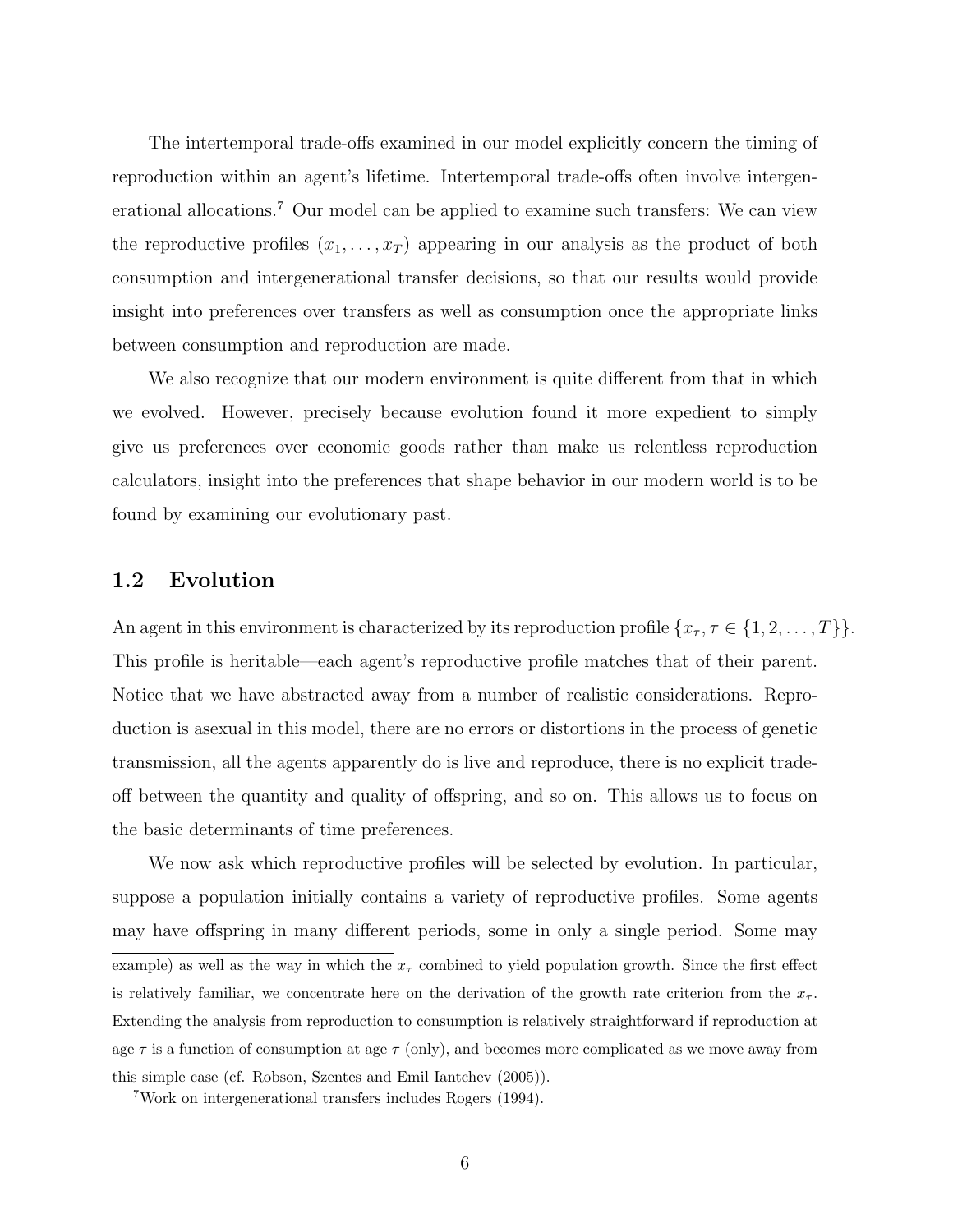have offspring early but have only a few, others may wait longer to reproduce but then have more offspring. Among these reproductive profiles, some will tend to generate more ultimate descendants than others, and if we examine the population after natural selection has had ample time to work, it will be composed almost entirely of agents bearing this descendant-maximizing reproductive profile. Subsequent mutations introducing reproductive profiles leading to fewer ultimate descendants will die out relatively quickly.

In making this idea precise, we follow the standard approach in assuming the number of agents following each reproductive profile is large, captured formally by viewing the set of agents as a continuum. This allows us to construct a convenient deterministic model of the population. Each agent faces idiosyncratic uncertainty, in the sense that the agent may have more or fewer offspring in a given period and may or may not survive until the next, but the average number of offspring born to all agents of age  $\tau$  (with reproductive profile  $\{x_{\tau}, \tau \in \{1, 2, ..., T\}\}\)$  can be taken to be precisely  $x_{\tau}$  and the proportion of survivors can be taken to be precisely  $S^8$ .

The population of agents characterized by reproductive profile  $\{x_{\tau}, \tau \in \{1, 2, ..., T\}\}\$ 

<sup>8</sup>Intuitively, each agent of age  $\tau$  takes an independent (across agents and across periods) draw from an offspring lottery with mean  $x<sub>\tau</sub>$ , determining the agent's number of offspring, and a draw from a survival lottery that yields survival with probability S and death with probability  $1-S$ . The law of large numbers then ensures that average and expected numbers of total offspring, as well as average and expected numbers of total surviving agents, coincide. More precisely, it is well known that one cannot appeal to such a law-of-large-numbers result with a continuum of random variables (cf. Nabil Ibraheem Al-Najjar (1995)). In our case, as in many applications, independence is not necessary, allowing one to construct explicit probability spaces yielding random variables with the properties that are important for our results.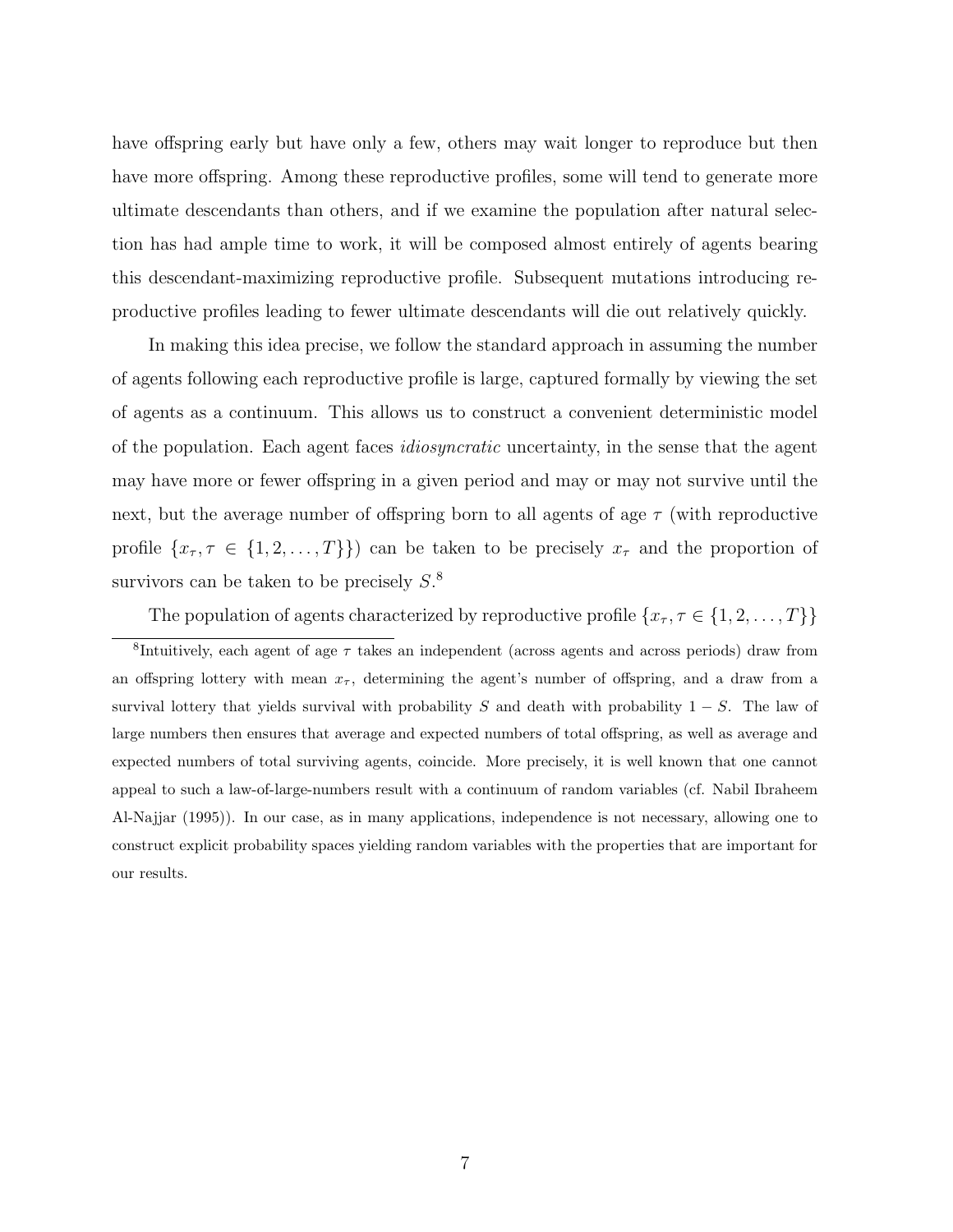thus evolves according to

(1)

$$
[N_1(t+1),...,N_T(t+1)] = [N_1(t),...,N_T(t)] \begin{bmatrix} Sx_1 & S & 0 & \dots & 0 \\ Sx_2 & 0 & S & \dots & 0 \\ \vdots & \vdots & \vdots & \vdots & \vdots \\ Sx_{T-1} & 0 & 0 & \dots & S \\ Sx_T & 0 & 0 & \dots & 0 \end{bmatrix}
$$

≡ N 0 (2) (t)X,

where  $'$  denotes transpose. Each row of the matrix  $X$  describes the fate of one of the age cohorts in the population. The second row, for example, tells us that each twoperiod-old agent has  $x_2$  offspring, which survive with probability S to become period- $t+1$ one-period-olds, and each current two-period-old survives with probability  $S$  to become a three-period-old. The transition matrix X is the Leslie matrix  $(P, H, L)$ eslie (1945,1948)).

The number of agents at time  $t$  characterized by the reproductive profile giving rise to the Leslie matrix  $X$  is given by

$$
N'(t) = N'(0)X^t.
$$

We can form one such equation for each possible reproductive profile (though we refrain from introducing such notation). Which reproductive profile will give rise to the most descendants at some point in the future? This is equivalent to asking which reproductive profile will give rise to the "largest"  $X<sup>t</sup>$  for large t. In answering this question, we assume that the Leslie matrix X is primitive, in that there exists some  $k > 0$  for which  $X^k$  is strictly positive.<sup>9</sup> This allows us to bring standard results in matrix theory to bear in examining  $X^t$ .

In particular, the Perron-Frobenius theorem (E. Seneta (1981, Theorem 1.1)) implies that the Leslie matrix has a "dominant" eigenvalue  $\phi$  that is real, positive, of multiplicity

<sup>&</sup>lt;sup>9</sup>A sufficient condition for this is that there exist two relatively prime ages  $\tau$  and  $\tau'$  for which  $x_{\tau}$  and  $x_{\tau'}$ are both nonzero. It suffices, for example, that  $\tau$  and  $\tau'$  are adjacent. Note that  $x_T > 0$  by assumption, since otherwise agents of age T would be past reproductive age and removed from our consideration.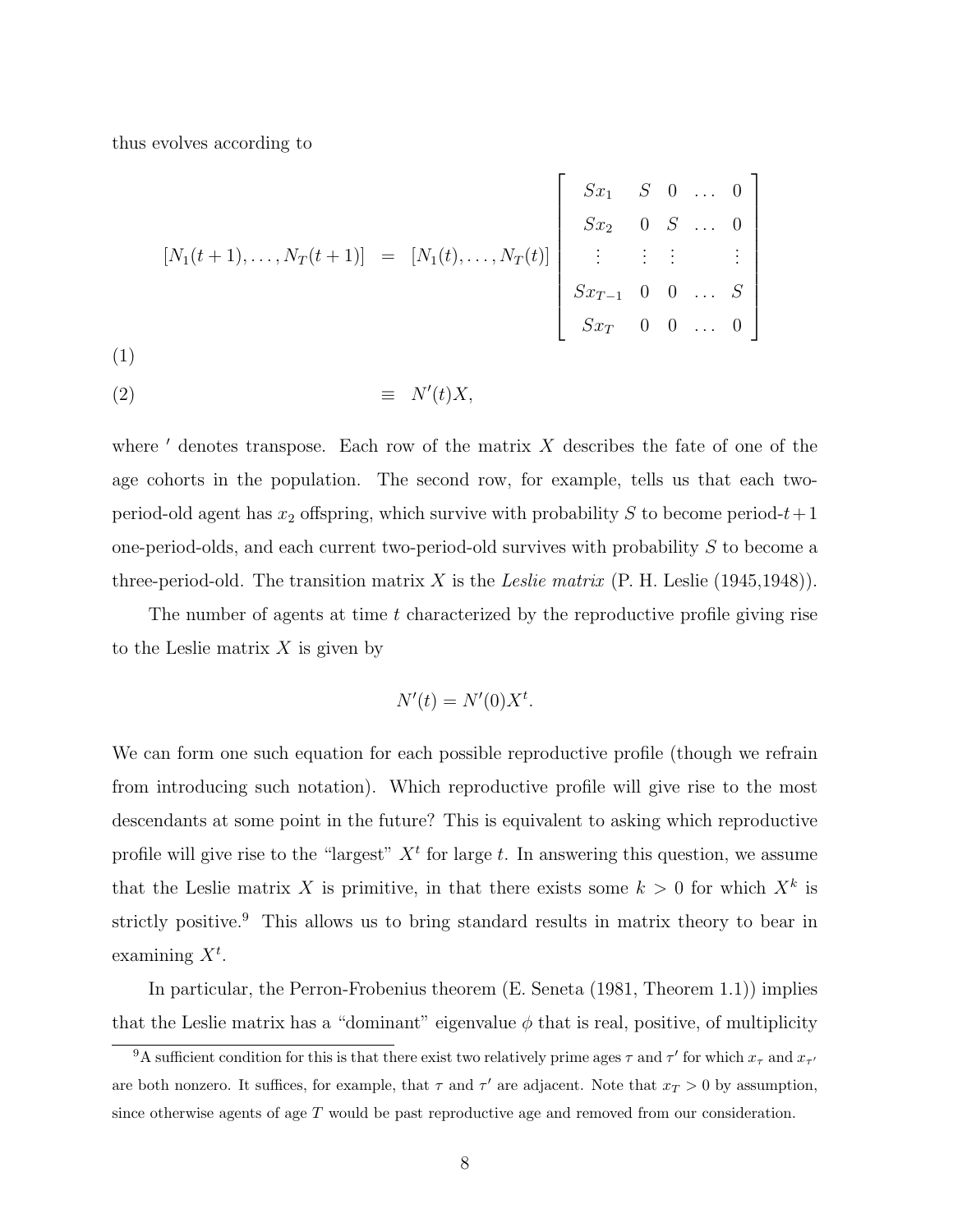one, strictly exceeds the modulus of all other eigenvalues, and satisfies (Seneta (1981, Theorem 1.2))

$$
\lim_{t \to \infty} \frac{X^t}{\phi^t} = vu' \quad \text{and hence} \quad \lim_{t \to \infty} \frac{N'(t)}{\phi^t} = N'(0)v u',
$$

where the vectors u and v are the strictly positive left  $(u'X = \phi u')$  and right  $(Xv = \phi v)$ eigenvectors associated with  $\phi$ , normalized so that  $u'v = 1$  and  $\sum_{\tau=1}^{T} u_{\tau} = 1$ . Regardless of the initial condition  $N'(0)$ , the proportion of the population of each age  $\tau$  approaches  $u_{\tau}$ . The vector u thus describes the limiting age distribution of the population. The vector v gives the "reproductive value" of an individual of each age, or the relative contribution that each such individual makes to the long run population.

This result can be more easily interpreted after premultiplying the first equation by the vector  $u'$ , postmultiplying by  $v$  and then taking logs so that

(3) 
$$
\lim_{t \to \infty} \frac{1}{t} \ln(u'X^t v) = \ln \phi.
$$

The expression  $u'X^tv$  is referred to as the total reproductive value of the population and serves as a convenient measure of the period-t population. This result then tells us that the population growth rate is given by the log of the dominant eigenvalue of the Leslie matrix. Those reproductive profiles whose Leslie matrixes have higher dominant eigenvalues will leave more ultimate descendants than others, and eventually the population will be composed virtually entirely of the reproductive profile that maximizes this eigenvalue. The effects of natural selection are thus easily characterized—given any set of alternatives, evolution will select the reproductive profile (and only that one) maximizing the dominant eigenvalue of the corresponding Leslie matrix.<sup>10</sup>

<sup>&</sup>lt;sup>10</sup>The ultimate fate of the population depends on the magnitude of this dominant eigenvalue  $\phi$ . The population grows without bound it  $\phi > 1$ , shrinks if  $\phi < 1$ , and converges to a constant state if  $\phi = 1$ . A more realistic model would allow the death rate to vary as does the population, increasing as the population grows in response to increasingly scarce resources and bringing the population to a steady state. We can capture this possibility in a simple way by reinterpreting the death rate  $S$  as the steadystate death rate.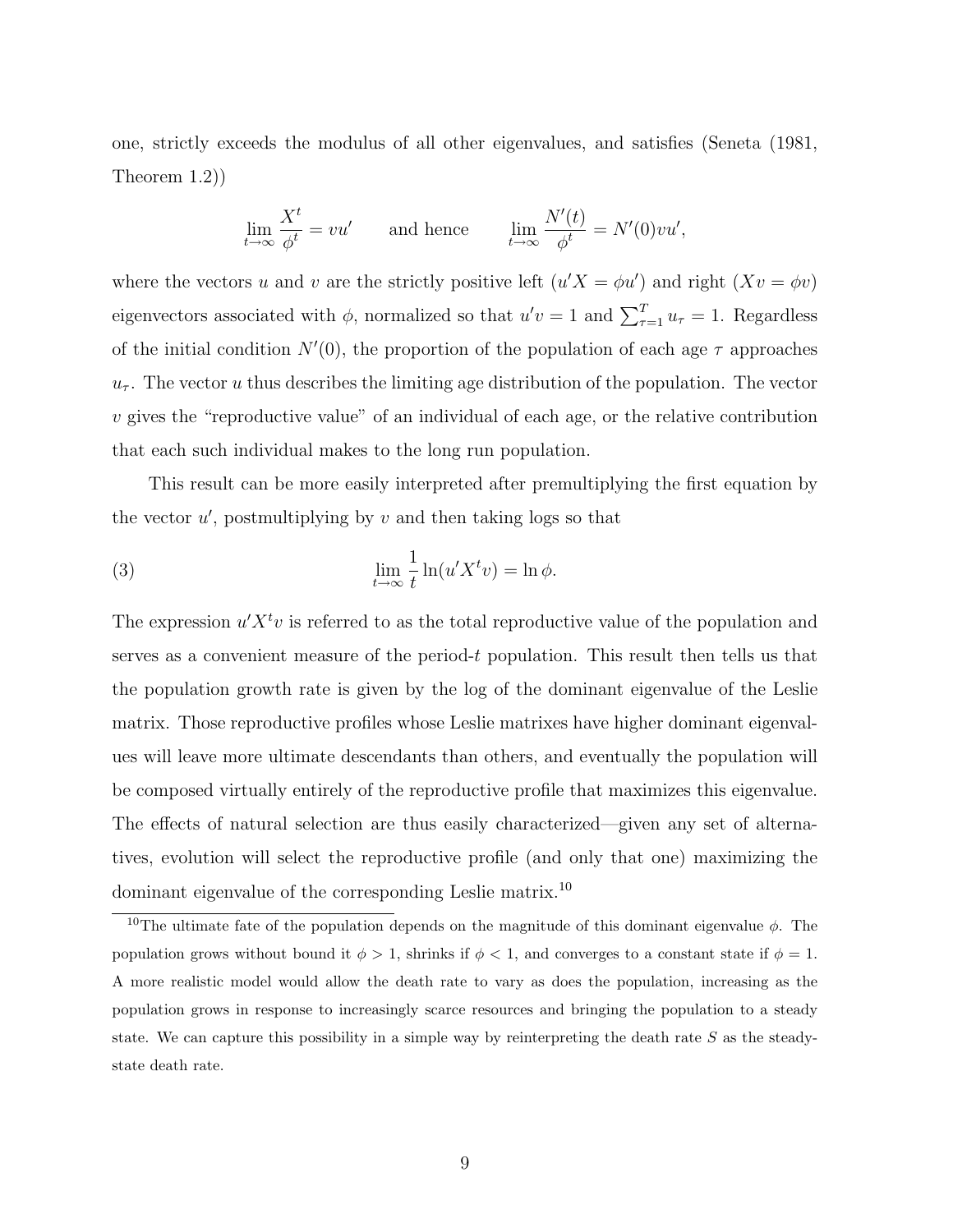### 1.3 Discounted expected utility

We must now turn this characterization of the evolutionary process into a statement about intertemporal preferences. What does the maximization of an eigenvalue have to do with the trade-off between  $x_{\tau}$  and  $x_{\tau}$ ? The eigenvalue  $\phi$  solves the characteristic equation<sup>11</sup>

(4) 
$$
\Phi = x_1 + \frac{x_2}{\Phi} + \frac{x_3}{\Phi^2} + \ldots + \frac{x_T}{\Phi^{T-1}},
$$

where

$$
\Phi=\frac{\phi}{S}.
$$

Evolution would thus endow an agent with preferences, (or more precisely, would endow an agent with behavior consistent with preferences) whose indifference curves are described by the right side of (4), evaluated at the optimal growth rate. That is, a reproduction profile  $(x_1, \ldots, x_T)$  giving a higher value for the right side would lead to a higher growth rate, and the fact that it is not observed indicates that it must be infeasible. A profile giving a smaller value of the right side of (4) is inferior, leading to a smaller growth rate that would doom its adherents to dwindle away as a proportion of the population.

This description of preferences is self-referential, since alternatives are ranked according to a criterion expressed in terms of the optimal growth rate, which is itself determined by the optimal alternative. This self-reference is not necessary, serving only to provide a convenient and familiar description of the preferences for which evolution selects. The evolutionary criterion is clear: a reproductive profile  $(x_1, \ldots, x_T)$  is better than  $(\hat{x}_1, \ldots, \hat{x}_T)$ if and only if the Leslie matrix associated with the former has a larger dominant eigenvalue. This gives us a complete and unambiguous ranking of reproductive profiles, one that can be checked without reference to the optimal choice. However, there is no explicit

<sup>11</sup>This is a rearrangement of

| $Sx_1 -$<br>$\phi$ | S            |                  |           |        |
|--------------------|--------------|------------------|-----------|--------|
| $Sx_2$             | $\phi$       | $\cal S$         |           |        |
|                    |              | ٠                | $\bullet$ | $= 0.$ |
| $Sx_{T-1}$         |              |                  |           |        |
| $Sx_T$             | $\mathbf{0}$ | $\left( \right)$ |           |        |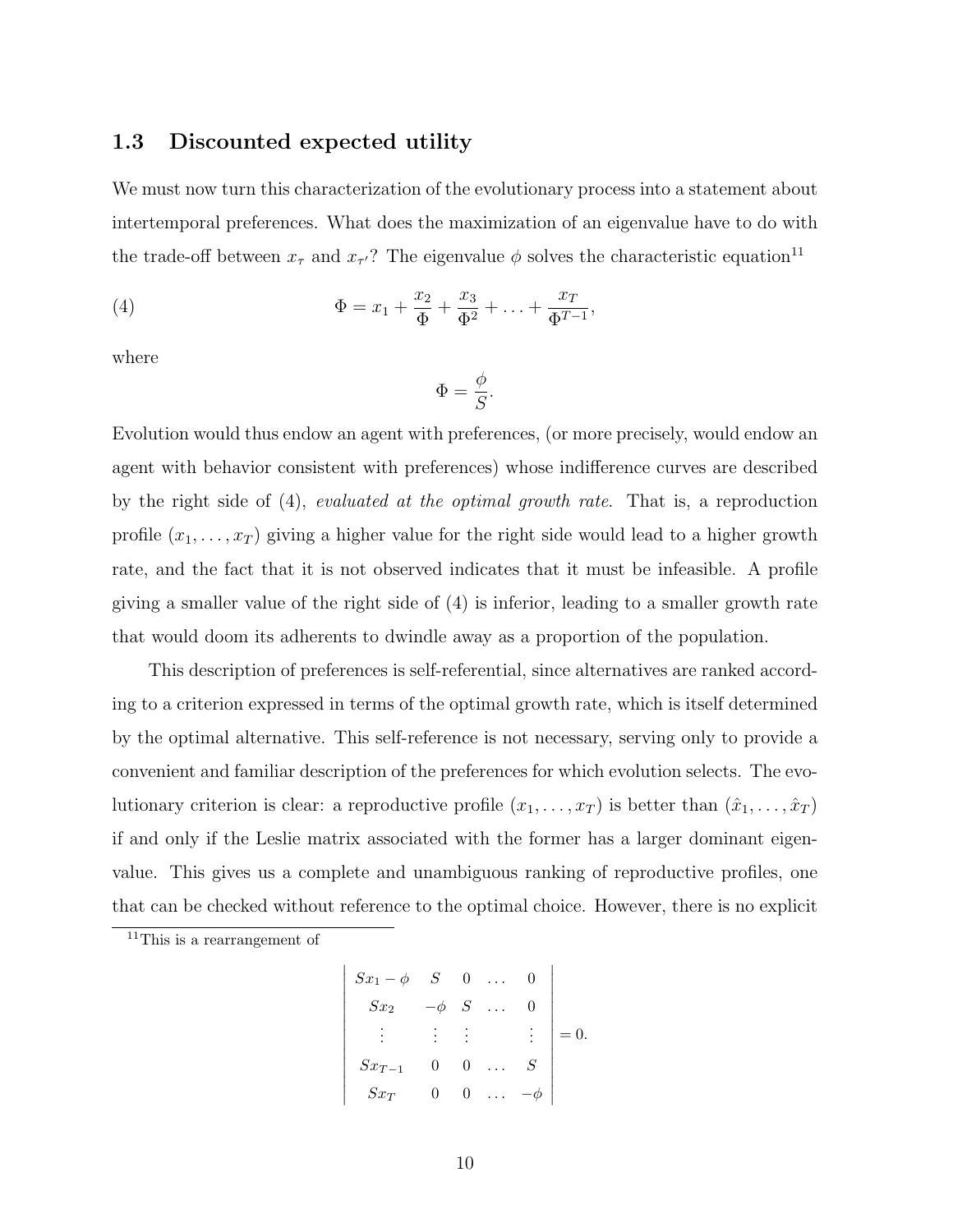functional form capturing this ranking, whereas the growth rate associated with the best profile gives us an explicit and simple way (in the form of (4)) of describing preferences.

We can move closer to our objective of talking about intertemporal trade-offs by extracting marginal rates of substitution from (4) of the form:

(5) 
$$
-\frac{dx_{\tau+1}}{dx_{\tau}} = \Phi.
$$

Intuitively, an agent should be willing to forego current offspring only if the return is Φ as many offspring next period. Marginal rates of substitution between  $x_{\tau+1}$  and  $x_{\tau}$  are independent of  $\tau$  and independent of the magnitudes of  $x_{\tau+1}$  and  $x_{\tau}$ .

Equivalently and perhaps more informatively, we can capture the preferences represented by (4) in a utility function of the form:

(6) 
$$
U(x_1,\ldots,x_T) = \sum_{\tau=1}^T \Phi^{-(\tau-1)} x_\tau = \sum_{\tau=1}^T e^{-(\ln \phi - \ln S)(\tau-1)} x_\tau.
$$

The agent thus discounts exponentially at the rate  $\ln \Phi$ , that is, at the sum of the population growth rate (ln  $\phi$ ) and the death rate (− ln S).<sup>12</sup> This exponential discounting has an intuitive interpretation. As one delays a birth, one falls behind the rest of the population at rate  $\ln \Phi$ , since one's death occurs at rate  $-\ln S$  and the rest of the population is growing at rate  $\ln \phi$ . The delay must then be compensated by an increment in births sufficient to balance these losses.

The finding that evolution will select for a discount rate equal to the sum of the growth and death rates echoes a long-standing view to which we alluded in the introduction, namely that discounting is at least partly motivated by the possibility of an intervening death. Perhaps surprisingly, however, the resulting discount rate is independent of the death rate (for a fixed fertility profile). An increase in the death rate would simply prompt a compensating decrease in the population growth rate, leaving their sum, and hence the discount rate, unchanged. We see this in (5), giving marginal rates of substitution equal to  $\Phi$ , which (4) reveals to be determined by the fertility rates  $(x_1, \ldots, x_T)$  only.

<sup>&</sup>lt;sup>12</sup>We can write the survival probability from one period to the next as  $S = e^{-\delta}$ , where  $\delta$  is the continuously compounded death rate, and then take logs to express the death rate as  $\delta = -\ln S$ .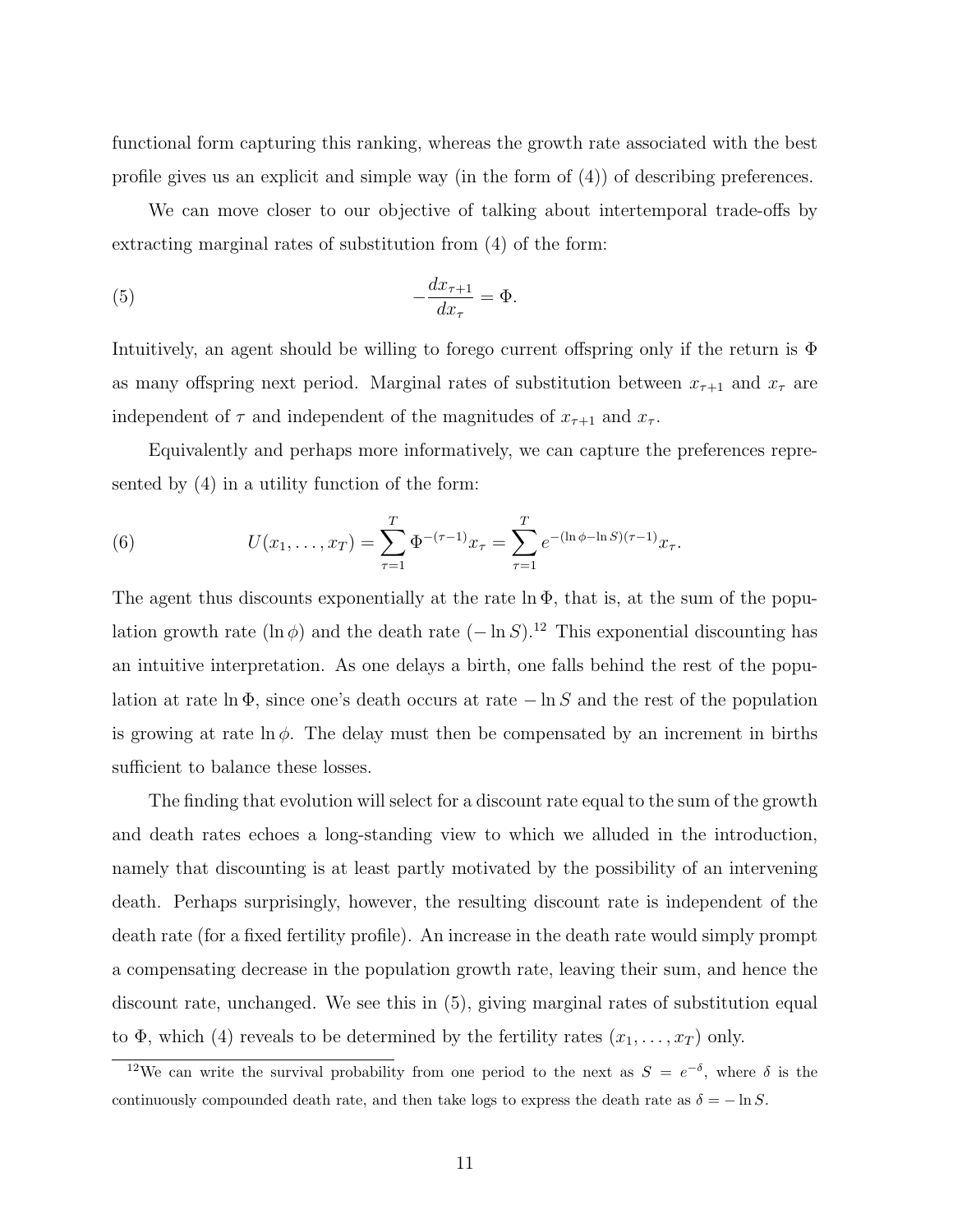In the environment described by this simple model, we would observe only one equilibrium profile  $(x_1, \ldots, x_T)$ , from which we could infer marginal rates of substitution and hence discount factors (via (4) and (5)). How might we reconcile the model with the wide variety of choices we actually see people making? Suppose that newborn agents are independently (across time and agents) assigned a feasible set  $X^T \subset \mathbb{R}^T_+$  of possible reproductive profiles from which they must choose.<sup>13</sup> Some agents may find themselves in more favorable circumstances than others, with correspondingly more favorable prospects for reproduction. A reproductive strategy would now be not simply a profile  $(x_1, \ldots, x_T)$ , but rather a vector of such profiles, one for each of the possible feasible sets, allowing evolution to tailor the agent's reproductive profile to the appropriate feasible set. An agent would be characterized by such a vector of reproduction profiles, with this entire vector being heritable across generations. Each such vector gives rise to an "average" growth rate  $\Phi$ , where this average is taken over the collection of feasible sets with which agents might be faced. Evolution will select for the vector of reproductive profiles that gives the highest average growth rate. We would then observe a potentially vast variety of behavior, but a straightforward calculation shows that all of the resulting choices would be consistent with preferences that are again described by (4) (applied to the appropriate feasible set in each case), with the common value of  $\Phi$  now being the average population growth rate corresponding to the optimal vector of reproductive profiles. We could again infer that marginal rates of substitution are given by (5) and the utility function by (6).

## 2 Aggregate Uncertainty

We now examine the case of aggregate uncertainty. There are a number of ways such uncertainty might matter, but we focus on the particularly salient possibility that death rates may have a common component across individuals. Perhaps a particularly severe winter or dry summer decreases all survival probabilities, or a good growing season for food or an epidemic among predators increases them. On top of this, we will then also

 $^{13}$ Robson, Szentes and Iantchev  $(2005)$  develop a similar approach.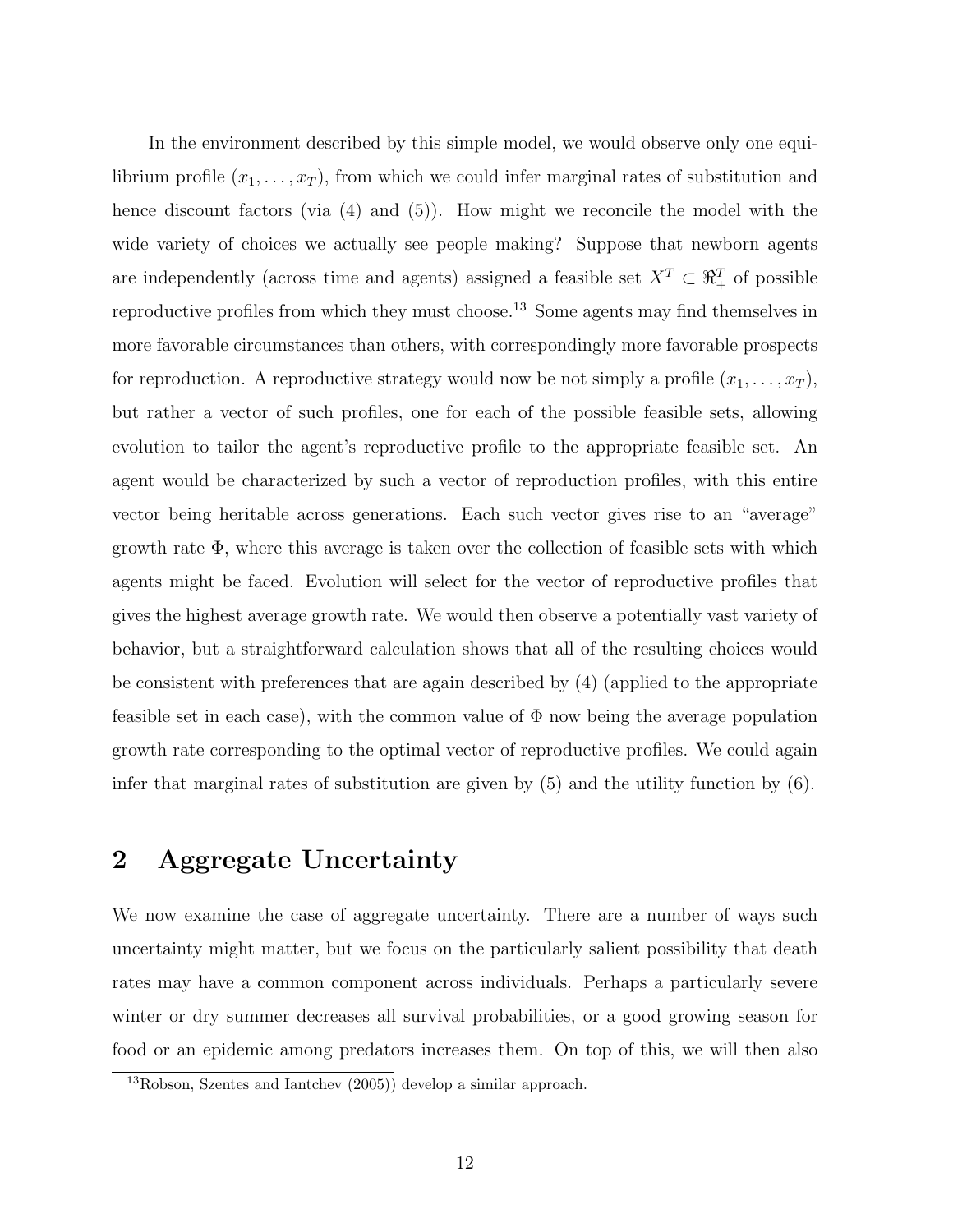allow these aggregate fluctuations to have varying effects on agents of different ages. An infestation of predators may especially affect younger agents, for example, or an epidemic may disproportionately affect older agents.

### 2.1 Why does aggregate uncertainty matter?

Why does it make a difference whether uncertainty is aggregate or idiosyncratic? It is helpful here to consider the model of Robson (1996), in which the population has a trivial age structure. Agents survive from age zero to age one with probability S. At age one they have x expected offspring and then die. With purely idiosyncratic uncertainty, the population size  $N(t)$  in period t is given by

$$
N(t) = (Sx)N(t-1) = (Sx)^{t}N(0).
$$

Hence the growth rate is  $\ln Sx$  (and Sx is the dominant eigenvalue  $\phi$  of the trivial Leslie matrix  $[Sx]$ ).

Now suppose that instead of a fraction  $S$  of the agents surviving from age 0 to age 1, an independent random draw in each period determines whether all agents survive or all perish, with the probability of survival being S. This shift from idiosyncratic to aggregate uncertainty leaves *expected* survival rates untouched but has a profound effect on the population, whose fate is now eventual extinction with probability one. We have constructed this example to be particularly simple and to give a particularly striking result, but it is a quite general result that aggregate uncertainty gives a lower growth rate (in an unstructured population) than does the equivalent idiosyncratic uncertainty.

### 2.2 Aggregate uncertainty in age-structured population

Our task now is to extend the model of aggregate uncertainty to age-structured populations. Let  $\tilde{S}_{\tau}$  be a random variable giving the probability that an agent of age  $\tau \in \{0, \ldots, T-1\}$  survives until the next period, with mean S. Hence, we think of each agent of age  $\tau \in \{1, \ldots, T-1\}$  as first receiving a common realization  $\tilde{S}_{\tau}$  with support contained in  $(0, 1]$ , identifying the probability that this agent will survive until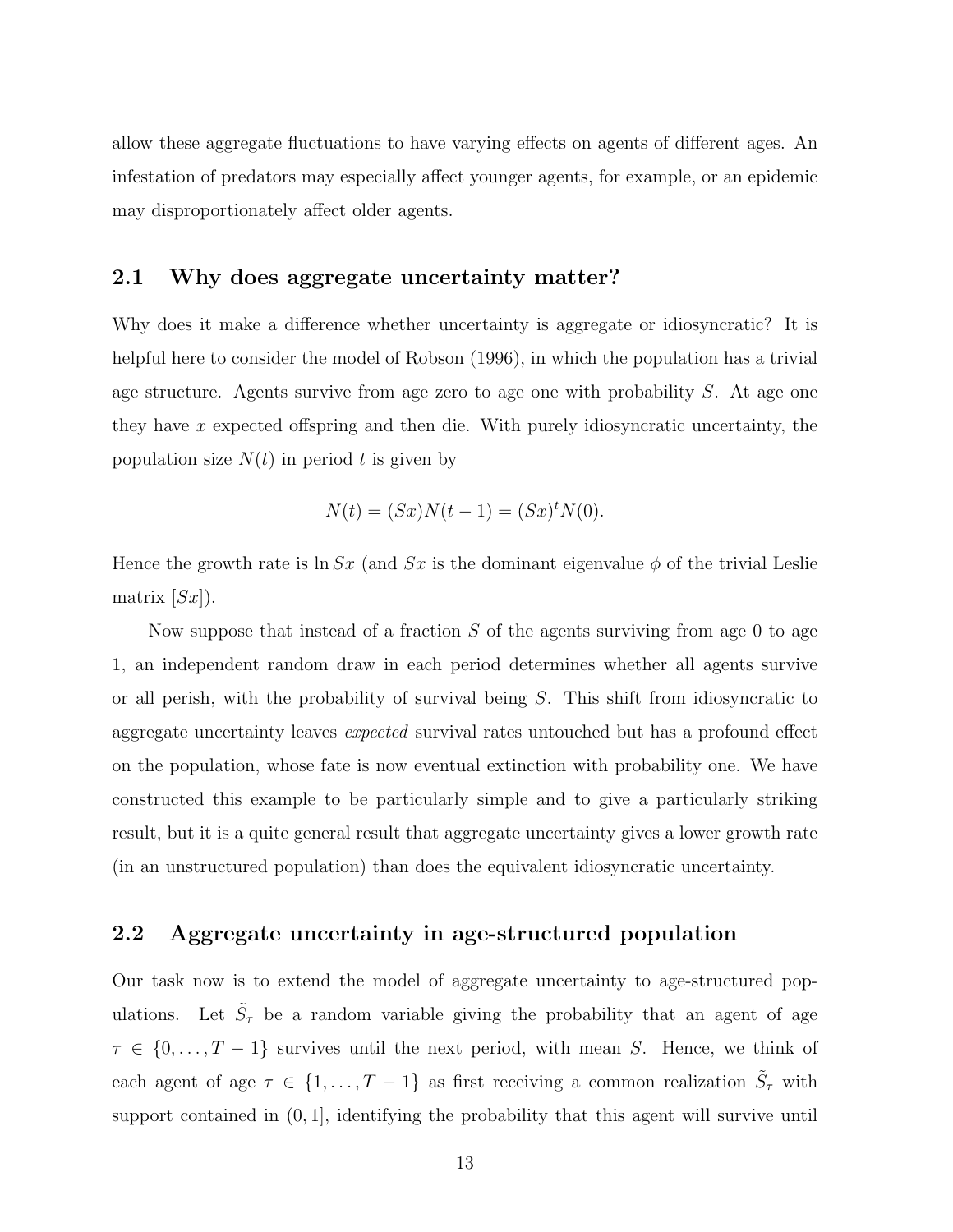the next period, from a distribution with mean S. The agent then takes an idiosyncratic draw from a Bernoulli random variable that gives survival with probability  $\tilde{S}_{\tau}$  and death otherwise. Draws of  $\tilde{S}_{\tau}$  are independently and identically distributed over time.

The *mean Leslie matrix* is familiar and is given by

(7) 
$$
X = \begin{bmatrix} Sx_1 & S & 0 & \dots & 0 \\ Sx_2 & 0 & S & \dots & 0 \\ \vdots & \vdots & \vdots & & \vdots \\ Sx_{T-1} & 0 & 0 & \dots & S \\ Sx_T & 0 & 0 & \dots & 0 \end{bmatrix},
$$

and we continue to let  $\phi$  denote the dominant eigenvalue of this matrix, so that  $\ln \phi$  is the population growth rate that would prevail in a population with the same mean behavior but no aggregate uncertainty. The Leslie matrix in period  $t$  is a random variable denoted by

(8) 
$$
\tilde{X}(t) = \begin{bmatrix} x_1 \tilde{S}_0(t) & \tilde{S}_1(t) & 0 & \dots & 0 \\ x_2 \tilde{S}_0(t) & 0 & \tilde{S}_2(t) & \dots & 0 \\ \vdots & \vdots & \vdots & \vdots & \vdots \\ x_{T-1} \tilde{S}_0(t) & 0 & 0 & \dots & \tilde{S}_{T-1}(t) \\ x_T \tilde{S}_0(t) & 0 & 0 & \dots & 0 \end{bmatrix}
$$

Section 3 briefly explores how the the assumption of of a common idiosyncratic death rate S across ages in (7) can be relaxed, even when there are aggregate shocks to survival rates.

.

Analogously to (3), we are interested in the growth rate

$$
\lim_{t \to \infty} \frac{1}{t} \ln u' \tilde{X}(1) \dots \tilde{X}(t) v,
$$

where u and v are the eigenvectors associated with the mean Leslie matrix  $X$ . We can interpret this as an approximation of the long-run growth rate of total reproductive value, evaluated with the population proportions  $u$  and reproductive values  $v$  from the mean Leslie matrix.<sup>14</sup> This is now a product of random matrices. Not only can we not apply the

<sup>&</sup>lt;sup>14</sup>There is no difficulty using the eigenvectors u and v from the mean Leslie matrix in this approximation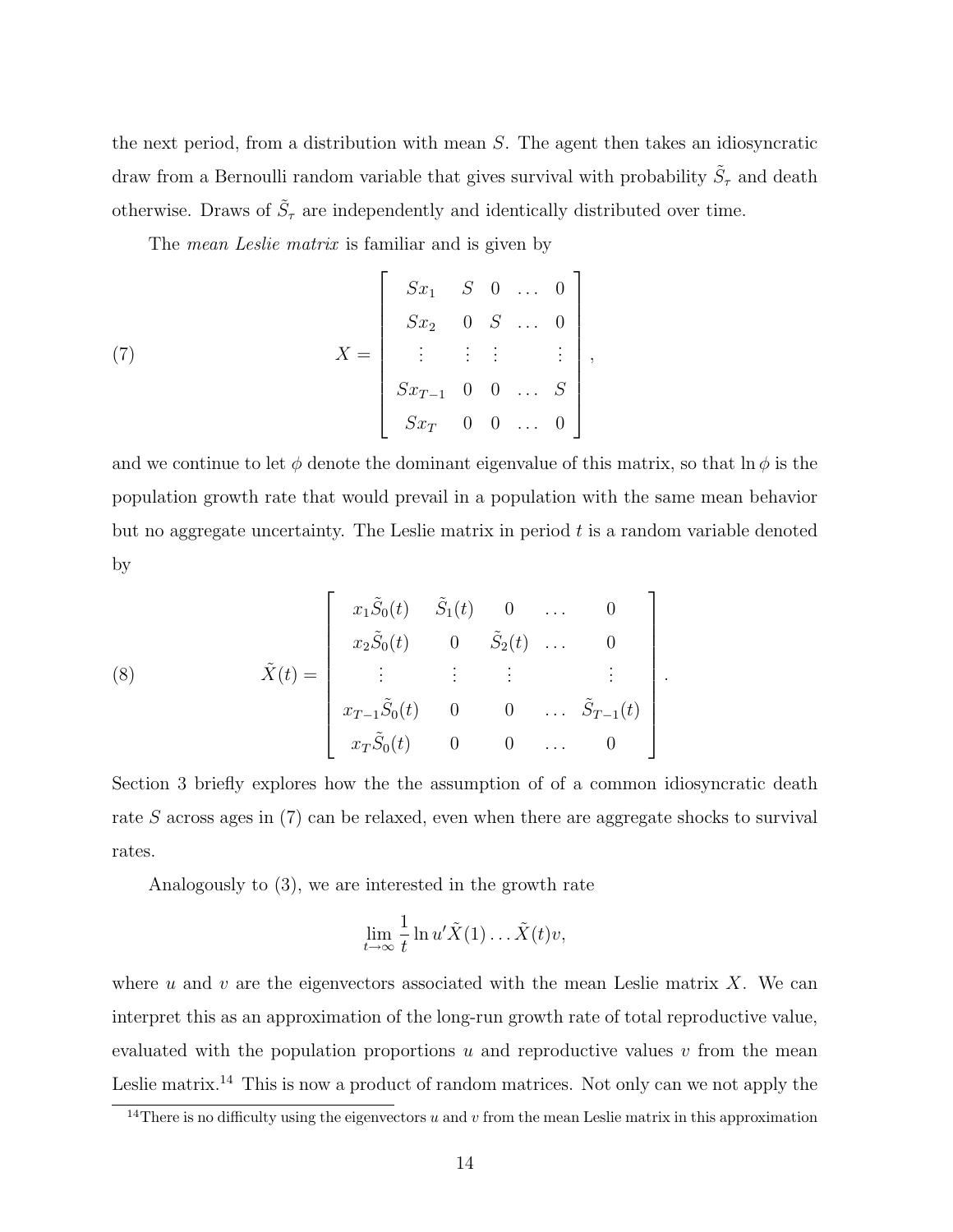Perron-Frobenius theorem, but it is no longer obvious that the limit exists. Fortunately, we have the following remarkable result (first established by H. Furstenberg and H. Kesten (1960, Theorem 2) and extended in David Tanny (1981, Theorem  $7.1$ )):<sup>15</sup>

**Proposition 1** Since  $-\infty < E \ln u' \tilde{X} v < \infty$ , there exists a finite  $\lambda \in \Re_{++}$  such that, almost surely,

$$
\lim_{t \to \infty} \frac{1}{t} \ln u' \tilde{X}(1) \dots \tilde{X}(t) v = \ln \lambda.
$$

We refer to  $\ln \lambda$  as the growth rate under aggregate uncertainty.

Natural selection then favors reproductive profiles that maximize the growth rate  $\ln \lambda$ . Once we leave the case of only idiosyncratic uncertainty, it is no longer obvious that we can restrict attention to pure strategies. Indeed, it is well known that in populations without an age structure, but with aggregate uncertainty, mixing may be strictly better from an evolutionary point of view than any pure strategy (e.g., Theodore C. Bergstrom (1997) , W. S. Cooper and R. H. Kaplan (2004), Houston and McNamara (1999, Section 10.4)  $1^{16}$ Similar forces can obviously arise in a population with an age structure. However, mixing confers no evolutionary advantage, even in the presence of aggregate uncertainty, when the set of pure strategies is convex and the evolutionary criterion depends only on the of the growth rate. Proposition 1 below holds for any norm  $||\tilde{X}(1)... \tilde{X}(t)||$ . We retain our assumption that the mean Leslie matrix X is primitive. Together with the restriction that the support of  $\tilde{S}$  is contained in  $(0, 1]$ , this ensures that asymptotically, all elements of  $\tilde{X}(1) \dots \tilde{X}(t)$  grow at the same finite rate.

<sup>15</sup>Taking each  $\tilde{S}_\tau = 1$  gives us an upper bound an  $u' \tilde{X} v$ , ensuring that we satisfy  $E \ln u' \tilde{X} v < \infty$ . Our assumption that  $\tilde{S}_{\tau}$  has support contained in  $(0,1]$  ensures that  $E \ln u' \tilde{X} v > -\infty$ , so the more general sufficient condition in Tanny (1981) is satisfied.

<sup>16</sup>Consider, for example, agents who can amass either a small or large cache of food for the winter. Building a large cache carries a higher risk of death at the hands of predators. Winters are typically mild, with very rare harsh winters. A small cache ensures survival during a mild winter but leads to death in a harsh winter, while a large cache ensures survival in either case. The pure strategy of always choosing a small cache leads to extinction at the hands of the first harsh winter, while always collecting a large cache leads to inefficiently high mortality at the hands of predators. The optimal strategy is to mix, with most agents choosing a small cache that typically ensures survival at minimal risk, but with a few choosing large caches to ensure someone survives a harsh winter. Similar examples can be constructed when strategies are drawn from a continuum.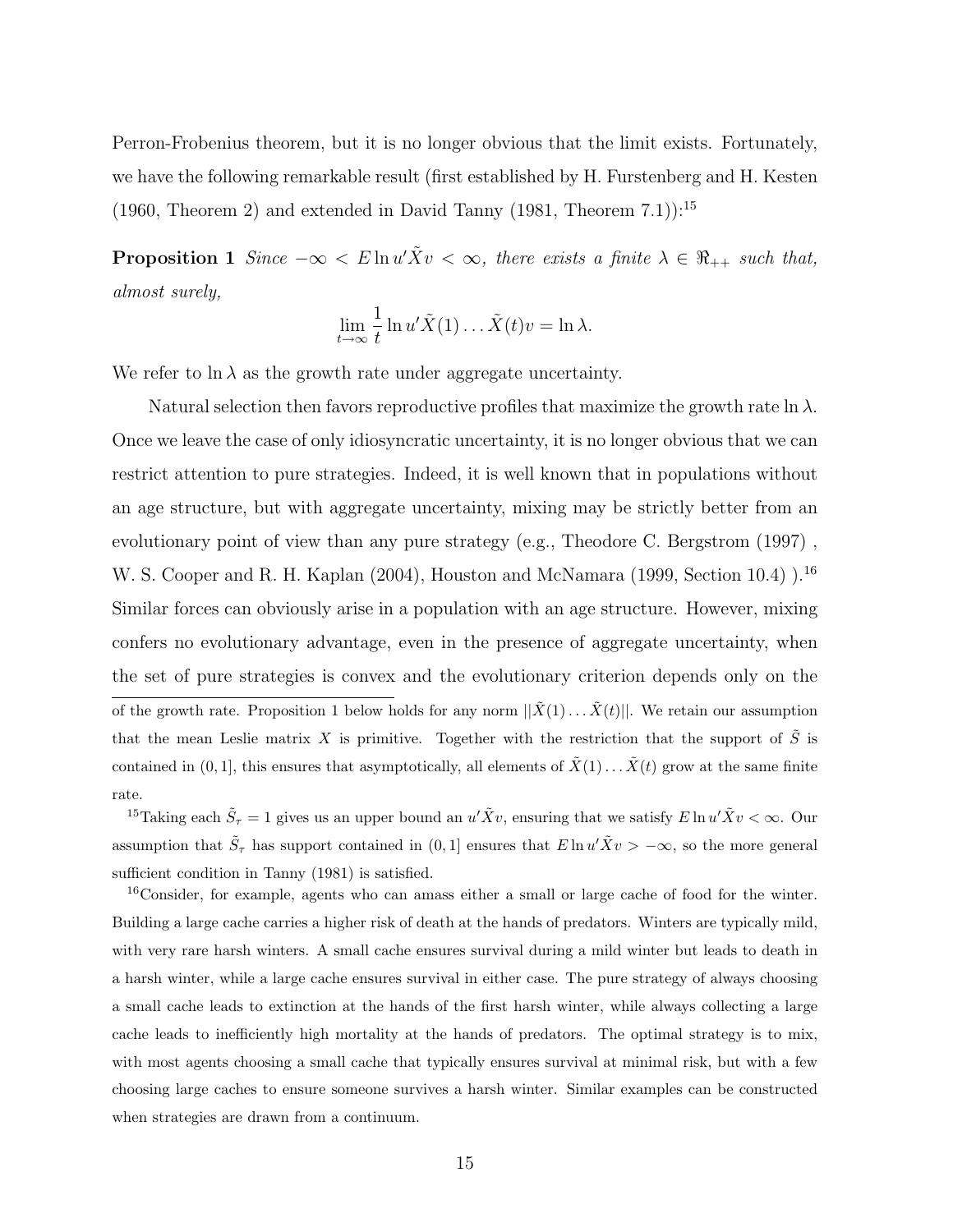(idiosyncratic) number of expected offspring produced at each age, as in our case. That is, the realized Leslie matrix  $X(t)$  in each period t depends only on the realized survival rates and the reproductive profile  $(x_1, \ldots, x_T)$ . As a result, a population whose members attached idiosyncratic probability p to reproductive profile  $(x_1, \ldots, x_T)$  and probability  $1-p$  to profile  $(x'_1, \ldots, x'_T)$  would be indistinguishable from a population whose members all chose the reproductive profile  $(px_1 + (1-p)x'_1, \ldots, px_T + (1-p)x'_T)$ . It thus suffices to consider pure strategies.

Aggregate uncertainty builds risk aversion into the evolutionary selection criterion. We see this in the example of Section 2.1, where it would be worth paying virtually any price to avoid the possibility of zero offspring.<sup>17</sup> Returning to our discussion in Section 1.1, might intergenerational transfers now be useful as a way of mitigating risk? Transfers that cannot be conditioned on the aggregate uncertainty add nothing new to the model. In this case, transfers are again simply tools that might be used in implementing a reproductive profile  $(x_1, \ldots, x_T)$ , and the implications of such transfers are captured by our analysis of reproductive profiles.

### 2.3 Aggregate uncertainty slows growth

Our first result is a generalization to age-structured populations of the finding that aggregate uncertainty slows the population's growth rate.<sup>18</sup> Section 4.1 proves:

Proposition 2 Aggregate uncertainty concerning survival reduces the population growth

$$
X_1 = \left[ \begin{array}{cc} 0 & 1 \\ 8 & 0 \end{array} \right] \qquad X_2 = \left[ \begin{array}{cc} 0 & 1 \\ 0 & 0 \end{array} \right] \qquad X = \left[ \begin{array}{cc} 0 & 1 \\ 4 & 0 \end{array} \right].
$$

<sup>&</sup>lt;sup>17</sup>This risk is effectively pooled across agents when uncertainty is idiosyncratic, leaving a risk neutral selection criterion.

<sup>&</sup>lt;sup>18</sup>This result depends on the assumption that the idiosyncratic uncertainty is independent across periods. For example, an environment in which the Leslie matrices  $X_1$  and  $X_2$  alternate gives a higher population growth rate than does the mean Leslie matrix  $X$ , where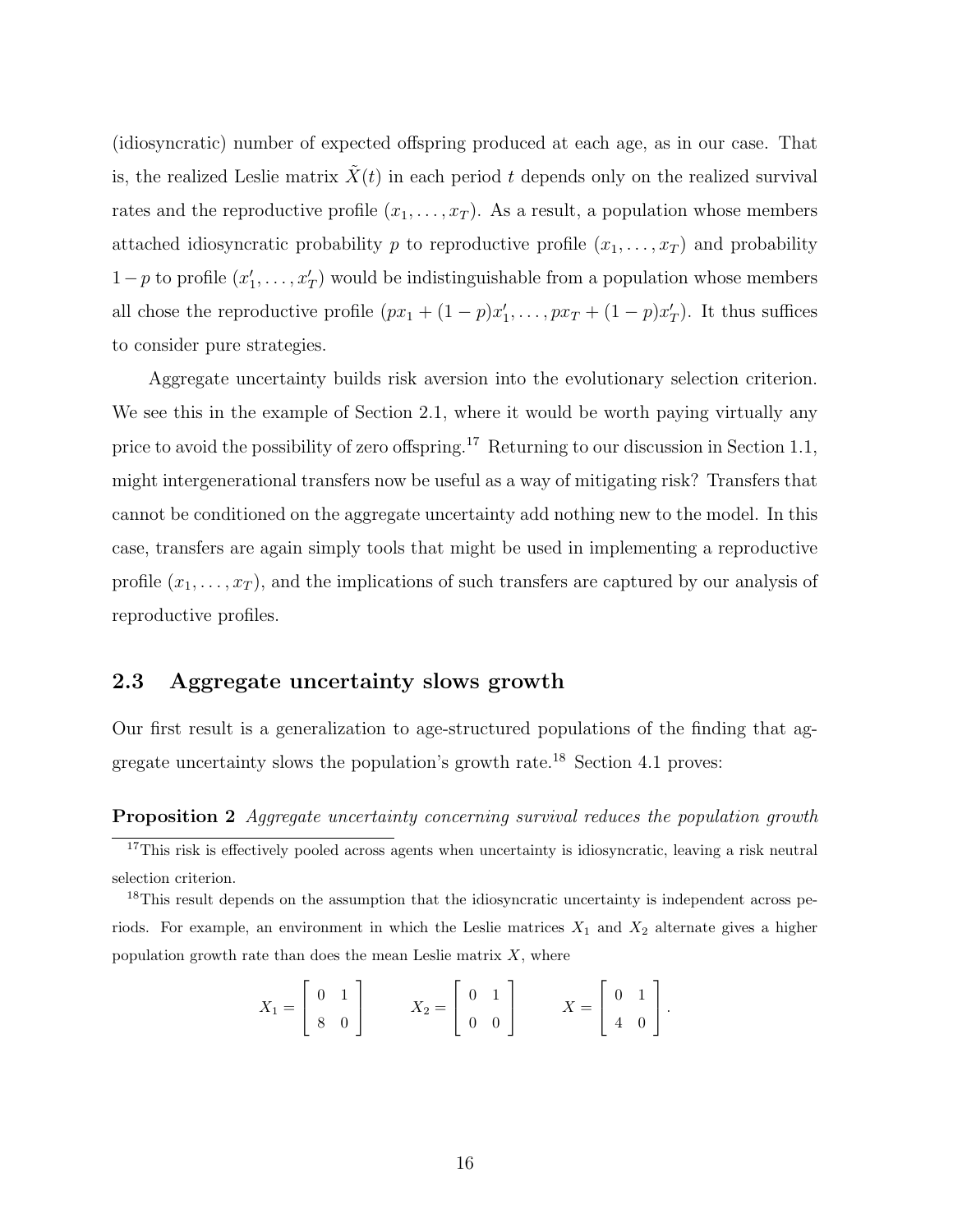rate:<sup>19</sup>

$$
\lambda \leq \phi.
$$

"Generically," the growth rate is strictly lower under aggregate uncertainty, but for exceptional circumstances such as all of the possible realized Leslie matrices having the same dominant eigenvalue and associated left eigenvector. The following example illustrates this latter possibility.

**Example 1** Suppose there are two equally likely Leslie matrices,  $X'$  and  $X''$ , with mean matrix  $X$ , given by

$$
X' = \begin{bmatrix} x & 1 \\ 0 & 0 \end{bmatrix} \qquad X'' = \begin{bmatrix} 0 & 1 \\ x^2 & 0 \end{bmatrix} \qquad X = \begin{bmatrix} \frac{x}{2} & 1 \\ \frac{x^2}{2} & 0 \end{bmatrix}.
$$

In each period, the realized Leslie matrix is independently drawn to be either  $X'$  or  $X''$ . The mean matrix X has dominant eigenvalue x (and hence growth rate  $\ln x$ ), left eigenvector  $u' = \left[\frac{x}{1 + \dots}\right]$  $\frac{x}{1+x}$ ,  $\frac{1}{1+x}$  $\frac{1}{1+x}$ , and right eigenvector  $v = \left[\frac{2(1+x)}{3x}\right]$  $\frac{1+x}{3x}, \frac{1+x}{3}$  $\left\lfloor \frac{+x}{3} \right\rfloor$ . The matrices X' and X" each have the same dominant eigenvalue and left eigenvector. For any t, any product of the form  $u'X(1)X(2)...X(t)v$ , where each  $X(t')$  is either X' or X'', has the same value,  $x^t$ . As a result, the growth rate without aggregate uncertainty (i.e., with  $X(t') = X$  for all t') matches that with aggregate uncertainty.

#### 2.4 Common survival rates

Perhaps the most natural case to consider is that in which the aggregate shocks affect the survival rates of all ages equally.

**Proposition 3** Let the random variables  $\tilde{S}_0, \ldots, \tilde{S}_{T-1}$  be identical. Then evolution selects for preferences under which

(9) 
$$
-\frac{dx_{\tau+1}}{dx_{\tau}} = \Phi = \frac{\phi}{S},
$$

<sup>19</sup>See Philip A. Curry (2001), J. H. Gillespie (1973), and Houston and McNamara (1999, Chapter 10) (as well as Robson (1996)) for similar results for the case of  $T = 1$ .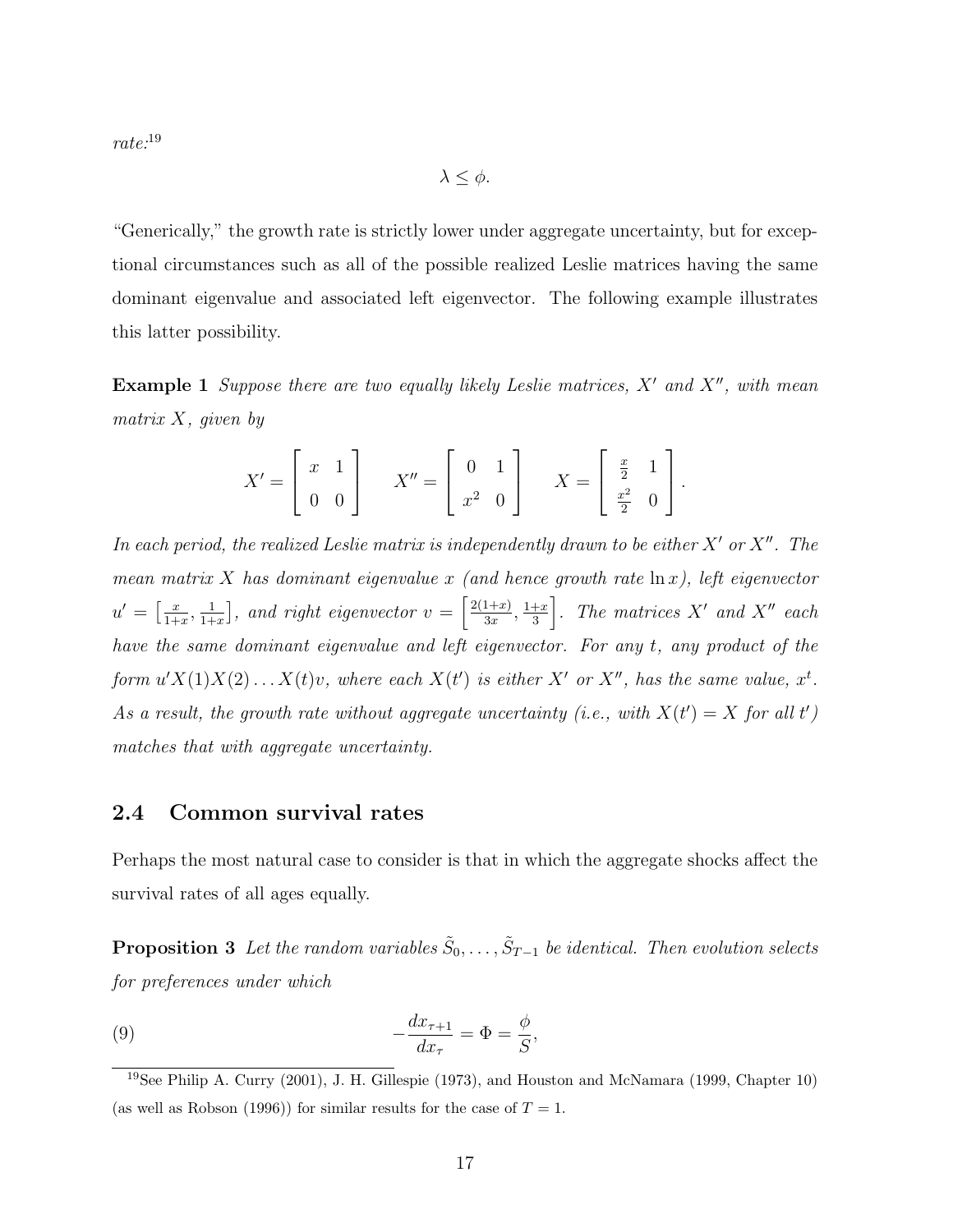and hence for discounting at the sum  $\ln \phi - \ln S$  of the growth rate and death rate of the mean Leslie matrix.

As before,  $\phi$  and S are the dominant eigenvalue and survival probability associated with the mean Leslie matrix (7). Comparing with (5), we thus see that aggregate uncertainty in death rates has no effect on marginal rates of substitution, and hence discounting. At the same time, it decreases the growth rate if the random variables  $\tilde{S}_{\tau}$  are nondegenerate (to  $\ln \lambda < \ln \phi$ ; cf. Proposition 2). Under aggregate uncertainty, the discount rate will thus exceed the sum of the actual growth rate and the death rate associated with mean survival.

**Proof.** Let  $\tilde{S}(t)$  denote the common realization in period t of the random variables  $\tilde{S}_0, \ldots, \tilde{S}_{T-1}$ . Then, almost surely

$$
\ln \lambda = \lim_{t \to \infty} \frac{1}{t} \ln \left( u' \tilde{X}(1) \dots \tilde{X}(t) v \right) = \lim_{t \to \infty} \frac{1}{t} \ln \left( \frac{\tilde{S}(1)}{S} \dots \frac{\tilde{S}(t)}{S} u' X^t v \right)
$$

$$
= \ln \phi + \lim_{t \to \infty} \frac{1}{t} \ln \left( \frac{\tilde{S}(1)}{S} \dots \frac{\tilde{S}(t)}{S} \right)
$$

$$
= \ln \phi - \ln S + E \ln \tilde{S}.
$$

Since the fertilities  $(x_1, \ldots, x_T)$  appear only in  $\ln \phi$ , the arguments of Section 1.3 ensure that evolution will select for marginal rates of substitution given by  $(9).^{20}$ 

Intuitively, shocks that are common across ages distort none of the intertemporal trade-offs captured by the marginal rate of substitution. The marginal rate of substitution and hence the discount rate is then fixed at the specification appropriate for the mean Leslie matrix. Indeed, this discount rate could be obtained from a Leslie matrix with no mortality at all, an observation used below. If the aggregate uncertainty is severe, the growth rate  $\lambda$  may fall well short of  $\phi$ , giving us discounting at a rate significantly exceeding the the sum of the growth rate and the death rate associated with mean survival.

<sup>&</sup>lt;sup>20</sup>Notice that, since  $E\tilde{S} = S$  and hence  $E \ln \tilde{S} < \ln S$ , we have  $\ln \lambda < \ln \phi$ , in accordance with Proposition 2.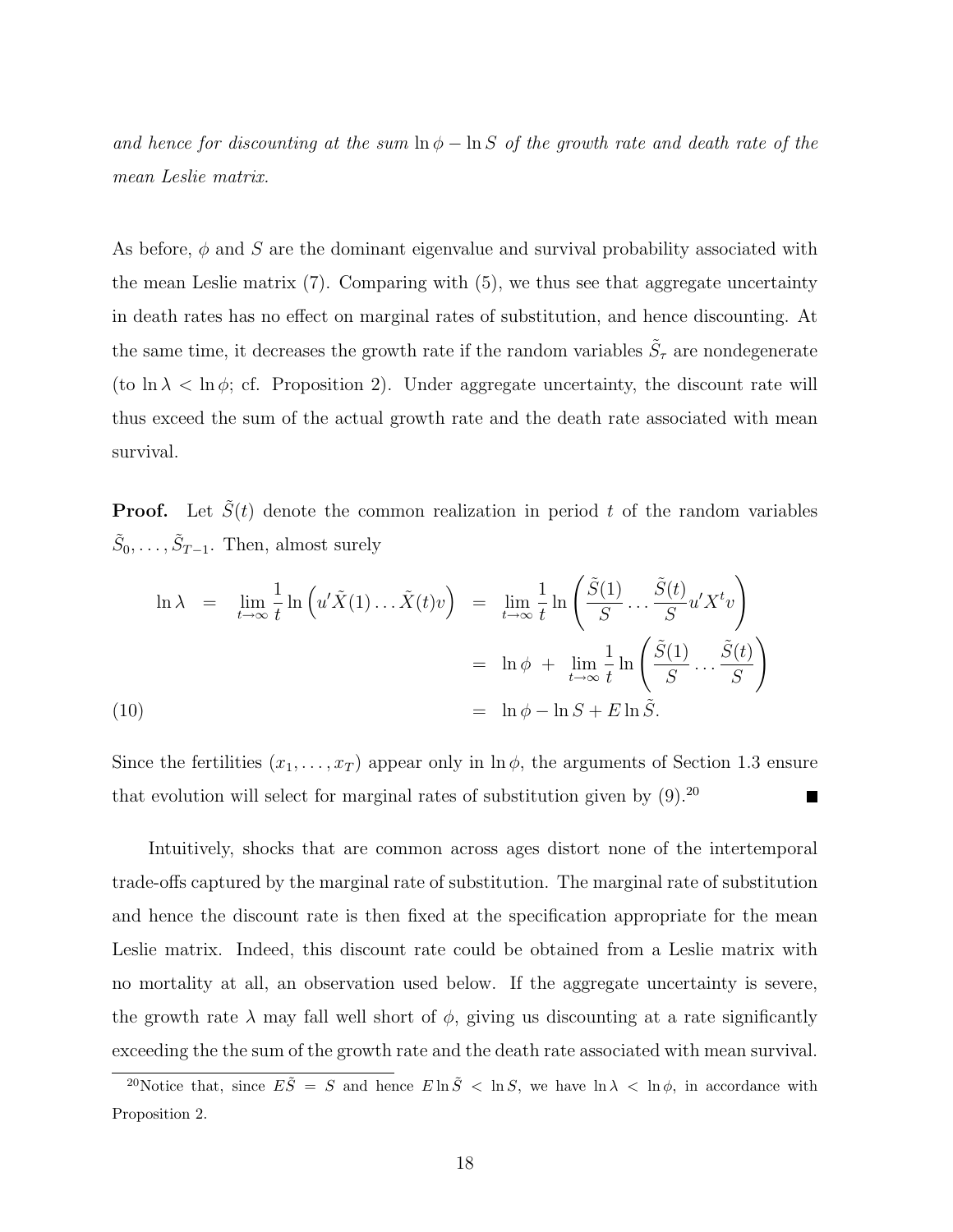Hence, as long as our ancestral environment featured aggregate uncertainty, there is no puzzle in our having evolved to have discount rates higher than can be justified on the basis of the long-run average population growth rate and the death rate associated with mean survival.

Gurven and Kaplan (2007, pp. 345–348) note that contemporary hunter-gatherer groups often exhibit annual growth rates in excess of two percent, considerably higher than the approximately zero growth rate that prevailed over the vast bulk of our evolutionary history. They suggest two explanations. First, contemporary hunter-gatherers may not reflect our evolutionary past. Second, population dynamics may exhibit a saw-tooth pattern, with intermixed periods of relatively strong growth and occasional and perhaps quite rapid population crashes, and with the former bound to be disproportionately represented among contemporary data. As long as the population crashes are evolutionarily neutral, and so do not change the population age structure, this argument is formalized and generalized by the model presented in this section. The rare and rapid population crashes could keep long-term growth rates hovering near zero, while the marginal rate of substitution would be adapted to the mean Leslie matrix.

To get an idea of the numbers involved, we need an idea of the upper bound on human growth rate, i.e., an idea of how fast a population would grow in the absence of any mortality. Suppose that individuals start reproducing at age 15 and stop at age 45, that the probability of giving birth in a given year is 0.15, and that here is no death risk before age 45. With the exception of the absence of death before the end of one's reproductive age, these numbers are reasonably consistent with observations of contemporary huntergatherers.<sup>21</sup> We can ignore the risk of death on the strength of the previous observation

<sup>21</sup>Kim Hill and A. Magdalena Hurtado's (1996, Chapter 8, especially Table 8.3) study of the Ache suggests a prime-age birth probability of 0.15 per year. (We cut the birth probabilities reported there in half. The 0.15 then represents the probability of a female birth, providing a valid comparison with our model of asexual reproduction.) Kendra McSweeney and Shahna Arps (2005, especially p. 14) survey indigenous populations in lowland Latin America who are recovering from prior catastrophic declines with rapid population growth. They find total fertility rates (roughly, the number of children born to a woman over the course of her child-bearing years) between 3.9 and 10.5, with a median of 7.9. A total fertility rate of 9, somewhat near the upper end of this range, coupled with a thirty-year reproductive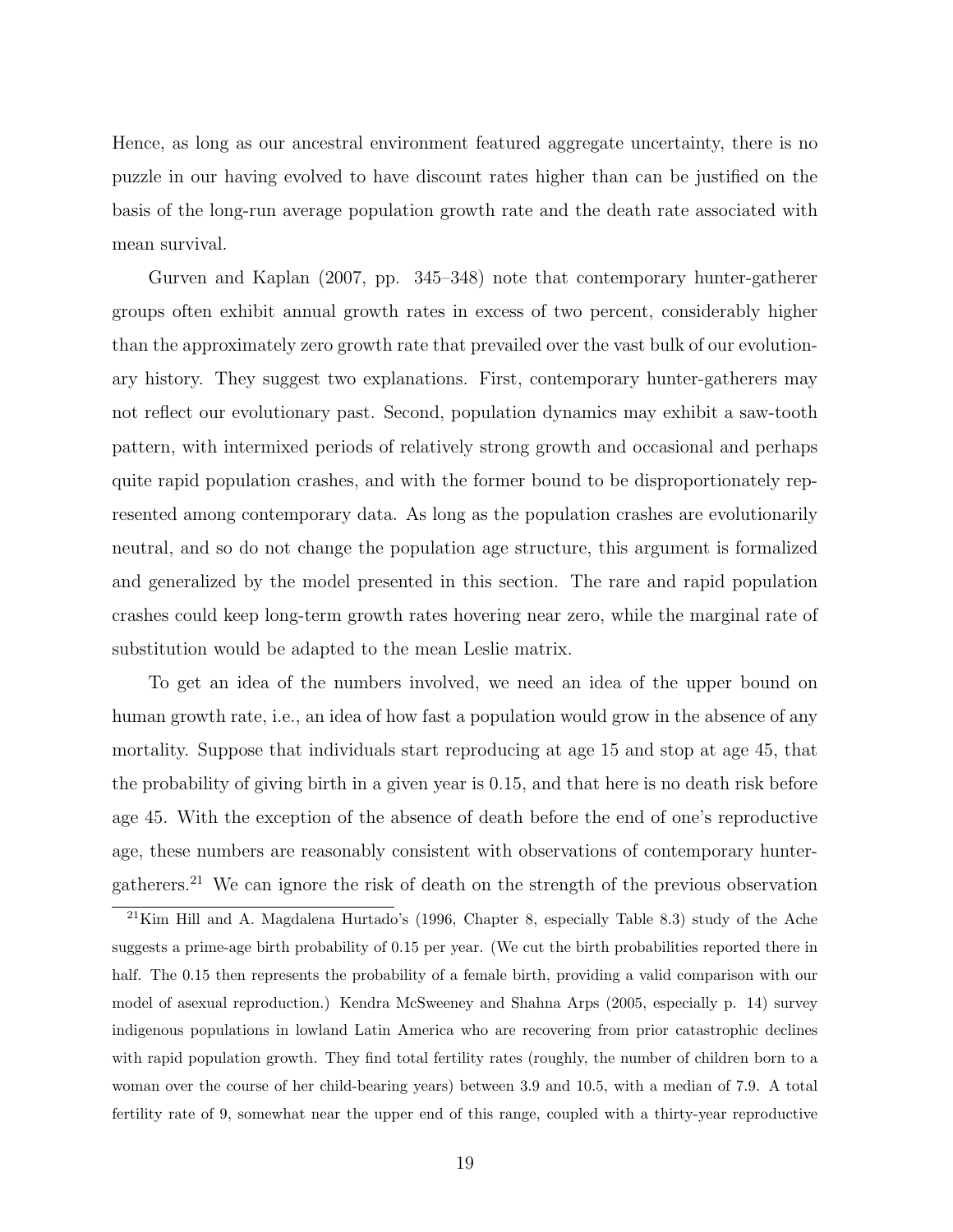that an increased death risk would only prompt a compensating decrease in the growth rate, leaving the discount rate unchanged. From (4), the implied dominant eigenvalue is the solution to  $1 = \sum_{\tau=15}^{45}$ (0.15)  $\frac{(\lambda + 15)}{\phi^{\tau}}$ , which yields  $\phi = 1.05675$  and hence a growth and discount rate of  $\ln \phi = 0.055$ .

If this discount rate is the product of an evolutionary past featuring aggregate uncertainty and a zero growth rate, then we must have, from (10),

$$
0 = \ln \lambda = \ln \phi - \ln S + E \ln \tilde{S} = 0.055 + E \ln \tilde{S},
$$

where the second equality gives the realized growth rate as the difference between the discount rate  $(\ln \phi - \ln S)$  and expected log of the random survival probability. The final equality inserts our discount rate of 0.055. For simplicity, suppose that with probability  $1-p$  we have an ordinary period in which the death rate is about two percent.<sup>22</sup> With probability  $p$  a catastrophe with a lower survival rate of  $S^{\dagger}$  appears. Then we have  $E \ln \tilde{S} = p \ln S^{\dagger} + (1 - p)(-0.02) = -0.055$  (recalling that  $-\ln S$  is the death rate). That is, we need catastrophes to appear with probability 0.25 if 85% of the population survives; with probability 0.1 if 70% survive; with probability 0.05 if 50% survive; or with probability  $0.015$  if only  $10\%$  survive.<sup>23</sup> To further examine the effects of aggregate uncertainty, consider this last possibility. Each agent faces a compound survival lottery featuring a 10% chance of survival with probability 0.015 and a 98% chance of survival with probability 0.985. The mean survival rate is thus 0.9668, with a corresponding continuous death rate of 0.034. If all this risk were idiosyncratic, the population would still grow at about two percent. It is the aggregate nature of the uncertainty that brings the growth rate down another two percent, to zero. $^{24}$ 

span (see McSweeney and Arps (2005, p. 15) and especially Hill and Hurtado (1996, Table 8.3)), gives a yearly birth probability of 0.3. Halving this to account for our asexual model again gives us 0.15.

<sup>&</sup>lt;sup>22</sup>Recall that Gurven and Kaplan (2007, pp. 330–3341) estimate that annual mortality rates ranged from one percent for ten-year-olds to four percent for sixty-year-olds.

<sup>&</sup>lt;sup>23</sup>Though direct evidence is scarce, it seems inevitable that the ice ages would have caused sharp drops in primitive human population levels.

<sup>&</sup>lt;sup>24</sup>In contrast, the catastrophic aggregate uncertainty we are discussing here makes little difference if the catastrophes are frequent and mild. Idiosyncratic survival lotteries featuring an 85% chance of survival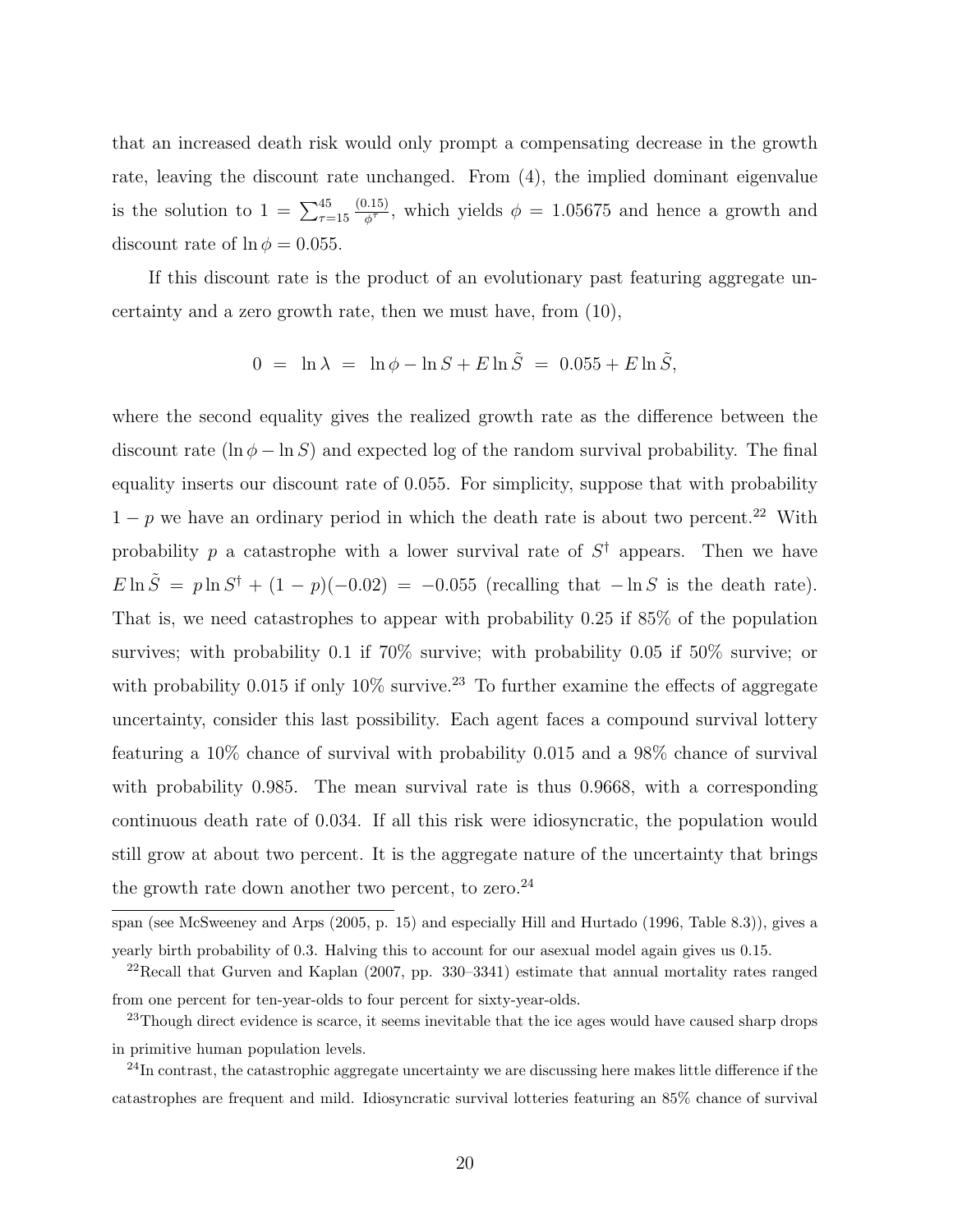These calculations bring us from the discount rates of a few percent implied by a model with only idiosyncratic uncertainty to discount rates between five and six percent. This still does not bring us to the ten percent rates of Andersen, Harrison, Lau and Rutström (2008). It is significant here that estimates of the pure rate of time preference derived from actual behavior are often lower than estimates derived from experimental data, sometimes coming closer to our rough calculation of five to six percent (e.g., Robert H. Litzenberger and Cherukuri U. Rao (1971, Tables 1 and 2)).

Once again, we have a model with the rather counterfactual prediction that we should observe only a single reproductive profile. As is the case under idiosyncratic uncertainty, we can suppose that newborn agents are independently (across time and agents) assigned a feasible set  $X^T \subset \mathbb{R}_+^T$  of possible reproductive profiles from which they must choose. An agent is again characterized by a vector of reproduction profiles, one for each possible feasible set, with this vector being heritable across generations. Evolution will select for the vector of reproductive profiles that gives the highest average growth rate, inducing a variety of reproductive profiles each of which would be consistent with preferences that are described by (4) (applied to the appropriate feasible set in each case), with  $\Phi$  now being the average population growth rate.

#### 2.5 Imperfectly correlated survival rates

We now turn to the case in which fluctuations in the aggregate environment have potentially different effects on the survival of different ages. In doing so, our attention turns from the level to the pattern of discounting. Our general finding is that imperfectly correlated survival rates push marginal rates of substitution away from exponential discounting. The nature of the departure from exponential discounting depends on the precise nature of the aggregate uncertainty. We first explore a plausible case that gives rise to a present bias.

with probability 0.25 and a 98% chance of survival with probability 0.75 give a mean survival rate of 0.95, and hence a death and discount rate of 0.0543. That the first state of this compound lottery is aggregate has virtually no effect on discount rates.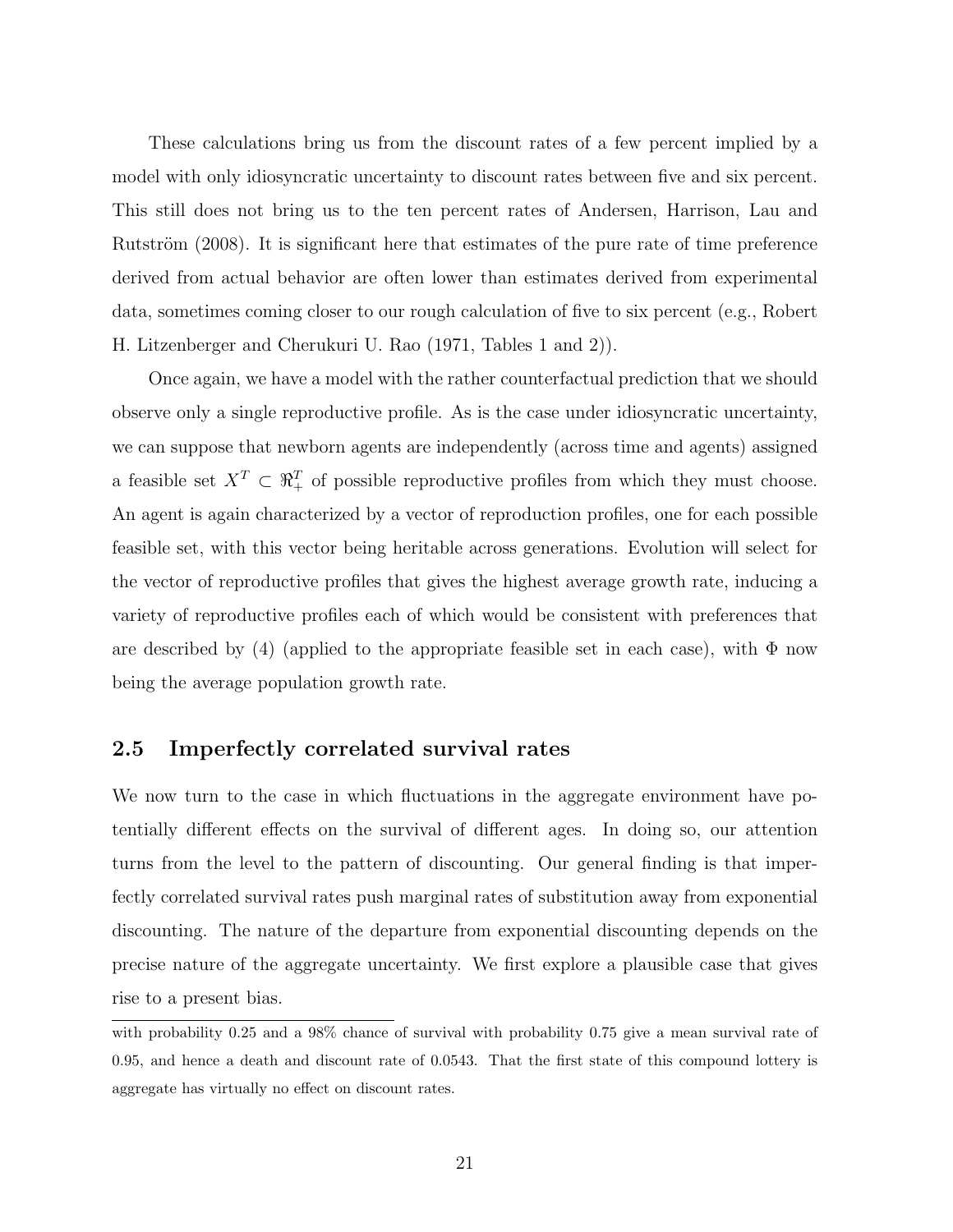We model survival rates as being affected by relatively small age-specific perturbations around an age-independent common shock. There are elements of preference and constraint mixed in this choice. We are more convinced that our evolutionary environment exhibited significant and correlated fluctuations in death rates than we are that these death rates exhibited any particular pattern across ages. We thus find appealing a model that incorporates both possibilities while emphasizing the former. In addition, our focus on small age-specific perturbations allows us to use a convenient approximation method as the basis for the analysis, while there are no general methods for examining our questions in the presence of large age-specific perturbations.

As before, a random variable  $\tilde{S}(t)$  is drawn in each period t, identically and independently distributed over time, with support contained in  $(0, 1)$  and with mean S. In the proportion  $1 - \varepsilon$  of the population, each individual then receives an idiosyncratic draw giving survival with probability  $\tilde{S}$  and death otherwise. In addition, random variables  $(\hat{S}_0, \ldots, \hat{S}_{T-1})$  are also drawn each period, again identically and independently distributed over time, with  $\tilde{S} + \hat{S}_{\tau}$  having support contained in  $(0, 1]$ .<sup>25</sup> For the remaining  $\varepsilon$  proportion of the population, each agent of age  $\tau$  then obtains an idiosyncratic draw giving survival with probability  $\tilde{S} + \hat{S}_{\tau}$  and death otherwise. The random variable  $\tilde{S}(t)$  is thus relevant for the entire population and is the counterpart of the common survival-rate fluctuations examined in Section 2.4. The random variables  $(\hat{S}_0, \ldots, \hat{S}_{T-1})$  overlay these common shocks with age-specific survival-rate perturbations. The larger is  $\varepsilon$ , the greater is the variation across ages in the aggregate death rate. We consider the case of small  $\varepsilon$  and hence small age-specific aggregate shock. There is no restriction that the shock S common to all ages is small, and no restriction on the idiosyncratic uncertainty.

We find that the discount rate is no longer constant over time. Given our restriction of our analysis to small values of  $\varepsilon$ , and hence small departures from common death-rate fluctuations, we can infer only that discount rates will depart slightly from constancy. However, discount rates may well exhibit more pronounced variations when age-specific

<sup>&</sup>lt;sup>25</sup>More precisely, the random variables  $\tilde{S}(t)$  and  $\hat{S}_{\tau}(t')$  for all  $t, t' = 1, 2, ...$  and  $\tau = 1, ..., T$  are independent, except that the  $\hat{S}_{\tau}(t')$  need not be independent across  $\tau$  for a given  $t'$ .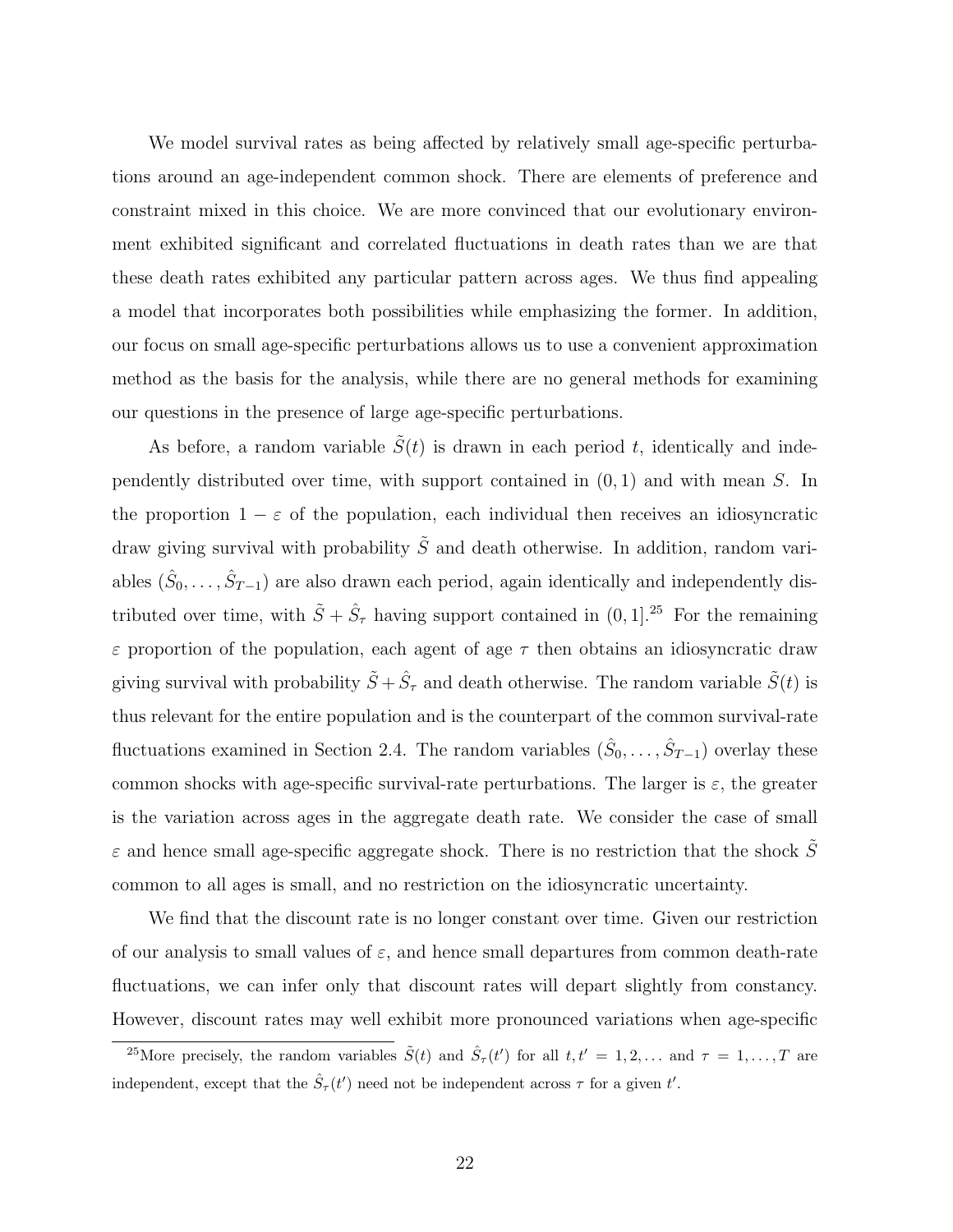survival rate fluctuations are larger.

We now write the realized Leslie matrix for period  $t$  as

(11) 
$$
\tilde{Z}(t) = \tilde{X}(t) + \varepsilon \tilde{H}(t),
$$

where  $\tilde{X}(t)$  is the commonly perturbed Leslie matrix as in (8), under the assumption that the  $\tilde{S}_{\tau}$  are identical, and  $\tilde{H}(t)$  is the perturbation matrix

.

(12) 
$$
\tilde{H}(t) = \begin{bmatrix} x_1 \hat{S}_0(t) & \hat{S}_1(t) & 0 & \dots & 0 \\ x_2 \hat{S}_0(t) & 0 & \hat{S}_2(t) & \dots & 0 \\ \vdots & \vdots & \vdots & & \vdots \\ x_{T-1} \hat{S}_0(t) & 0 & 0 & \dots & \hat{S}_{T-1}(t) \\ x_T \hat{S}_0(t) & 0 & 0 & \dots & 0 \end{bmatrix}
$$

Each of the random variables in the matrix  $H(t)$  has a zero mean. Our analysis is based on the following approximation (cf. S Tuljapurkar (1990, Chapter 12)):

**Proposition 4** Suppose the matrices  $\tilde{H}(t)$  in (11) are independent across periods and have a zero expected value. Then, almost surely,

(13) 
$$
\lim_{t \to \infty} \frac{1}{t} \ln u' \tilde{Z}(1) \dots \tilde{Z}(t) v
$$

$$
= \ln \phi - \ln S + E \ln \tilde{S} - \frac{\varepsilon^2}{2\phi^2} E \left(\frac{S}{\tilde{S}}\right)^2 E \{(u'\tilde{H}v)^2\} + O(\varepsilon^3).
$$

Section 4.2 presents the proof.

The expression for the growth rate given by (13) contains some familiar terms. The first three terms give us the growth rate under purely common survival-rate perturbations (cf. (10)). The term  $E\{(u'\tilde{H}v)^2\}$  is the variance of the growth factor of total reproductive value, evaluated in the long run using the population proportions  $u$  and reproductive values v derived from the mean Leslie matrix. When perturbations to survival rates vary by age, the growth rate is thus that which would prevail without such variation, minus a "variance penalty."<sup>26</sup>

<sup>&</sup>lt;sup>26</sup>Revisiting some previous points, it is immediate that  $E\{(u'\tilde{H}v)^2\}\geq 0$ , and hence that introducing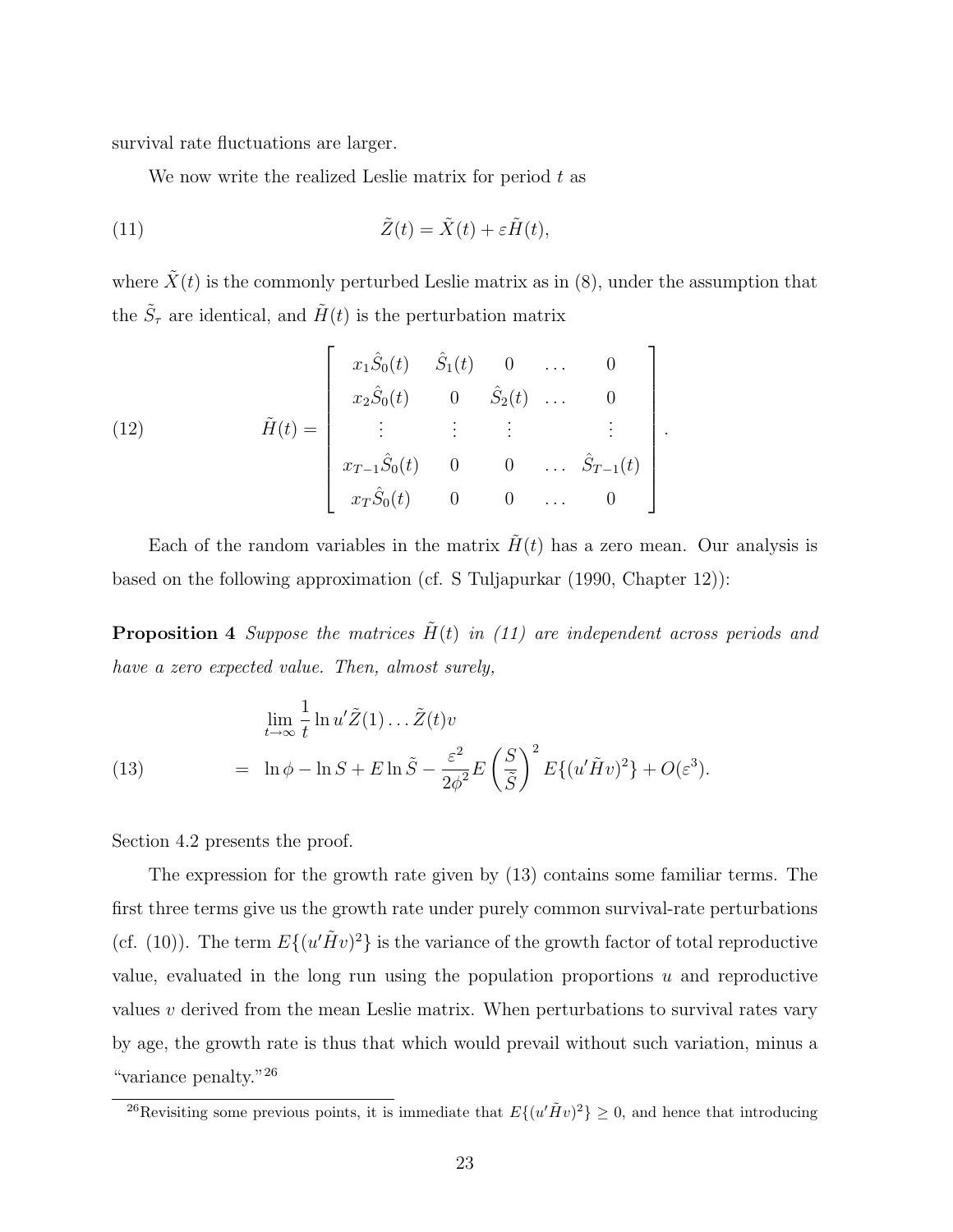#### 2.5.1 Marginal rates of substitution

When aggregate effects on survival vary across ages in a symmetric way, marginal rates of substitution decline over time:

**Proposition 5** Suppose the random variables  $(\hat{S}_0, \ldots \hat{S}_{T-1})$  share common variance V and common covariance C of any pair. Then for sufficiently small  $\varepsilon$ , the marginal rate of substitution is decreasing in  $\tau$ , i.e.,

$$
-\frac{dx_{\tau+1}}{dx_{\tau}} \ge -\frac{dx_{\tau+2}}{dx_{\tau+1}},
$$

strictly so if  $x_{\tau+1} > 0$  and  $C < V$ .

The random shocks  $\hat{S}_{\tau}$  to the survival probabilities may range from being independent across agents  $(C = 0)$  to being perfectly correlated  $(C = V)$  (notice that, necessarily,  $C \leq V$ ). As long as the aggregate shocks are not perfectly correlated across ages, marginal rates of substitution are decreasing in  $\tau$ , i.e., intertemporal preferences exhibit a present bias.

The common-variance and common-covariance assumptions are sufficient but not necessary for this result. It is clear that this present bias will continue to obtain as long as the distributions of the various aggregate shocks are not too dissimilar. Indeed, the method of proof can be applied to ascertain the implications of any configuration of distributions, though with possibly much more tedious calculations.

The most striking aspect of Proposition 5 is that a present bias emerges despite the complete symmetry of the aggregate age-specific survival shocks. These aggregate shocks have independent and identical distributions across periods, and within periods have identical (and possibly independent) distributions across ages, but still induce asymmetries in discounting across ages. Alternative considerations that might lie behind nonexponential discounting, such as age-dependent idiosyncratic death rates or the time structure of variation in the effects of aggregate uncertainty across ages cannot increase the population growth rate. Independence across  $\tau$  of the  $\hat{S}_{\tau}(t)$  involved in the construction of  $\tilde{H}$  is one formulation ensuring that  $E\{(u'\tilde{H}v)^2\} > 0$  and hence that variation in aggregate uncertainty slows growth. In Example 1, we have  $\tilde{X}(t) = X$  for all t,  $H(t)$  equals either X' or X",  $\varepsilon = 1$ ,  $E \ln \tilde{S} - \ln S = 0$  and  $E\{(u'Hv)^2\} = 0$ .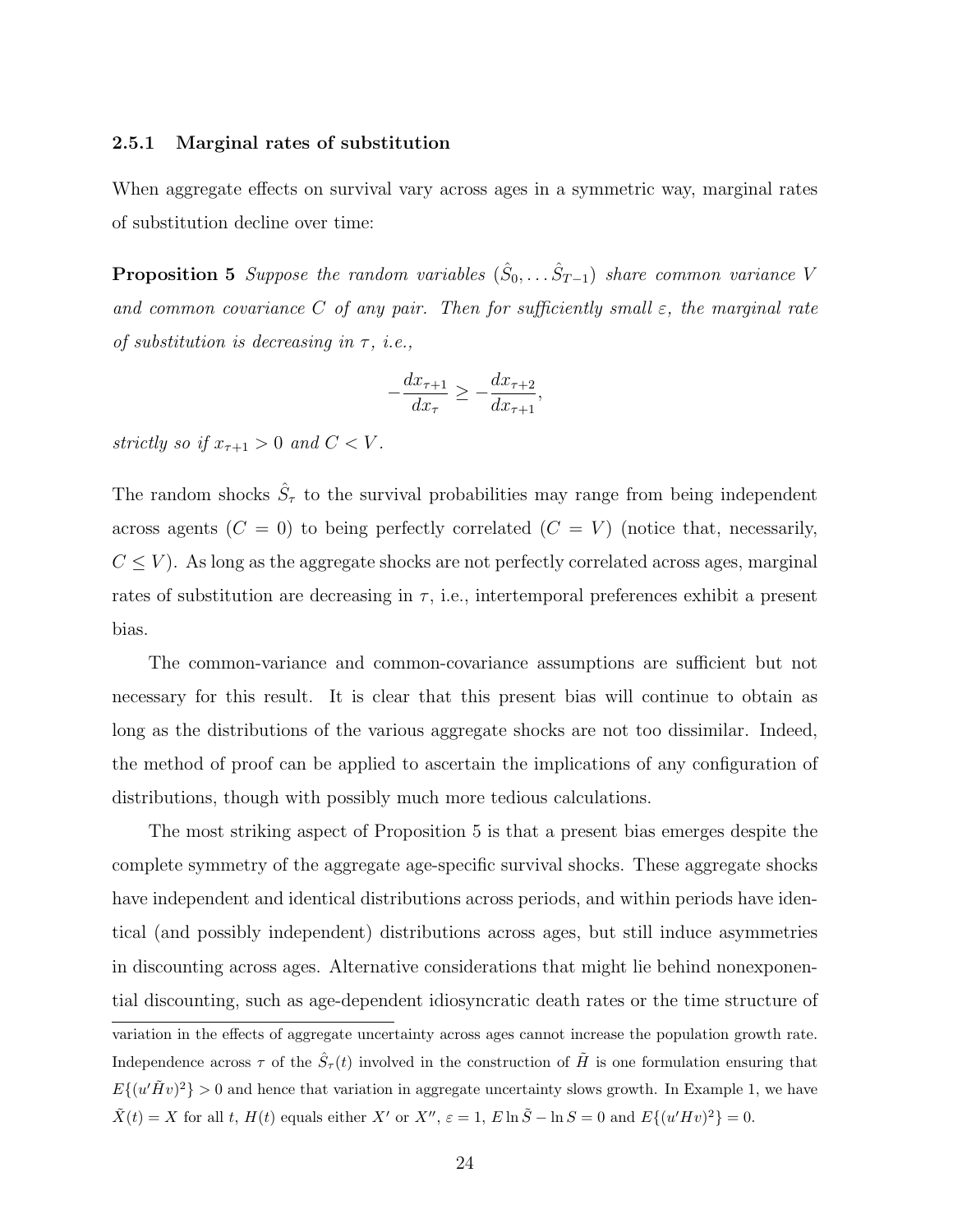the technology transforming consumption into fertility, rely on asymmetries across ages for their effects. A new insight derived from the study of aggregate uncertainty is that nonexponential discounting can arise in a setting devoid of temporal asymmetries.<sup>27</sup>

#### 2.5.2 Why not exponential?

What lies behind these results? Suppose there is aggregate uncertainty only in one survival rate  $S_{\tau}$ , so that survival from age  $\tau$  to  $\tau + 1$  is uncertain. For much the same reason that aggregate uncertainty reduces the growth rate in a single-age population (cf. Section 2.1), this reduces the value of period- $\tau'$  births, for all  $\tau' > \tau$ . As a result, the discount rate between periods  $\tau$  and  $\tau + 1$  is increased, since it now takes more period- $\tau + 1$  births to counteract a given decrease in period- $\tau$  births. (Section 4.3 illustrates this claim.) However, marginal rates of substitution between other adjacent periods are unaffected. The marginal rate of substitution thus falls as we move beyond period  $\tau$ , introducing a present bias. At the same time, the marginal rate of substitution between periods  $\tau$  and  $\tau + 1$  is now *higher* than the marginal rate of substitution in earlier periods, pushing discounting away from a present bias. We must in general consider aggregate uncertainty in more than one survival rate, leading to contending forces.

To strip away some of the complication, suppose that there are only three age classes  $(T = 3)$  and that  $\tilde{S} = S \in (0, 1)$  with probability one, so there is no common component to the aggregate survival shocks. Then applying (13) and then (4), we can calculate (Section 4.3 provides details),

$$
\ln \lambda = \ln \phi - \frac{\varepsilon^2 u_1^2 v_1^2}{2S^2} \left[ V_0 + \frac{V_1}{\Phi^2} \left( \frac{x_2}{\Phi} + \frac{x_3}{\Phi^2} \right)^2 + \frac{V_2}{\Phi^4} \left( \frac{x_3}{\Phi} \right)^2 \right]
$$
\n
$$
(14) = \ln \left[ x_1 + \frac{x_2}{\Phi} + \frac{x_3}{\Phi} \right] + \ln S - \frac{\varepsilon^2 u_1^2 v_1^2}{2S^2} \left[ V_0 + \frac{V_1}{\Phi^2} \left( \frac{x_2}{\Phi} + \frac{x_3}{\Phi^2} \right)^2 + \frac{V_2}{\Phi^4} \left( \frac{x_3}{\Phi} \right)^2 \right],
$$

where  $V_{\tau}$  is the variance of the aggregate shock to the period- $\tau$  survival rate. This ex-

<sup>27</sup>To be more precise, our age-specific aggregate shocks are "exchangeable" (cf. William Feller (1971, pp.  $228-230$ ). The terminal age T effectively builds aging into our model, but this is not the source of the present bias, since the effect would still arise if we worked without such an upper bound and an infinite sequence of positive fertilities  $x_t$ .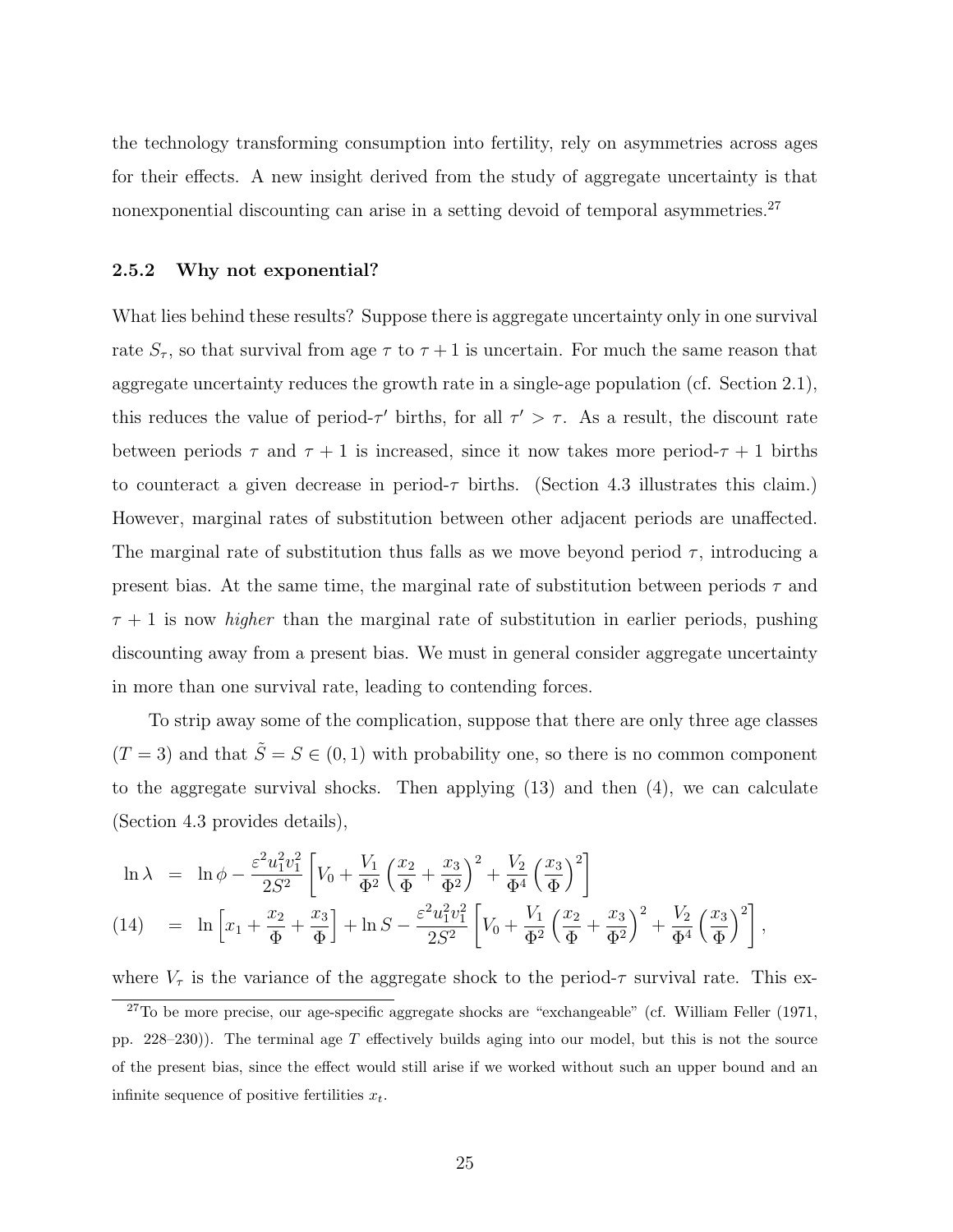pression immediately suggests that exponential discounting is not to be expected.<sup>28</sup> The important question is: Given  $V_0 = V_1 = V_2 = V > 0$ , how do the contending forces introduced by the aggregate shocks to the various survival rates combine to affect the marginal rates of substitution  $-dx_2/dx_1$  and  $-dx_3/dx_2$ ?

To be more precise, let us further simply by (innocuously) assuming  $\Phi = 1$ , giving

(15) 
$$
\ln \lambda = \ln \phi - \frac{\varepsilon^2 u_1^2 v_1^2 V}{2S^2} \left[ 1 + (x_2 + x_3)^2 + (x_3)^2 \right].
$$

The growth rate  $\ln \lambda$  depends on the various  $x_{\tau}$  in a number of implicit ways (e.g., through  $v_1$ ). However, these implicit dependencies alone generate a constant discount rate. Departures from exponential discounting hinge on the explicit appearances of the  $x<sub>\tau</sub>$  in (14).<sup>29</sup> Taking the relevant derivatives and using the fact that the  $x<sub>\tau</sub>$  enter terms of order  $\varepsilon^2$ (i.e., ignoring higher-order terms in  $\varepsilon$ ), we find that if the term in brackets in (15) were linear, of the form  $1 + x_2 + x_3 + x_3$ , then the effect of increasing  $x_2$  would be one half the effect of increasing  $x_3$ , which would in turn be consistent with exponential discounting (cf. Section 4.3). However, since the bracketed term is  $1 + (x_2 + x_3)^2 + (x_3)^2$  (with the squares reflecting its origin as a variance), the effect of increasing  $x_2 > 0$  is more than one half the effect of increasing  $x_3$ , causing the discount rate to fall as we move away from the present.

### 2.6 Robustness

Our first message was that aggregate uncertainty drives a wedge between discount rates and the sum of the population growth and mortality rates. On top of this, we have now seen that aggregate uncertainty can push discounting away from the exponential pattern

 $^{28}$ The first term in (14) gives the growth rate that would prevail without age-dependent mortality perturbations. The fertilities  $x_1, x_2$ , and  $x_3$  appear here, with each  $x_\tau$  divided by  $\Phi^{\tau-1}$ . As we have seen, these terms alone give us constant marginal rates of substitution (equalling  $\Phi$ ) and hence constant discount rates. The final term, arising out of the variance penalty, again includes the fertilities  $x_1 x_2$  and  $x_3$ , but now divided by various powers of  $\Phi$ . Once we mix these powers with the regular relationship between  $x_{\tau}$  and  $\Phi^{\tau-1}$  of the initial term, we cannot expect constant marginal rates of substitution.

<sup>29</sup>Section 4.3 sketches a proof of these observations.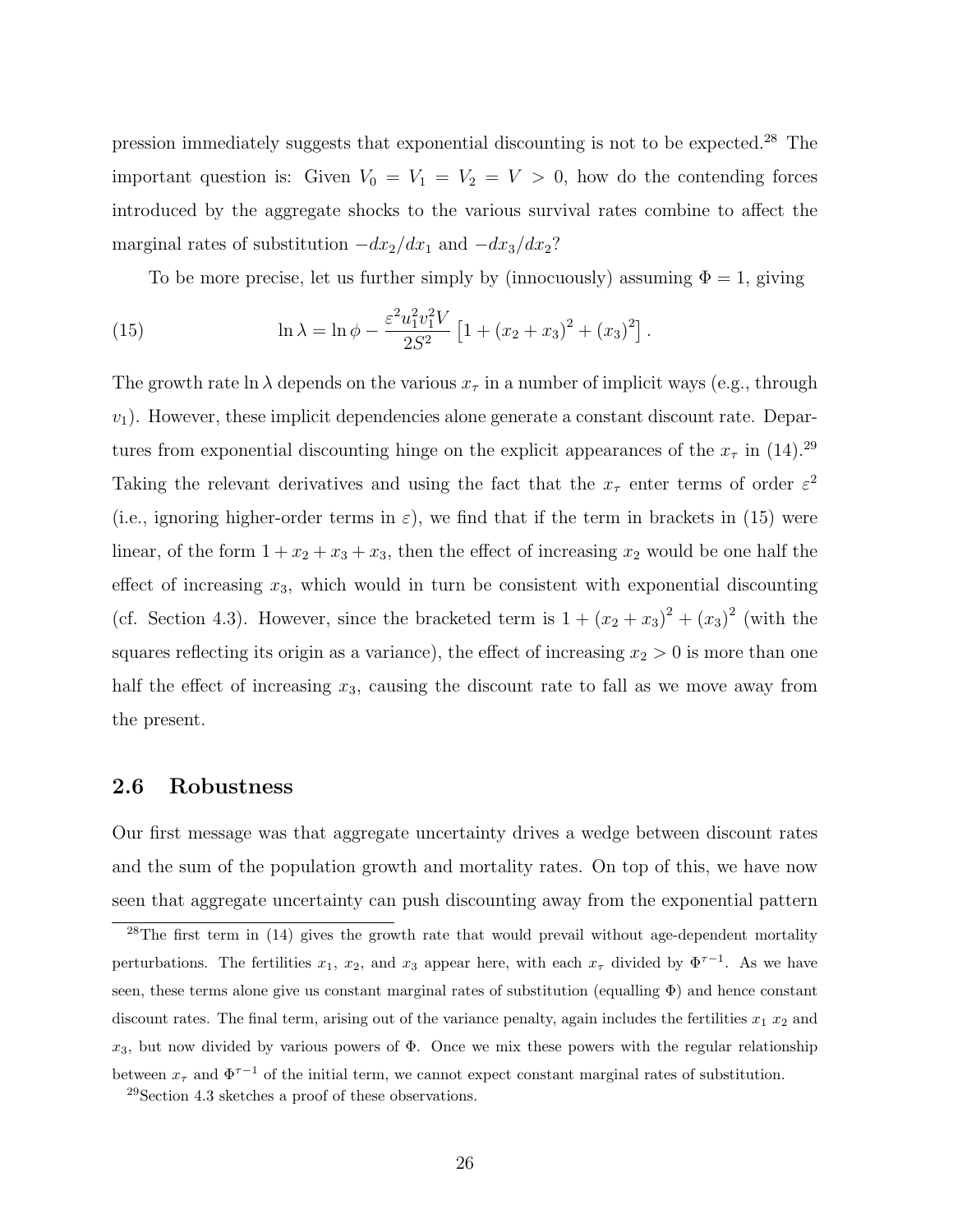of discounted expected utility. How robust is the result that discount rates are pushed in the direction of a present bias?

The building block for our analysis, that age-specific aggregate uncertainty only in the survival rate  $S_{\tau}$  increases the discount rate between periods  $\tau$  and  $\tau + 1$ , is quite general. However, the combined effects of age-specific perturbations to multiple ages are more fragile. Our present bias result rests on two assumptions, namely that perturbations to survival rates that are not common across ages are relatively small and are symmetric across ages. This strikes us as a natural setting, fueled by the belief that environmental fluctuations affecting survival rates are likely to be felt across all ages.

However, two examples illustrate how different specifications can lead to different results. Robson and Samuelson (forthcoming) present an example, with age-specific perturbations that are no by means small, in which the optimal discount rate between any pair of ages is zero, no matter what the population growth rate and death rate.<sup>30</sup> The present section explores another departure from our maintained assumptions that leads to a future bias, i.e., to marginal rates of substitution that increase as one moves away from the present.

Suppose that newborns whose parents are of different ages have different infant mortality rates. For example, older parents may be larger and better able to nourish themselves, in turn allowing them to produce larger or better-nourished offspring (cf. Charlesworth (1994, Chapter 5)). If these infant mortality rates were idiosyncratic, there would be no difficulty in simply folding them into the values  $x_{\tau}$ , with no other change in the analysis. However, the case that these newborn survival rates are subject to aggregate uncertainty requires a new analysis.

To isolate the effects of this uncertainty, we assume that  $\tilde{S}(t)$  is degenerate, that there is no aggregate randomness in other survival rates, and that parent age has no impact lasting beyond infant mortality. We can again write the realized Leslie matrix for period t as in (11), with  $\tilde{X}(t)$  given by X from (7) for each t and with the perturbation matrix

 $30$ The discount rate is thus constant across ages in this example, but its magnitude is nonetheless surprising.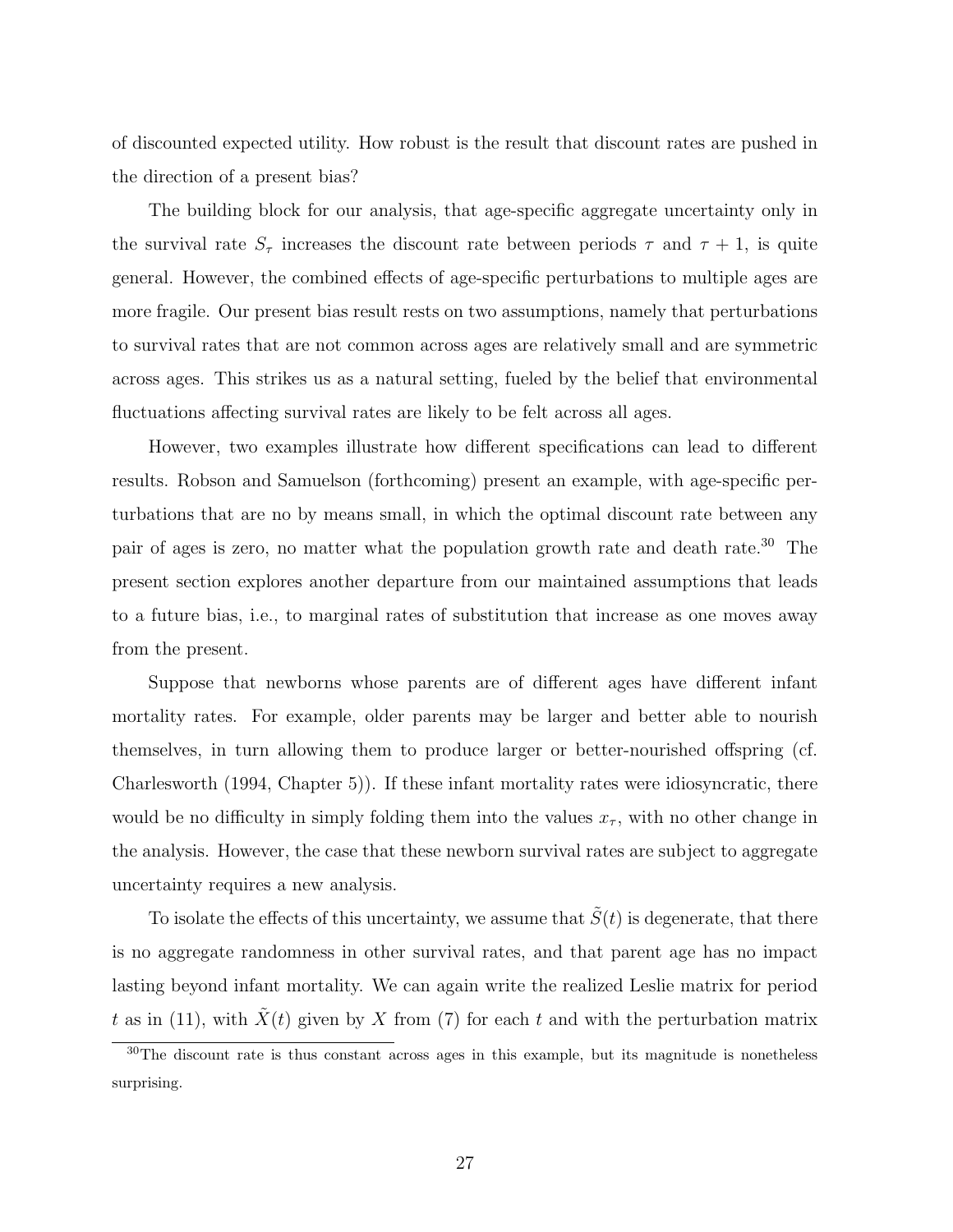$H(t)$  now given by

(16) 
$$
\begin{bmatrix} x_1\hat{S}_1(t) & 0 & 0 & \dots & 0 \\ x_2\hat{S}_2(t) & 0 & 0 & \dots & 0 \\ \vdots & \vdots & \vdots & \vdots & \vdots \\ x_{T-1}\hat{S}_{T-1}(t) & 0 & 0 & \dots & 0 \\ x_T\hat{S}_T(t) & 0 & 0 & \dots & 0 \end{bmatrix},
$$

where each of the random variables  $\mathcal{S}_{\tau}$  in the matrix  $\tilde{H}(t)$  again has a zero mean. We have: $31$ 

**Proposition 6** Let  $x_1 = x_2 = \ldots = x_T \equiv x$ . Let  $(\hat{S}_1(t), \ldots, \hat{S}_T(t))$  share common variance V and common covariances C. Then for small  $\varepsilon$ , the marginal rate of substitution is increasing in  $\tau$ , i.e.,

$$
-\frac{dx_{\tau+1}}{dx_{\tau}} \le -\frac{dx_{\tau+2}}{dx_{\tau+1}},
$$

strictly so if  $\Phi \neq 1$  and  $C < V$ .

Though we find the model of age-specific aggregate survival rates of Section 2.5.1 the most natural of those we have considered, it is clear that the present bias of Proposition 5 is not universal. Notice, however, that here again we have agents who are pushed away from exponential discounting despite aggregate shocks that are symmetric across ages—the aggregate shocks of Proposition 6 have independent and identical distributions across periods, and within period have identical (and possibly independent) distributions across parental ages. Our robust finding is thus that aggregate uncertainty per se can push preferences away from exponential discounting, with the nature of the departure whether present bias, future bias, or possibly something more complicated—depending upon details of the aggregate uncertainty.

<sup>&</sup>lt;sup>31</sup>This result examines a symmetric setting in which  $x_1 = x_2 = \ldots = x_T \equiv x$ . When uncertainty is idiosyncratic, the marginal rate of substitution between  $x_{\tau}$  and  $x_{\tau'}$  is independent of the levels of  $x_{\tau}$  and  $x_{\tau'}$  (cf. (5)), but this need no longer be the case with aggregate uncertainty. Setting  $x_1 = x_2 = \ldots =$  $x_T \equiv x$  is the obvious way to isolate systematic preferences over timing.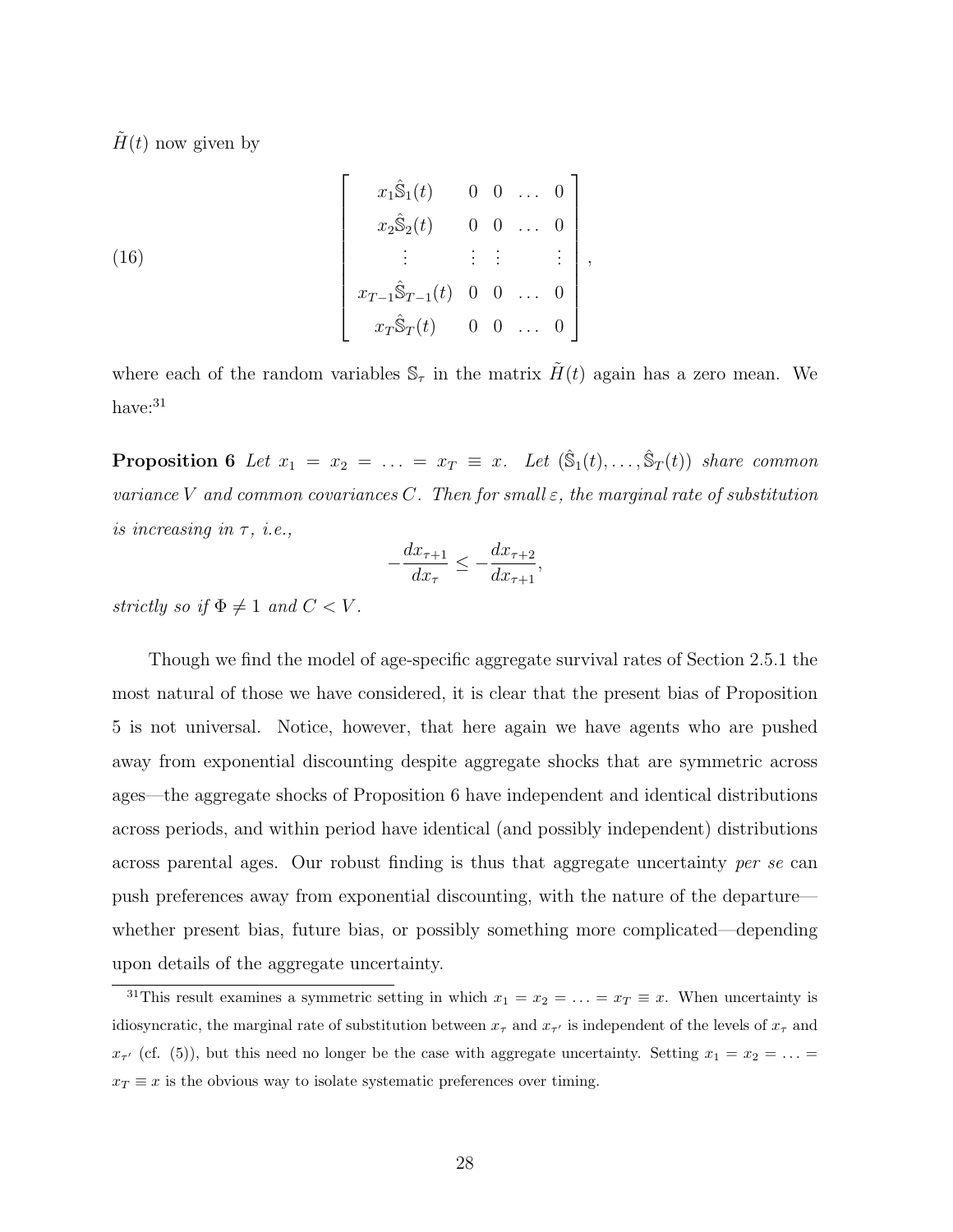## 3 Discussion

**Present bias.** We have found that evolutionarily-induced intertemporal preferences may exhibit a present bias. However, the preferences in our model do not generate preference reversals. The marginal rate of substitution between  $x_{\tau+1}$  and  $x_{\tau}$  may decline in  $\tau$ , but this decline is linked to age and not to time relative to the present. A trade-off between  $x_9$  and  $x_{10}$  that confers evolutionary advantages when made at age 1 will still confer such advantages when made at age 5 or at age 9. A 1-period-old will accordingly make intertemporal choices that cannot be rationalized by exponential discounting, but will not reverse those choices later.

We are not disappointed that the model does not generate preference reversals. We think present bias may well be a more basic phenomenon than preference reversals, and it seems more readily generated by evolutionary optimization.<sup>32</sup> More importantly, our analysis suggests that we can expect discount rates to vary systematically with age, addressing intertemporal choices over longer spans of time than those typically covered in preference-reversal experiments. In contrast to most models of age-dependent discounting, these variations do not reflect changes in the death rate. Hence, a present bias arising out of aggregate uncertainty could offset increasing impatience arising out of increased mortality, thus providing a possible explanation for the surprising patience of older individuals found in some studies. David M. Bishai (2004), for example, finds evidence from wage differentials that the rate of time preference declines with age.<sup>33</sup>

Dasgupta and Maskin (2005) and Sozou (1998) also present evolutionary models leading to a present bias in discounting, including in Dasgupta and Maskin's case the prospect of preference reversals. The force driving discounting in both models is the prospect that an opportunity for future consumption may disappear before it can be re-

 $32$ Simply because it is inconsistent with exponential discounting, present bias *per se* is sometimes considered anomalous (as in Frederick, Loewenstein and O'Donoghue (2002) and Richard H. Thaler (1981)). More typically, it is assumed that a present bias must imply preference reversals.

<sup>&</sup>lt;sup>33</sup>Eric Bettinger and Robert Slonim (2007) provide complementary evidence on the impatience of children. Declining impatience among children could reflect decreasing mortality, but this factor alone would imply rising impatience among adults.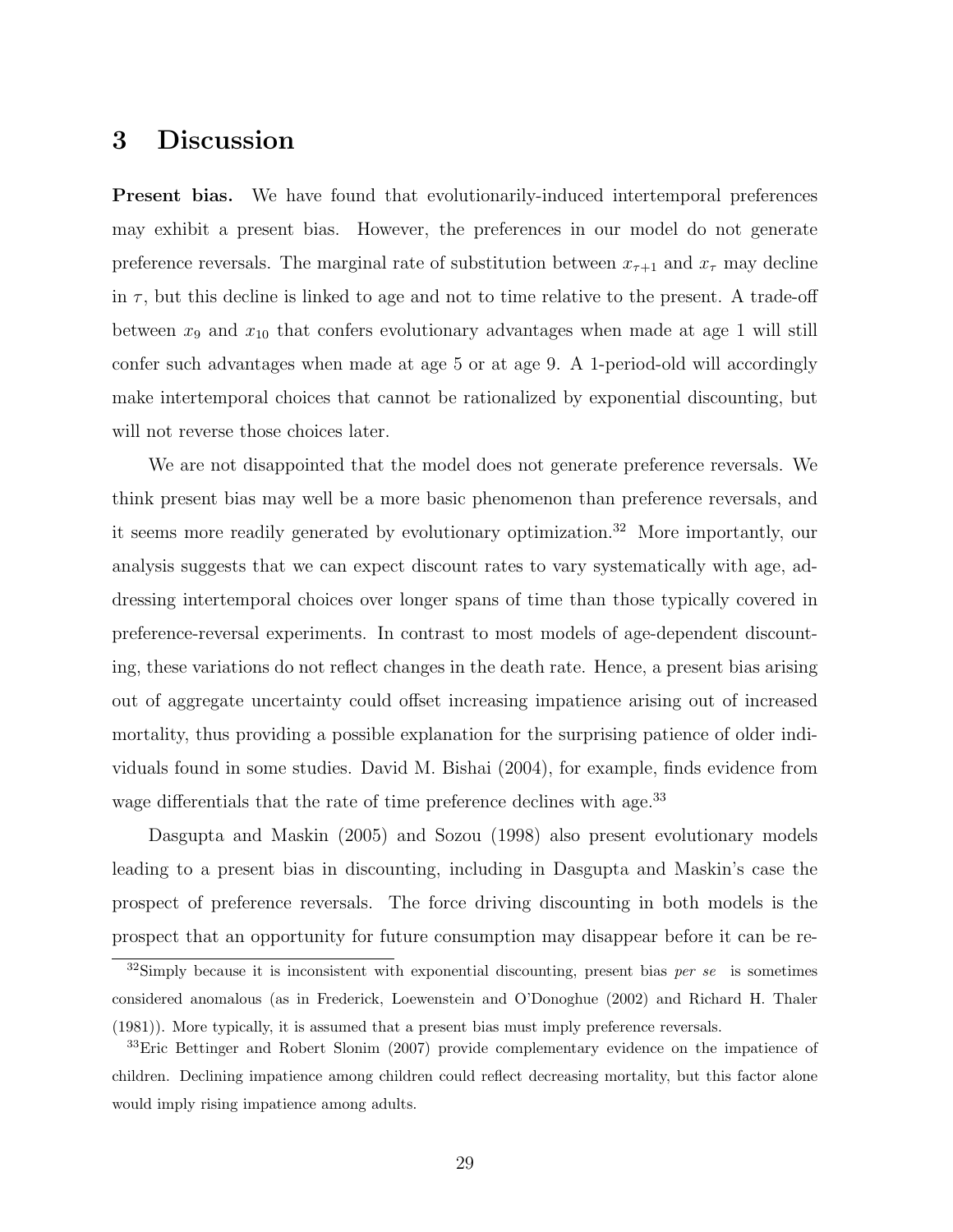alized. A source of future food may be seized by a hungry rival or access blocked by a predator.<sup>34</sup> We have no doubt that uncertainty is an important element of intertemporal decision making, but have two compelling reasons for not proceeding in a similar fashion. First, these models assume that the basic evolutionary goal is to maximize total undiscounted consumption. In contrast, we derive the appropriate basic goal from a more primitive analysis of population growth rates. Indeed, our analysis suggests that future consumption will be discounted even if there is no uncertainty at all. Second, we wish to maintain the conventional dividing line between our preferences and the feasible sets over which these preferences are defined. Dasgupta and Maskin suppose, on the other hand, that evolutionarily important feasibility considerations were built into our preferences, so that contemporary choices between goods are evaluated as if they are choices between their uncertainty-adjusted evolutionary equivalents. Evolution may have have endowed us with such preferences, but it is important to check whether such a hypothesis is necessary in explaining our intertemporal behavior. Our inclination is accordingly to begin by examining discounting over consumption opportunities that are not subject to risk, allowing us to isolate rates of time preference.

Generalizations. Our analysis is based on an age-independent mortality rate. However, we would expect mortality to vary systematically over one's life span, especially near the beginning and end. We would then expect these variations to induce age-dependent discount-rate patterns beyond those appearing in our constant-death-rate model, tending to increase discounting among young children—who act as if there is no tomorrow—and

<sup>&</sup>lt;sup>34</sup>Discounting is then pushed toward a present bias by the prospect of learning about the hazard rate at which the consumption opportunity disappears (in Sozou (1998)) or by the prospect that the consumption opportunity may arrive early (in Dasgupta and Maskin (2005)). Karl W¨arneryd (2007) presents an alternative model of presently-biased discounting based on intergenerational transfers, noting that with sexual reproduction one typically expects a child to carry a copy of one's genes with probability  $\frac{1}{2}$  and a grandchild to do so with probability  $\frac{1}{4}$ , and that a tendency to select mates from somewhat interrelated groups can push this exponential sequence toward a present bias.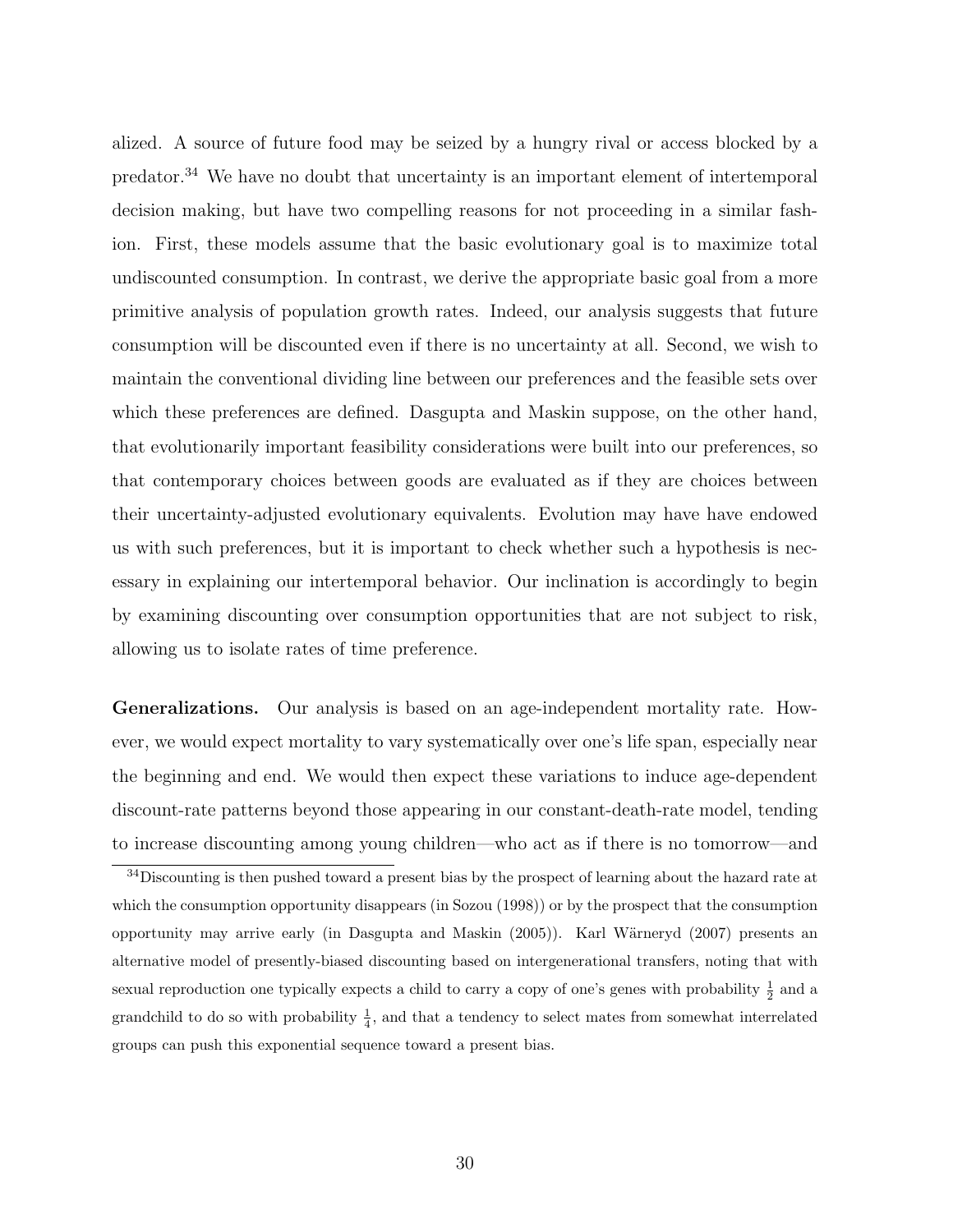the elderly, reflecting then the typical human U-shaped mortality pattern.<sup>35</sup>

Our analysis provides the basic tools for examining age-dependent survival rates. Suppose that a life history now consists of a profile  $(x_1, \ldots, x_T)$  of expected offspring and a profile  $(S_0, \ldots, S_{T-1})$  of survival probabilities. Then, analogous to (4), the dominant eigenvalue of the Leslie matrix is given by

(17) 
$$
1 = \frac{S_0 x_1}{\phi} + \frac{S_0 S_1 x_2}{\phi^2} + \frac{S_0 S_1 S_2 x_3}{\phi^3} + \ldots + \frac{S_0 \cdots S_{T-1} x_T}{\phi^T}.
$$

Notice first that taking  $S'_{\tau} = S$  for all  $\tau$  and  $x'_{\tau} = S^{-\tau}S_0S_1 \cdots S_{\tau-1}x_{\tau}$  for any  $S \in (0,1)$ gives an equivalent system with an identical growth rate. As a result, we come immediately to Section 1.1's observation that any analysis in which idiosyncratic survival rates vary by age can be translated into an equivalent analysis with identical survival rates. Next, it follows from (17) that marginal rates of substitution are given by

$$
-\frac{dx_{\tau+1}}{dx_{\tau}} = \frac{\phi}{S_{\tau}}.
$$

This gives us the expected result that marginal rates of substitution will be higher when survival rates are lower. Turning to the case of aggregate uncertainty, we can think of the survival rates in (8) as being given by products  $S_{\tau} \tilde{S}_{\tau}(t)$ , allowing us to reformulate and extend Propositions 1–4 to a combination of arbitrary age-dependent idiosyncratic shocks with multiplicative aggregate shocks. There is thus considerable scope for pushing our model beyond its current focus to capture other considerations.

Implications. If our evolutionary model of discounting is on the right track, what sorts of behavior should we expect to see? First, we should not be surprised if discount rates exceed the sum of growth rates and death rates, with the gap being larger the more important was aggregate uncertainty in our evolutionary environment. In addition, we should not be surprised if discount rates are not constant. We have considered only small variations in survival rates across ages, giving rise to concomitantly small departures from

<sup>&</sup>lt;sup>35</sup>At the same time, intergenerational transfers may well blunt the increases in discounting that would otherwise appear once one passes reproductive age, by allowing indirect ways of enhancing effective reproduction by pushing resources into the future.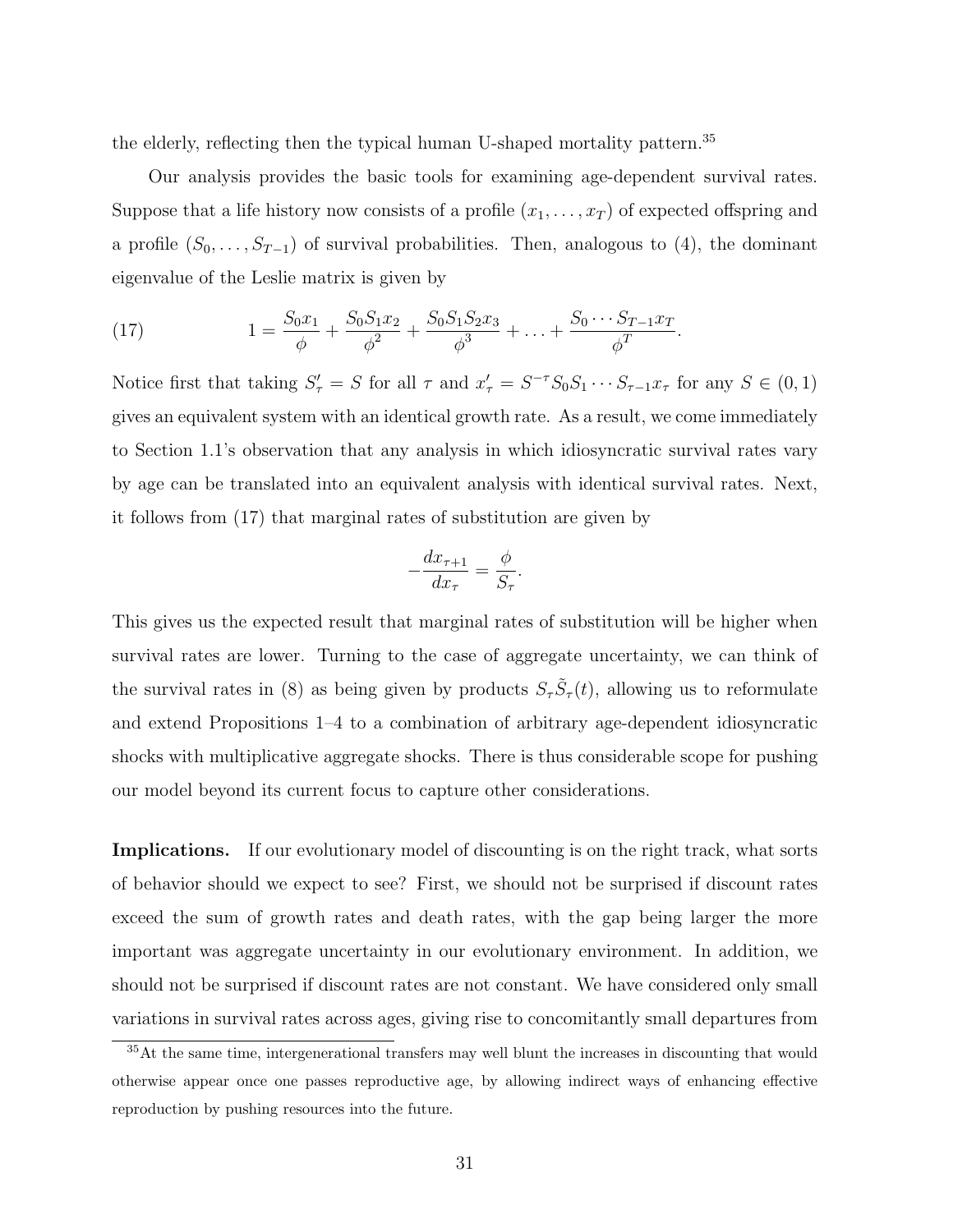exponential discounting. Larger variations in death rates across ages might well rise to larger effects on discount rates.

Next, the role of mortality risk, long considered central in discounting, is more subtle than it first appears. Different populations that have equivalent fertility patterns and different death rates may well nonetheless exhibit identical discount factors. In our simple model, with arbitrary patterns of idiosyncratic uncertainty and uniform aggregate mortality shocks, any change in the death rate is matched by a corresponding change in the growth rate, leaving discount rates untouched. However, variations in death rates across agents within a given population, and hence within agents whose discount rates are shaped by the same population growth rate, should be directly reflected in discount rates.<sup>36</sup>

Perhaps most importantly, our analysis provides yet another indication that idiosyncratic and aggregate uncertainty can have quite different effects, and hence may enter our preferences quite differently. A standard finding in psychological studies of risk attitudes is that a feeling of control is important if inducing people to be comfortable with risk.<sup>37</sup> Risks arising out of situations in which people feel themselves unable to affect the outcome cause considerably more apprehension than risks arising out of circumstances people perceive themselves to control. Why might this be the case? The first task facing evolution in an attempt to induce different behavior in the face of idiosyncratic and aggregate risks is to give us a way of recognizing these risks. "Control" may be a convenient stand-in for an idiosyncratic risk. If so, then our seemingly irrational fear of uncontrolled risk may be a mechanism inducing an evolutionarily rational fear of aggregate risk.

<sup>36</sup>Margo Wilson and Martin Daly (1997) report that women in Chicago neighborhoods with higher mortality rates tend to reproduce earlier, consistent with the higher discount rates that such mortality rates may induce.

<sup>&</sup>lt;sup>37</sup>See Paul Slovic, Baruch Fischhoff and Sarah Lichtenstein (1982) for an early contribution to this literature and Slovic (2000) for a more recent introduction.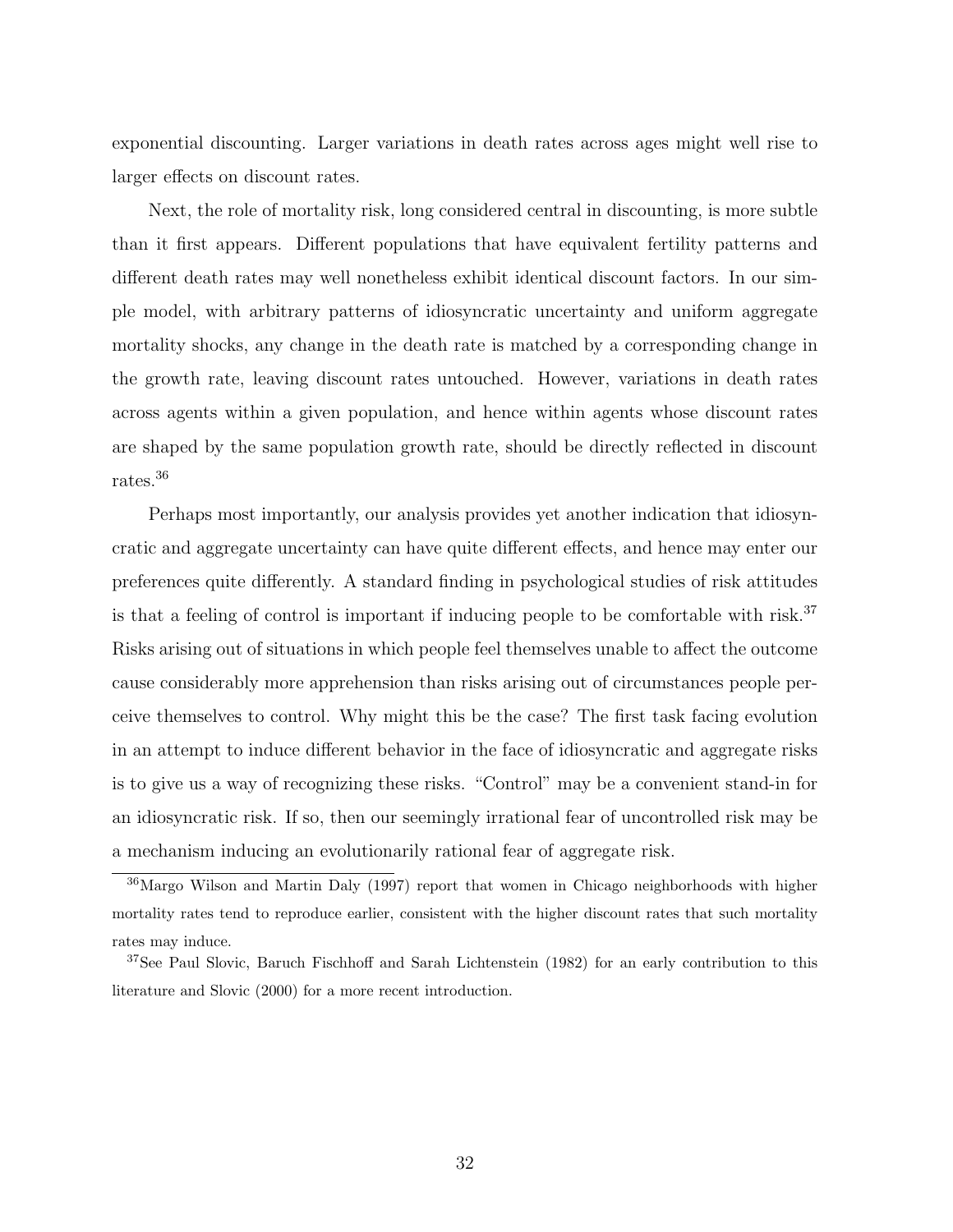### 4 Appendix

### 4.1 Proof of Proposition 2

Let X be the mean Leslie matrix and let  $N(t)$  be the associated population process. Let  $\ddot{X}(t)$  be the period-t matrix under aggregate uncertainty, drawn independently across periods and satisfying  $-\infty < E \ln u' \tilde{X} v < \infty$ , with

$$
E\{\tilde{X}(t)\} = X.
$$

Let  $\tilde{N}'(t)$  be a random vector describing the size of each age class in the population at time t under aggregate uncertainty and  $N'(t)$  its counterpart under the mean Leslie matrix X.

Our first observation is that

$$
E\{\tilde{N}(t)\} = N(t).
$$

To see this, notice first that we have

$$
E\{\tilde{N}'(1)\} = E\{N'(0)\tilde{X}(1)\} = N'(0)X = N'(1),
$$

with the penultimate inequality following from the fact that each element of  $X$  is the expected value of the corresponding element in  $\tilde{X}$ . Now we construct an argument by induction. Suppose  $E\{N'(0)\tilde{X}(1)\cdots\tilde{X}(t-1)\}=N'(0)X^{t-1}$ . Then

$$
E\{\tilde{N}'(t)\} = E\{N'(0)\tilde{X}(1)\cdots\tilde{X}(t)\} = E\{N'(0)X^{t-1}\tilde{X}(t)\} = N'(0)X^t = N'(t),
$$

where the second equality follows from the induction hypothesis and the fact that every random variable in the period-t Leslie matrix  $\tilde{X}$  is independent of the random variable in the Leslie matrices for periods  $1, \ldots, t-1$ , and the next equality again follows from the fact that each term in X is the expected value of the corresponding term in  $\tilde{X}$ .

This gives  $E\{\tilde{N}(t)\}=N(t)$  and hence  $E\{\tilde{N}'(t)v\}=N'(t)v$ , where v is the right eigenvector of  $X$ . We can then apply Jensen's inequality to show that this expectation is never higher under aggregate uncertainty than under the corresponding deterministic process:

$$
\frac{\ln N'(t)v}{t} = \frac{\ln E\{\tilde{N}'(t)v\}}{t} \ge \frac{E\{\ln \tilde{N}'(t)v\}}{t}.
$$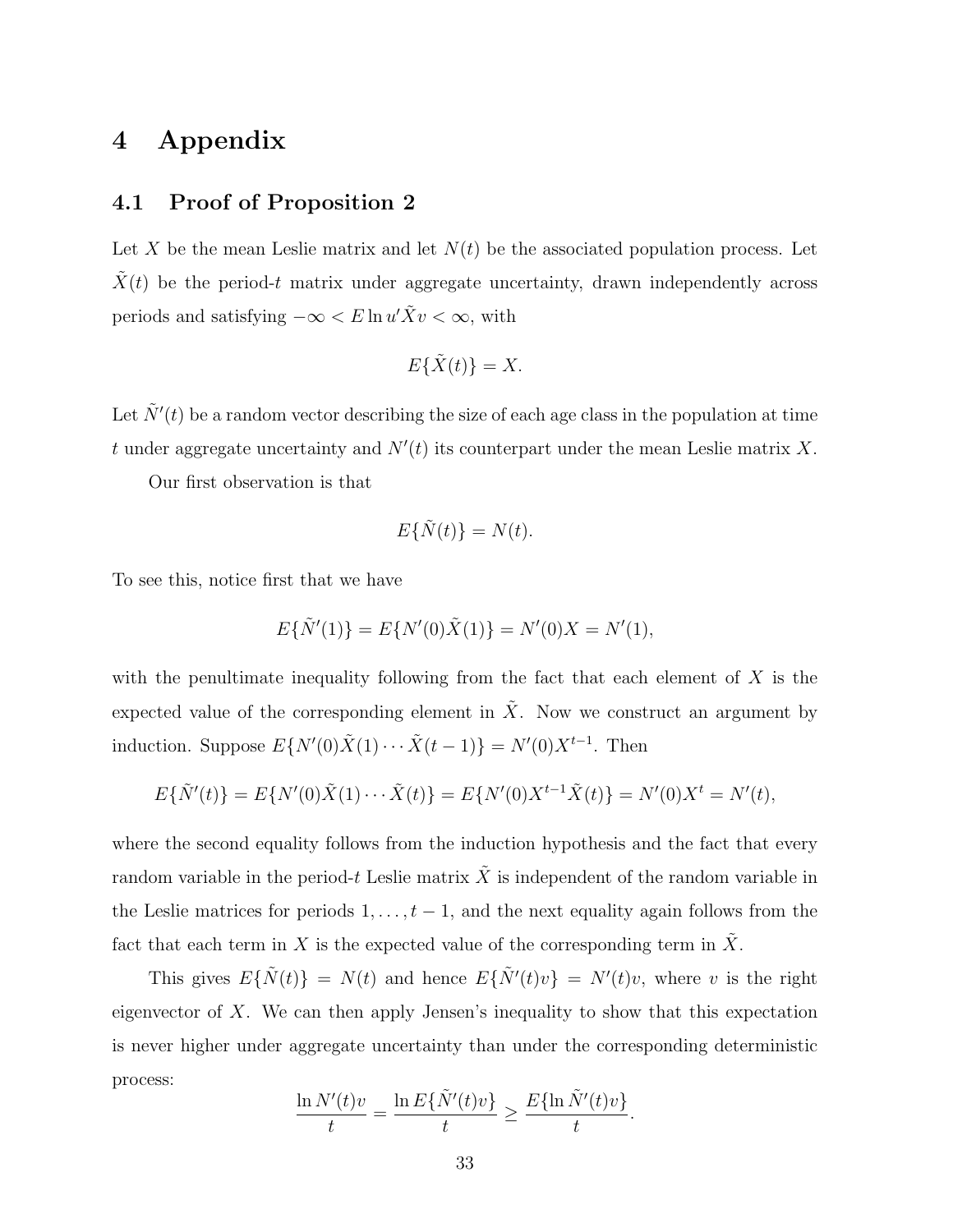The inequality is strict if the distribution of  $\tilde{N}(t)$  is nondegenerate.<sup>38</sup> The argument is completed by noting that the long-run average growth rate under the mean matrix is  $\lim_{t\to\infty} \frac{\ln N'(t)v}{t}$  $t(t)v$  and under aggregate uncertainty is  $\lim_{t\to\infty} {\ln \tilde{N'}(t)v}$ , and that almost surely  $\lim_{t\to\infty} \frac{\ln \tilde{N}'(t)v}{t} = \lim_{t\to\infty} \frac{E \ln \tilde{N}'(t)v}{t}$  $t_t^{\text{v}(t)v}$  (cf. Patrick Billingsley (1986, Theorem 25.12, p. 348)).

### 4.2 Proof of Proposition 4

A key observation throughout the remaining proofs is that the growth rate

$$
\lim_{t \to \infty} \frac{1}{t} \ln \left[ u' \tilde{Z}(1) \dots \tilde{Z}(t) v \right] = \lim_{t \to \infty} \frac{1}{t} E \ln \left[ u' \tilde{Z}(1) \dots \tilde{Z}(t) v \right] \equiv \Lambda(\varepsilon)
$$

is jointly analytic in the matrix elements and the perturbation parameter  $\varepsilon$ <sup>39</sup>

Taylor's theorem allows us to write

$$
\Lambda(\varepsilon) = \Lambda(0) + \varepsilon \frac{d\Lambda(0)}{d\varepsilon} + \frac{\varepsilon^2}{2} \frac{d^2\Lambda(0)}{d\varepsilon^2} + \frac{\varepsilon^3}{6} \frac{d^3\Lambda(\varepsilon')}{d\varepsilon^3}
$$

for some  $\varepsilon' \in [0, \varepsilon]$ . Define now the analytic function

$$
F(t,\varepsilon) = E \ln \left[ u'(\tilde{X}(1) + \varepsilon \tilde{H}(1)) \dots (\tilde{X}(t) + \varepsilon \tilde{H}(t)) v \right],
$$

so that

$$
\Lambda(\varepsilon) = \lim_{t \to \infty} \frac{1}{t} F(t, \varepsilon)
$$
  
= 
$$
\lim_{t \to \infty} \frac{1}{t} F(t, 0) + \varepsilon \lim_{t \to \infty} \frac{1}{t} \frac{dF(t, 0)}{d\varepsilon} + \frac{\varepsilon^2}{2} \lim_{t \to \infty} \frac{1}{t} \frac{d^2 F(t, 0)}{d\varepsilon^2} + \frac{\varepsilon^3}{6} \frac{d^3 \Lambda(\varepsilon')}{d\varepsilon^3}.
$$

<sup>38</sup>Example 1 shows that weak equality can obtain if the that different realizations of  $\tilde{X}$  have different identical eigenvectors and different eigenvalues.

 $39$ The first inequality, which holds almost surely, follows from Billingsley (1986, Theorem 25.12, p. 348). Analyticity is shown by David Ruelle (1979, Theorem 3.1). Note that our assumptions imply there is an integer  $k > 0$  such that any k-fold product of realized Leslie matrices is strictly positive. We can then represent our population process as an infinite product of randomly chosen strictly positive k-fold products of Leslie matrices. Taking C (in Ruelle's notation) to be the nonnegative orthant then ensures that Ruelle's sufficient condition is satisfied (Ruelle (1979, p. 69).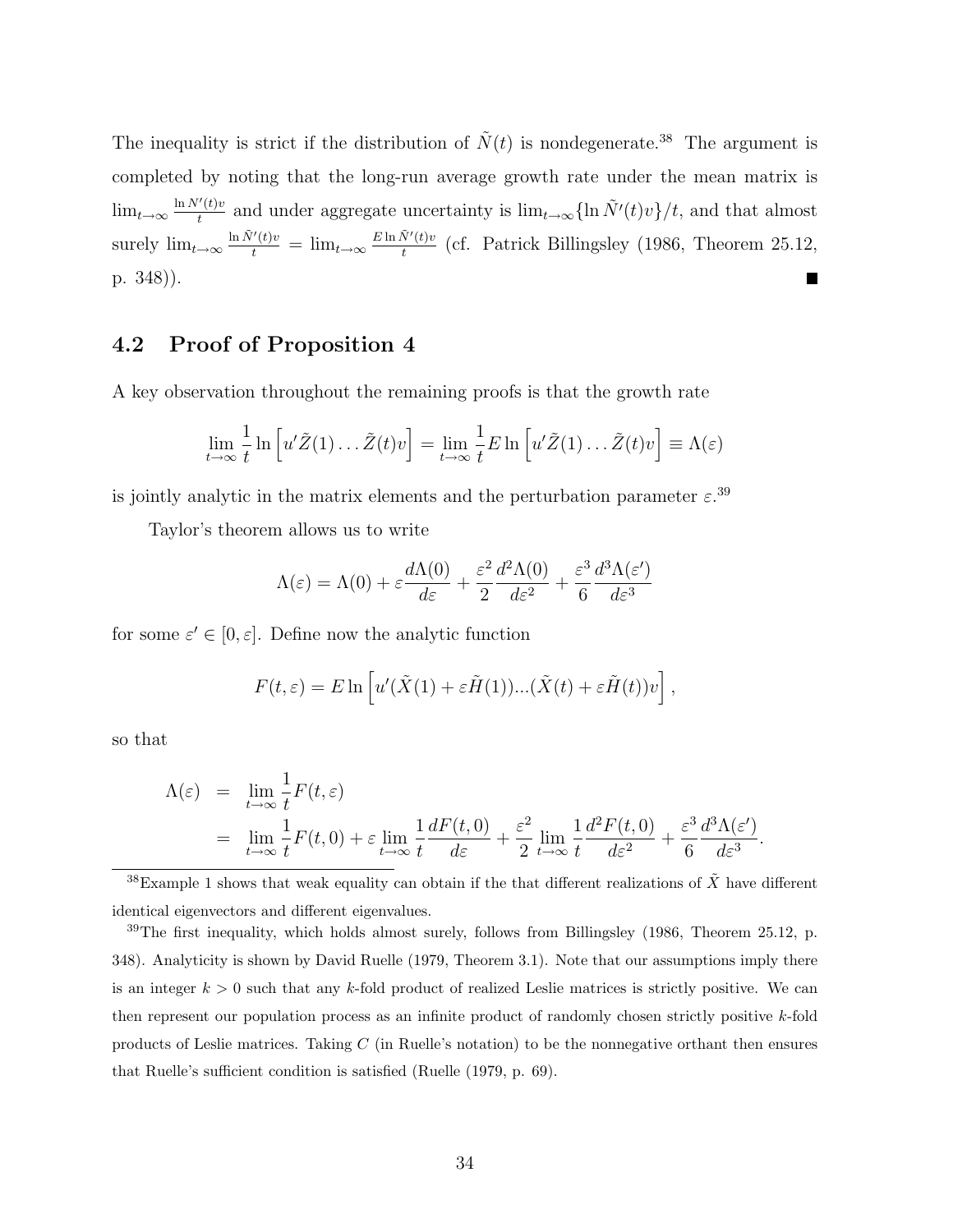The second inequality follows from the analyticity of  $F(t, \varepsilon)$  and  $\Lambda(\varepsilon)$ , which implies any that derivative of  $\frac{1}{t}F(t,\varepsilon)$  converges to the corresponding derivative of  $\Lambda(\varepsilon)$ .<sup>40</sup>

We now note that

$$
\frac{dF(t,\varepsilon)}{d\varepsilon} = E\left[\frac{\sum_{i=1}^t u'\left[...\tilde{H}(i)...\right]v}{\left[u'(\tilde{X}(1) + \varepsilon\tilde{H}(1))...\left(\tilde{X}(t) + \varepsilon\tilde{H}(t)\right)v\right]}\right]
$$

where  $u'$   $\left[\ldots \tilde{H}(i) \ldots \right]$  v is given by

$$
u'(\tilde{X}(t) + \varepsilon \tilde{H}(1)) \times \ldots \times \tilde{H}(i) \times \ldots \times (\tilde{X}(t) + \varepsilon \tilde{H}(t))v.
$$

That is,  $\sum_{i=1}^t u'$  [...  $\tilde{H}(i)$ ...] v is the sum of t terms of the form  $u'$  [...  $\tilde{H}(i)$ ...] v, each of which is in turn the product of  $t$  matrices, the  $ith$  of which is the perturbation matrix  $H(i)$ , and the remainder of which are realized Leslie matrices of the form  $\tilde{X}(j) + \varepsilon \tilde{H}(j)$ for  $j \neq i$ . Similarly,

$$
\frac{d^2F(t,\varepsilon)}{d\varepsilon^2} = 2E\left[\frac{\sum_{j>i} u'\left[...\tilde{H}(i)...\tilde{H}(j)...\right]v}{\left[u'(\tilde{X}(1) + \varepsilon\tilde{H}(1))...\tilde{X}(t) + \varepsilon\tilde{H}(t))v\right]}\right] - E\left[\frac{\left(\sum_{i} u'\left[...\tilde{H}(i)...\right]v\right)^2}{\left(\left[u'(\tilde{X}(1) + \varepsilon\tilde{H}(1))...\tilde{X}(t) + \varepsilon\tilde{H}(t))v\right]\right)^2}\right],
$$

with analogous notation.

Then, using the facts that  $u'X = u'\phi$ ,  $Xv = \phi v$ ,  $E\tilde{H}(t) = 0$ , and that  $\tilde{X}(i)$  and X differ in that the former involves the realized survival rate  $\tilde{S}(i)$  and the latter the mean survival rate  $S$ , we have

$$
\frac{1}{t}F(t,0) = \ln \phi + E \ln \tilde{S} - \ln S
$$
\n
$$
\frac{1}{t}\frac{dF(t,0)}{d\varepsilon} = 0
$$
\n
$$
\frac{1}{t}\frac{d^2F(t,0)}{d\varepsilon^2} = -\frac{E (u'H(1)v)^2}{\phi^2}E\left(\frac{\tilde{S}}{S}\right)^2
$$

<sup>&</sup>lt;sup>40</sup>See Nelson Dunford and Jacob T. Schwartz (1988, p. 228). Note that any real analytic function can be extended on a neighborhood to a complex analytic function. This result provides an independent proof that  $\Lambda$  is analytic.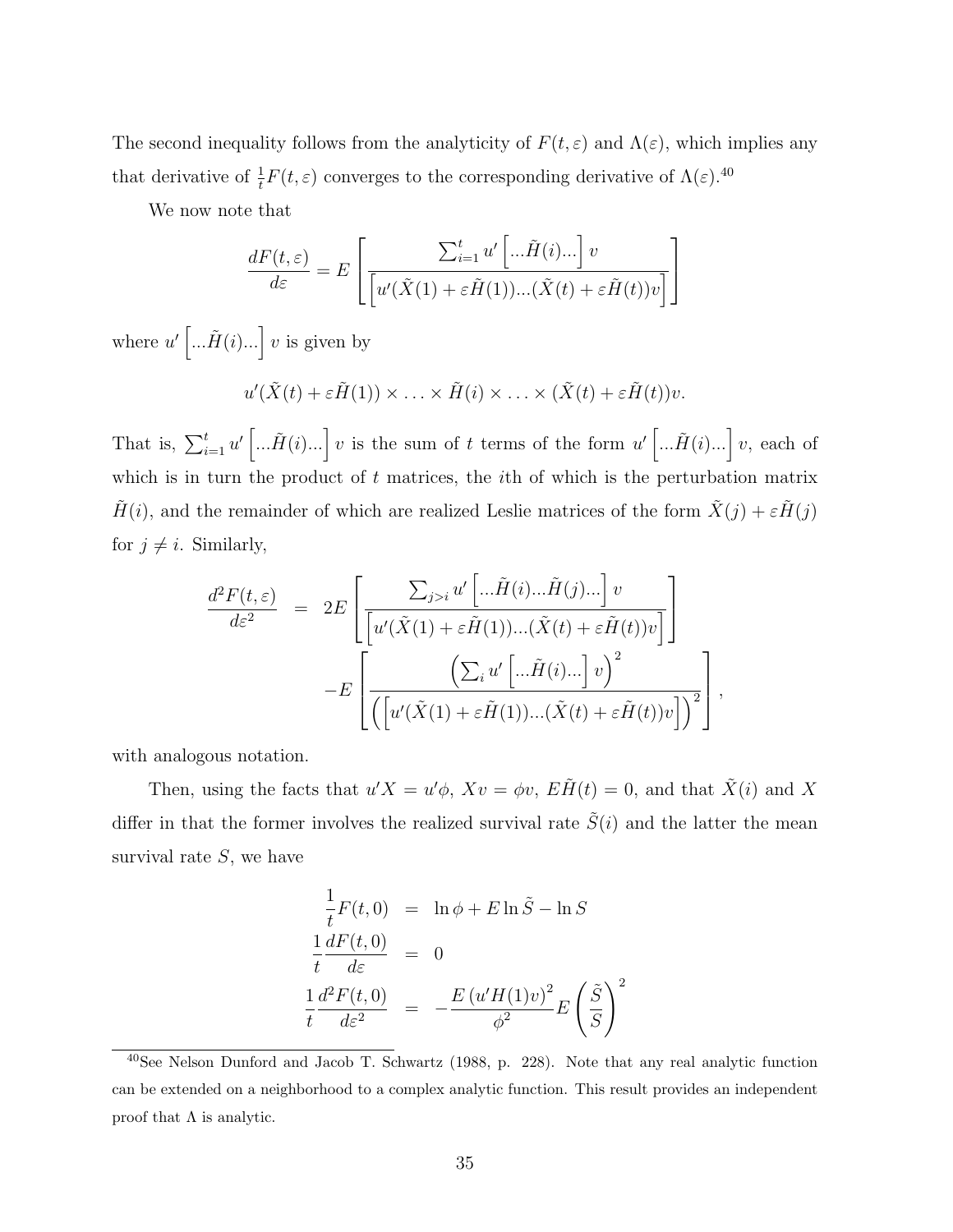for all  $t$ , and hence in the limit as  $t$  gets arbitrarily large.

Substituting into our Taylor expansion of  $\Lambda(\varepsilon)$ , we have

$$
\Lambda(\varepsilon) = \ln \phi + E \ln \tilde{S} - \ln S - \frac{\varepsilon^2}{2} E \left( \frac{\tilde{S}}{S} \right)^2 \frac{E (u'H(1)v)^2}{\phi^2} + O(\varepsilon^3).
$$

L.

### 4.3 Variances and (Non)Exponential Discounting

Set  $T = 3$  and let  $\tilde{S} = S \in (0, 1)$  with probability one, so there is no common component to the aggregate shocks to survival. Assume also that the age-dependent aggregate shocks are contemporaneously independent with variances  $V_0$ ,  $V_1$ , and  $V_2$ . The variance component  $\{(u'\tilde{H}v)\}\$ in (13) is then<sup>41</sup>

$$
u'\tilde{H}v = [u_1, u_2, u_3] \begin{bmatrix} \hat{S}_0x_1 & \hat{S}_1 & 0 \\ \hat{S}_0x_2 & 0 & \hat{S}_2 \\ \hat{S}_0x_3 & 0 & 0 \end{bmatrix} \begin{bmatrix} v_1 \\ v_2 \\ v_3 \end{bmatrix}
$$
  
=  $v_1 \sum_{\tau=1}^3 u_\tau x_\tau \hat{S}_0 + v_2 u_1 \hat{S}_1 + v_3 u_2 \hat{S}_2$   
=  $v_1 u_1 \Phi \hat{S}_0 + v_2 u_1 \hat{S}_1 + v_3 u_2 \hat{S}_2$ .

Squaring and taking the expectation, using the independence of the aggregate shocks across ages, we have  $42$ 

(18) 
$$
E(u'\tilde{H}v)^2 = v_1^2 u_1^2 \Phi^2 V_0 + v_2^2 u_1^2 V_1 + v_3^2 u_2^2 V_2
$$

$$
= u_1^2 \Phi^2 \left[ V_0 v_1^2 + V_1 \frac{v_2^2}{\Phi^2} + V_2 \frac{v_3^2}{\Phi^4} \right].
$$

If we convert the reproductive values  $v_2$  and  $v_3$  to their age-one equivalents, we find<sup>43</sup>

(19) 
$$
v_2 = \left(\frac{x_2}{\Phi} + \frac{x_3}{\Phi^2}\right)v_1, \quad v_3 = \frac{x_3}{\Phi}v_1,
$$

<sup>42</sup>The second equality uses  $u_{\tau} = \Phi u_{\tau+1}$ .

<sup>43</sup>For example, 2-period-olds produce a total of  $x_2$  1-period-olds one period later (worth  $v_1/\Phi$ ), and  $x_3$ 1-period-olds two periods later (worth  $v_1/\Phi^3$ ).

<sup>&</sup>lt;sup>41</sup>The last equality uses (4) and  $u_{\tau} = \Phi u_{\tau+1}$ .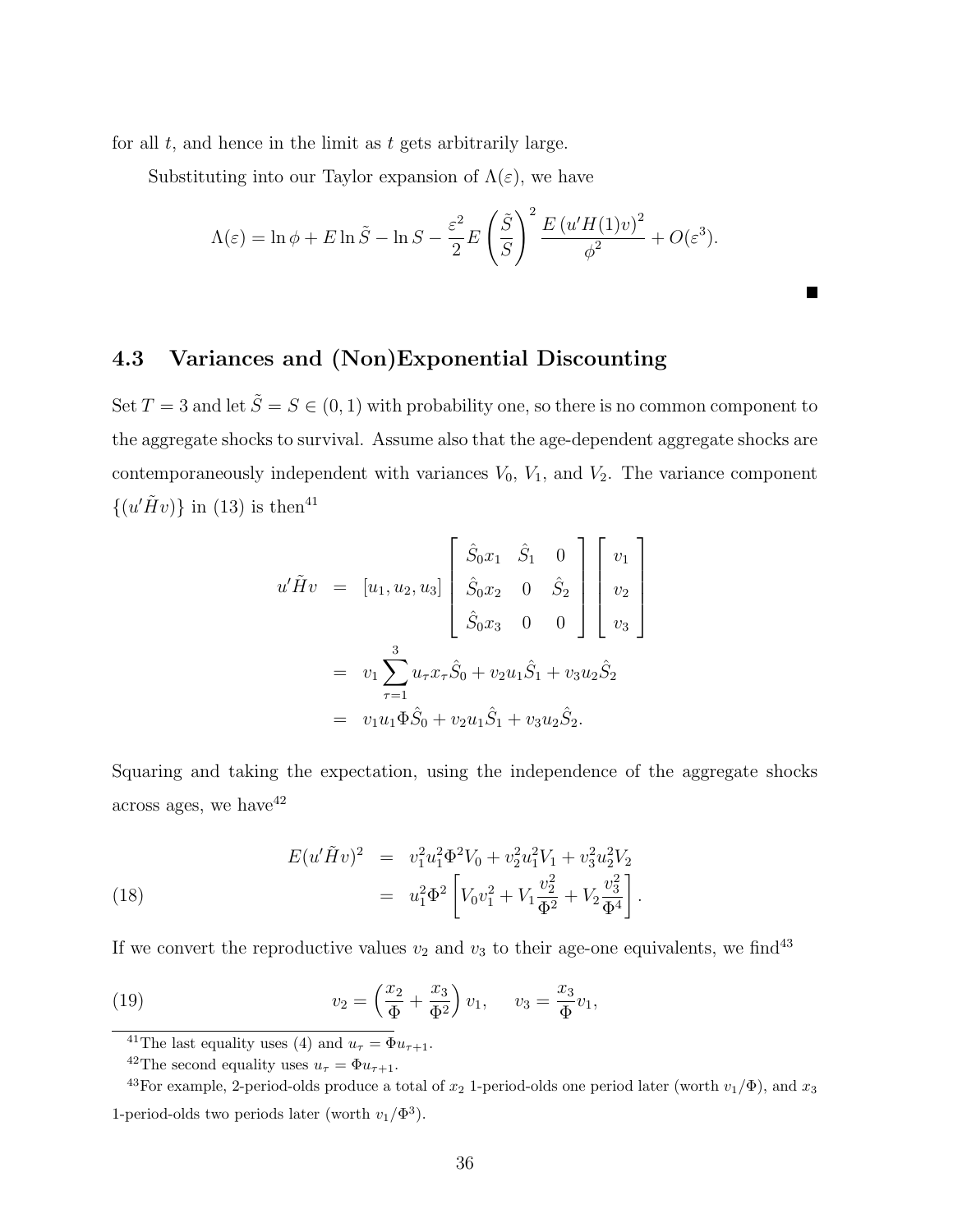so that

$$
E(u'\tilde{H}v)^{2} = u_{1}^{2}v_{1}^{2}\Phi^{2}\left[V_{0} + \frac{V_{1}}{\Phi^{2}}\left(\frac{x_{2}}{\Phi} + \frac{x_{3}}{\Phi^{2}}\right)^{2} + \frac{V_{2}}{\Phi^{4}}\left(\frac{x_{3}}{\Phi}\right)^{2}\right]
$$

and the long run growth rate is given by the following expression (using (13) and the degeneracy of  $\tilde{S}$ , and ignoring the  $O(\varepsilon)$  error term)

$$
\Lambda = \ln \lambda = \ln \phi - \frac{\varepsilon^2}{2} E \left( u' \tilde{H} v \right)^2 = \ln \phi - \frac{\varepsilon^2 u_1^2 v_1^2}{2S^2} \left[ V_0 + \frac{V_1}{\Phi^2} \left( \frac{x_2}{\Phi} + \frac{x_3}{\Phi^2} \right)^2 + \frac{V_2}{\Phi^4} \left( \frac{x_3}{\Phi} \right)^2 \right].
$$

In order to find complete expressions for the derivatives of  $\Lambda$  with respect to  $x_1$   $x_2$  and  $x_3$ , we must account for the dependence of the endogenous variables  $\Phi$ ,  $u_1$ , and  $v_1$  on  $x_1$   $x_2$ and  $x_3$ . However, upon taking the derivatives, we find that only the explicit dependence of  $\Lambda$  on  $x_2$  and  $x_3$  introduces a distortion away from exponential discounting.

Letting  $\Phi = 1$  is innocuous and simplifies the notation. Now, if only  $\hat{S}_2$  were nondegenerate, we would have

$$
\Lambda = \ln \phi - \frac{\varepsilon^2 V_2 u_1^2 v_1^2}{2S^2} \left[ (x_3)^2 \right],
$$

depressing only the partial derivative with respect to  $x_3$  and giving

$$
-\frac{dx_3}{dx_2} > -\frac{dx_2}{dx_1} = \Phi = 1,
$$

so that the rate of discount *increases* on this account alone. Alternatively, if only  $\hat{S}_1$  were nondegenerate, we would have

$$
\Lambda = \ln \phi - \frac{\varepsilon^2 V_1 u_1^2 v_1^2}{2S^2} \left[ (x_2 + x_3)^2 \right],
$$

depressing the partial derivatives with respect to both  $x_2$  and  $x_3$ . This increases  $-\frac{dx_2}{dx_1}$  $\frac{dx_2}{dx_1}$  but can be shown to leave  $-\frac{dx_3}{dx_3}$  $\frac{dx_3}{dx_2}$  constant. That is,

$$
1 = \Phi = -\frac{dx_3}{dx_2} < -\frac{dx_2}{dx_1}.
$$

In the case that  $V_0 = V_1 = V_2 = V$ , we have

$$
\Lambda = \ln \phi - \frac{\varepsilon^2 u_1^2 v_1^2 V}{2S^2} \left[ 1 + (x_2 + x_3)^2 + (x_3)^2 \right].
$$

We have a present bias if and only if (letting  $d\Lambda/dx_{\tau} = \Lambda_{\tau}$ )

$$
\frac{\Lambda_1}{\Lambda_2} > \frac{\Lambda_2}{\Lambda_3} \quad \text{or} \quad \Lambda_2^2 < \Lambda_1 \Lambda_3.
$$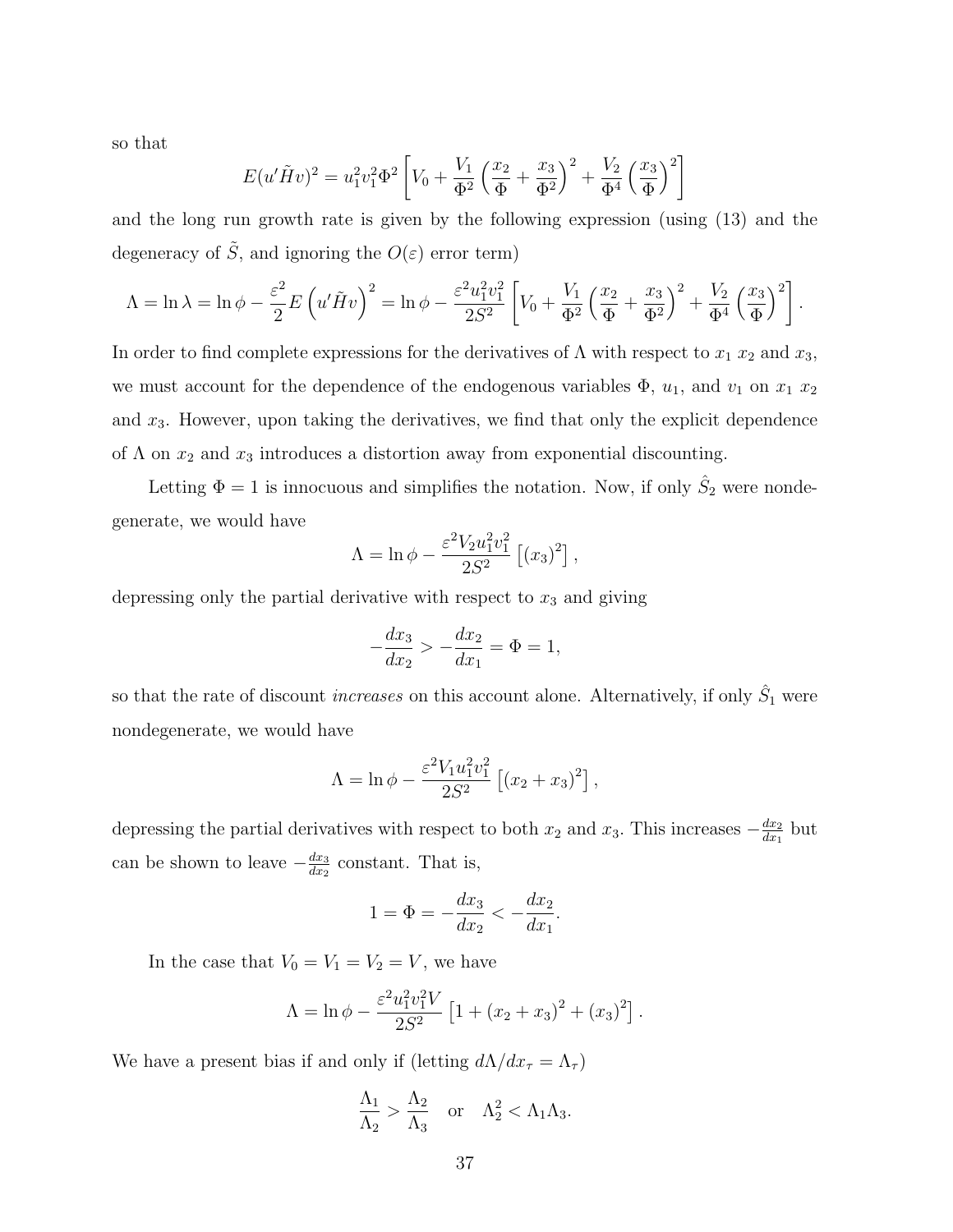Using the fact that the explicit dependence of  $\Lambda$  on  $x_2$  and  $x_3$  affects only the term of order  $\varepsilon^2$ , we can calculate that we obtain a present bias if and only if

$$
\frac{d}{dx_2} [1 + (x_2 + x_3)^2 + (x_3)^2] > \frac{1}{2} \frac{d}{dx_3} [1 + (x_2 + x_3)^2 + (x_3)^2]
$$

From (19), this condition is equivalent to  $v_2 > v_3$ , which holds as long as  $x_2 > 0$  (and thus the condition  $x_{\tau+1} > 0$  in the statement of Proposition 5). Hence, when  $\Phi = 1$ , the presence of a present bias is equivalent to the condition that reproductive values decline with age. This decline in turn reflects the fertility  $x_2$  available to a two-period-old agent that is lost to a three-period-old agent. An analogous but slightly more complex argument yields the same unambiguous result when  $\Phi \neq 1$ .

### 4.4 Proof of Propositions 5 and 6

We begin with a general structure that provides the foundation for the proof of Propositions 5 and 6. Let the perturbation matrix  $H(t)$  be given by

$$
\begin{bmatrix}\nx_1\hat{S}_1(t) & \hat{S}_1 & 0 & \dots & 0 \\
x_2\hat{S}_2(t) & 0 & \hat{S}_2 & \dots & 0 \\
\vdots & \vdots & \vdots & \vdots \\
x_{T-1}\hat{S}_{T-1}(t) & 0 & 0 & \dots & \hat{S}_{T-1} \\
x_T\hat{S}_T(t) & 0 & 0 & \dots & 0\n\end{bmatrix}
$$

.

The random variables  $\tilde{S}(t)$ ,  $\hat{S}_{\tau'}(t')$  and  $\hat{S}_{\tau''}(t'')$  are all independent, except that  $\hat{S}_{\tau}(t)$ ,  $\hat{S}_{\tau}(t)$ ,  $\hat{S}_{\tau''}(t)$  and  $\hat{S}_{\tau'''}(t)$  need not be independent for a given t. Let  $C_{\tau\tau'}$  denote the contemporaneous covariance between  $\hat{S}_{\tau}$  and  $\hat{S}_{\tau'}$ , let  $\mathbb{C}_{\tau\tau'}$  denote the contemporaneous covariance between  $\hat{S}_{\tau}$  and  $\hat{S}_{\tau'}$ , and let  $\mathfrak{C}_{\tau\tau'}$  denote the contemporaneous covariance between  $\hat{S}_{\tau}$  and  $\hat{S}_{\tau'}$ . To make the notation more compact, let

$$
x_{\tau} \hat{\mathbb{S}}_{\tau} \equiv \hat{\mathbb{Z}}_{\tau}
$$

$$
\hat{S}_{\tau} = \hat{Z}_{\tau}.
$$

Expanding on our previous notation, let  $\Lambda(x,\varepsilon) = \lim_{t\to\infty} \frac{1}{t}$  $\frac{1}{t} \ln u' Z(1) \dots Z(t) v$ . From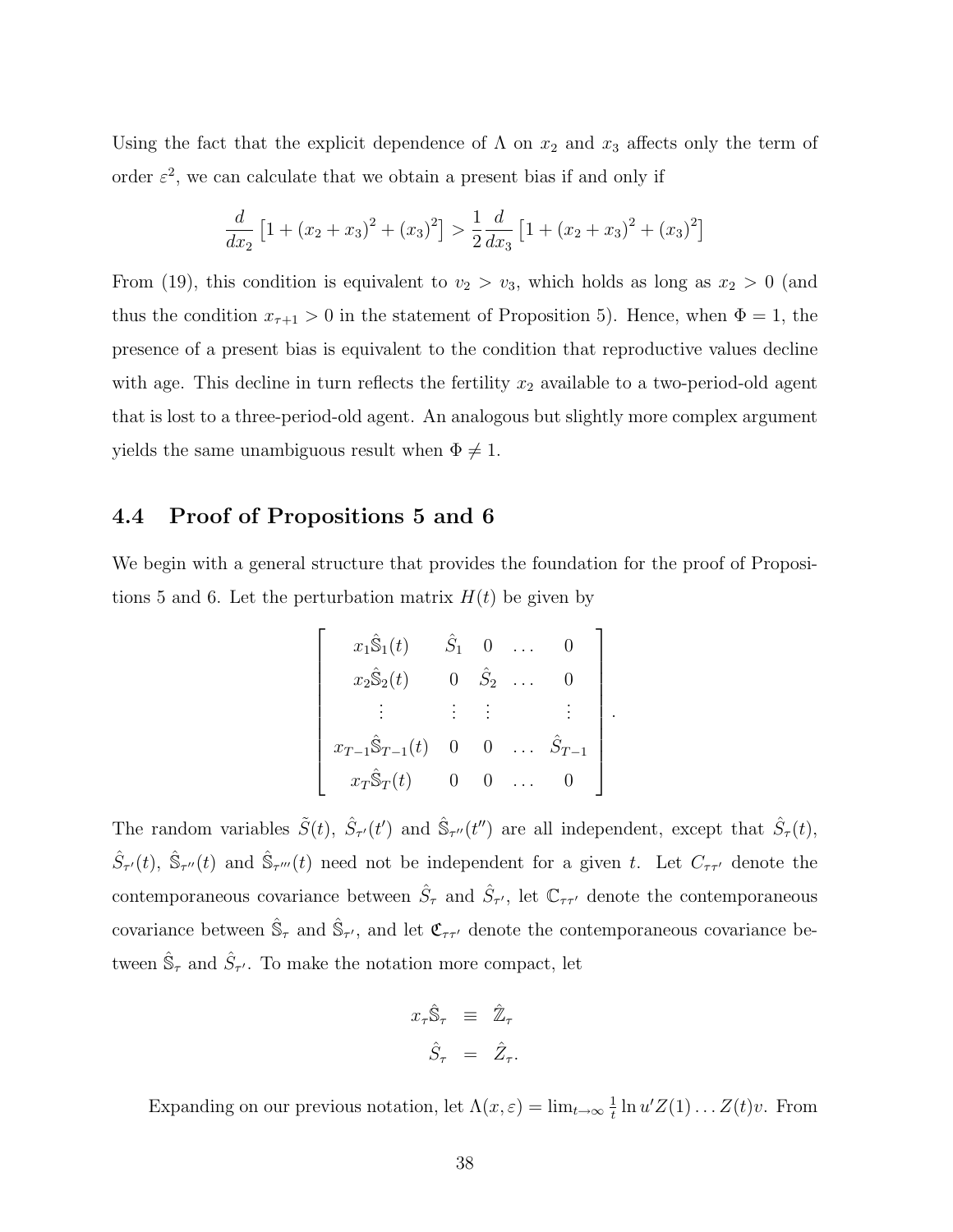Proposition 4, we can write

$$
\Lambda(x,\varepsilon) = \Lambda(x,0) + \frac{\varepsilon^2}{2}\Lambda_{\epsilon\epsilon}(x,0) + O(\varepsilon^3)
$$

Since  $\Lambda(x,\varepsilon)$  is analytic in  $(x,\varepsilon)$  it follows readily that the Taylor series for  $d\Lambda/dx_\tau(x,\varepsilon)$ for each  $\tau$  is of the form

$$
\frac{d\Lambda}{dx_{\tau}}(x,\varepsilon) = \frac{d\Lambda}{dx_{\tau}}(x,0) + \frac{\varepsilon^2}{2} \frac{d^3\Lambda}{d\varepsilon^2 dx_{\tau}}(x,0) + O(\varepsilon^3)
$$

This allows us to examine marginal rates of substitution by examining derivatives, with respect to the  $x_{\tau}$ , of the second-order Taylor expansion of  $\Lambda(x,\varepsilon)$ .

Expanding (13), we have

$$
\Lambda = \ln \phi + E \ln \tilde{S} - \ln S - \frac{\varepsilon^2}{2\phi^2} E \left( \frac{S}{\tilde{S}} \right)^2 E \left\{ \left( \left[ \sum_{i=1}^T u_i \tilde{\mathbb{Z}}_i, u_1 \hat{Z}_1, u_2 \hat{Z}_2, \dots, u_{T-1} \hat{Z}_{T-1} \right] v \right)^2 \right\} + O(\varepsilon^3)
$$
  
\n
$$
= \ln \phi + E \ln \tilde{S} - \ln S - \frac{\varepsilon^2}{2\phi^2} E \left( \frac{S}{\tilde{S}} \right)^2 E \left\{ \left( v_1 \sum_{i=1}^T u_i \tilde{\mathbb{Z}}_i + \sum_{i=1}^{T-1} v_{i+1} u_i \hat{Z}_i \right)^2 \right\} + O(\varepsilon^3)
$$
  
\n
$$
= \ln \phi + E \ln \tilde{S} - \ln S
$$
  
\n
$$
- \frac{\varepsilon^2}{2\phi^2} E \left( \frac{S}{\tilde{S}} \right)^2 \left( v_1^2 \sum_{i=1}^T \sum_{j=1}^T u_i u_j x_i x_j C_{ij} + \sum_{i=1}^{T-1} \sum_{j=1}^{T-1} v_{i+1} v_{j+1} u_i u_j C_{ij} + v_1 \sum_{i=1}^T \sum_{j=1}^{T-1} x_i u_i u_j v_{j+1} \mathfrak{C}_{ij} \right)
$$
  
\n(20)  $+ O(\varepsilon^3).$ 

#### 4.4.1 Proof of Proposition 6

The proof of Proposition 6 is notationally less involved, and so we present this argument first. From (20), we have

$$
\Lambda = \ln \phi + E \ln \tilde{S} - \ln S - \frac{\varepsilon^2}{2\phi^2} E \left( \frac{S}{\tilde{S}} \right)^2 \left( v_1^2 \sum_{i=1}^T \sum_{j=1}^T u_i u_j x_i x_j \mathbb{C}_{ij} \right) + O(\varepsilon^3)
$$
  
=  $\ln \phi + E \ln \tilde{S} - \ln S - \varepsilon^2 \frac{u_T^2 v_1^2}{2\phi^2} E \left( \frac{S}{\tilde{S}} \right)^2 \left[ \sum_{i=1}^T \sum_{j=1}^T \Phi^{2T-i-j} x_i x_j \mathbb{C}_{ij} \right] + O(\varepsilon^3),$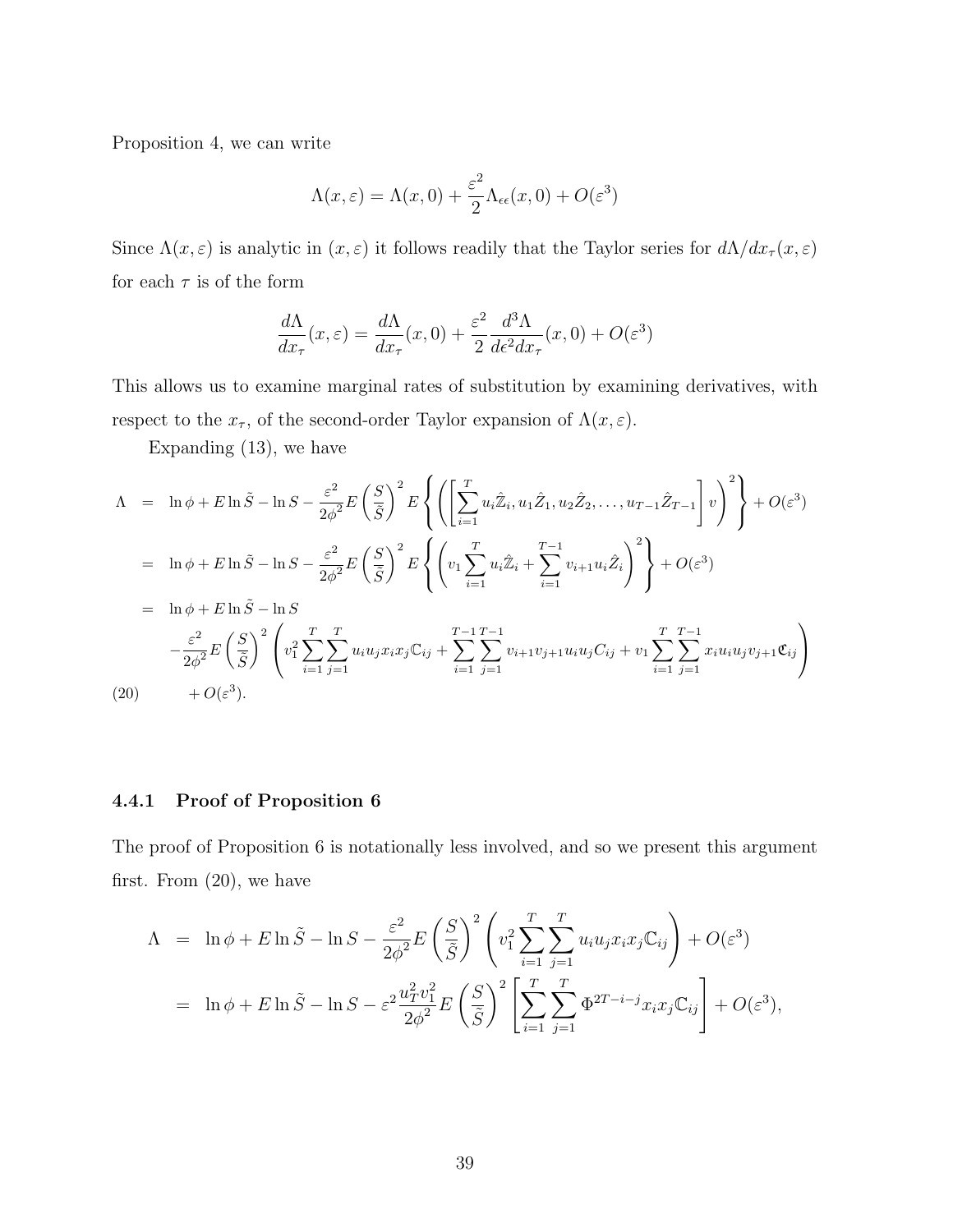where the final equality uses the fact that

$$
u_1 = \frac{\Phi^{T-1}}{\Phi^{T-1} + \dots + \Phi + 1}
$$
  
\n
$$
u_2 = \frac{\Phi^{T-2}}{\Phi^{T-1} + \dots + \Phi + 1}
$$
  
\n
$$
\vdots
$$
  
\n
$$
u_T = \frac{1}{\Phi^{T-1} + \dots + \Phi + 1}
$$

Now let (again ignoring the  $O(\varepsilon^3)$  error term)

$$
\frac{D\Lambda}{D\phi} = \frac{1}{\phi} - \varepsilon^2 E \left(\frac{S}{\tilde{S}}\right)^2 \left[\frac{u_T v_1^2}{\phi^2} \frac{du_T}{d\phi} + \frac{u_T^2 v_1}{\phi^2} \frac{dv_1}{d\phi} - \frac{u_T^2 v_1^2}{\phi^3}\right] \left[\sum_{i=1}^T \sum_{j=1}^T \Phi^{2T-i-j} x_i x_j C_{ij}\right] - \varepsilon^2 \frac{u_T^2 v_1^2}{2\phi^2 S} E \left(\frac{S}{\tilde{S}}\right)^2 \left[\sum_{i=1}^T \sum_{j=1}^T (2T-i-j) \Phi^{2T-i-j-1} x_i x_j C_{ij}\right].
$$

.

Then we can take the derivatives

(22) 
$$
\frac{d\Lambda}{dx_{\tau}} = \frac{D\Lambda}{D\phi} \frac{d\phi}{dx_{\tau}} + \frac{d\Lambda}{dv_1} \frac{dv_1}{dx_{\tau}} + \frac{d\Lambda}{dx_{\tau}}
$$

Note that  $u_T$  depends only on  $\phi$ , while  $v_1$  is given by,

(23) 
$$
v_1 = \frac{\sum_{\tau=1}^T \Phi^{\tau}}{\Phi^T + \sum_{\tau=2}^T (\tau - 1) x_{\tau} \Phi^{T - \tau}}.
$$

This expression for  $v_1$  follows from

(24)  
\n
$$
v_2 = \left(\frac{x_2}{\Phi} + \frac{x_3}{\Phi^2} + \ldots + \frac{x_{T-1}}{\Phi^{T-2}} + \frac{x_T}{\Phi^{T-1}}\right) v_1
$$
\n
$$
\vdots
$$
\n
$$
v_{T-1} = \left(\frac{x_{T-1}}{\Phi} + \frac{x_T}{\Phi^2}\right) v_1
$$
\n
$$
v_T = \left(\frac{x_T}{\Phi}\right) v_1
$$

and  $v'u = 1<sup>44</sup>$  Hence,  $v_1$  depends both on  $\phi$  and  $(x_1, \ldots, x_T)$ . We can calculate:

<sup>44</sup>The expressions for  $v_2, \ldots, v_T$  in terms of  $v_1$  follow from the fact that v is a right eigenvector of the Leslie matrix. Note that  $v_1 = \left(\frac{x_1}{\Phi} + \frac{x_2}{\Phi^2} + \frac{x_3}{\Phi^3} + \cdots + \frac{x_{T-1}}{\Phi^{T-1}} + \frac{x_T}{\Phi^T}\right)v_1$ .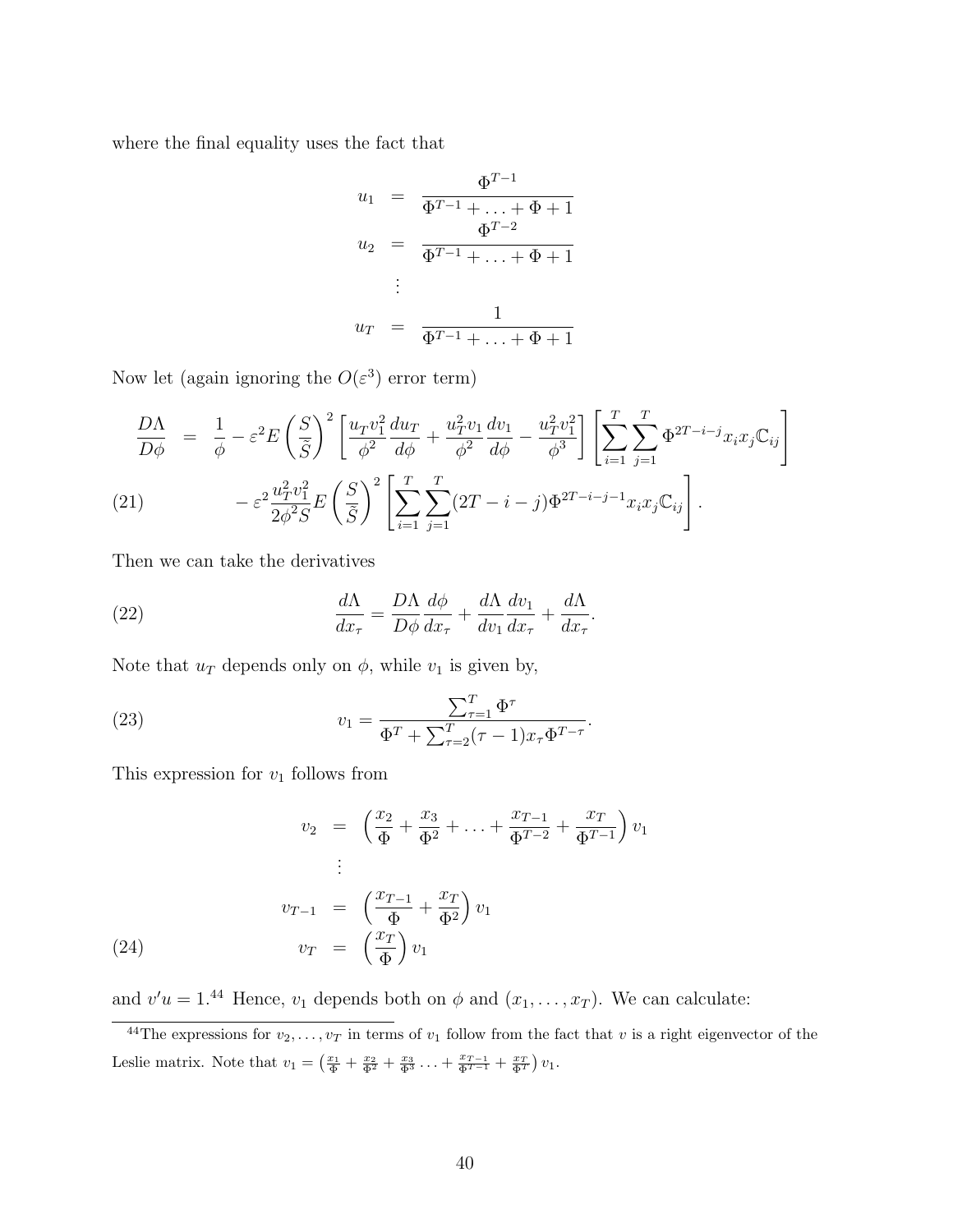$$
\frac{d\Lambda}{dx_{\tau}} = \frac{D\Lambda}{D\phi} \Phi^{T-\tau} \frac{d\phi}{dx_T} - \varepsilon^2 \left(\frac{d\Lambda}{dv_1} \frac{1}{\varepsilon^2}\right) \frac{(\tau - 1)\Phi^{T-\tau} \sum_{\tau=1}^T \Phi^{\tau}}{[\Phi^T + \sum_{\tau=2}^T (\tau - 1)x_{\tau} \Phi^{T-\tau}]^2}
$$

$$
-\varepsilon^2 \frac{u_T^2 v_1^2}{2\phi^2} E\left(\frac{S}{\tilde{S}}\right)^2 \left(2 \sum_{j=1}^T \Phi^{2T-\tau-j} x_j \mathbb{C}_{\tau j}\right) + O(\varepsilon^3)
$$

where we note that  $\left(\frac{d\Lambda}{dm}\right)$  $dv_1$ 1  $\frac{1}{\varepsilon^2}$  is of order zero. Let us now suppose  $x_1 = x_2 = \ldots = x_T \equiv x$ , and let

$$
\alpha = \frac{D\Lambda}{D\phi} \frac{d\phi}{dx_T} > 0.
$$
  
\n
$$
\beta = -\left(\frac{d\Lambda}{dv_1} \frac{1}{\epsilon^2}\right) \frac{\Sigma_{\tau=1}^T \Phi^{\tau}}{[\Phi^T + \Sigma_{\tau=2}^T (\tau - 1) x_{\tau} \Phi^{T-\tau}]^2} > 0
$$
  
\n
$$
\gamma = x \frac{u_T^2 v_1^2}{2\phi^2} E\left(\frac{S}{\tilde{S}}\right)^2 > 0.
$$

Then each of these terms is of order  $\varepsilon^0$ . Let

$$
K_{\tau} = 2 \sum_{j=1}^{T} \Phi^{2T-\tau-j} \mathbb{C}_{\tau j}.
$$

We then have

$$
\frac{d\Lambda}{dx_{\tau}} = \alpha \Phi^{T-\tau} + \varepsilon^2 \beta (\tau - 1) \Phi^{T-\tau} - \varepsilon^2 \gamma K_{\tau} + O(\varepsilon^3)
$$

and hence, for  $\tau \in 2, \ldots, T-1$ ,

(25) 
$$
-\frac{dx_{\tau+1}}{dx_{\tau}} = \frac{\frac{d\Lambda}{dx_{\tau}}}{\frac{d\Lambda}{dx_{\tau+1}}} = \frac{\alpha \Phi^{T-\tau} + \varepsilon^2 \beta (\tau-1) \Phi^{T-\tau} - \varepsilon^2 \gamma K_{\tau} + O(\varepsilon^3)}{\alpha \Phi^{T-\tau-1} + \varepsilon^2 \beta \tau \Phi^{T-\tau-1} - \varepsilon^2 \gamma K_{\tau+1} + O(\varepsilon^3)}.
$$

We have increasing marginal rates of substitution if, for  $\tau = 2, \ldots, T - 2$ 

(26) 
$$
-\frac{dx_{\tau+1}}{dx_{\tau}} < -\frac{dx_{\tau+2}}{dx_{\tau+1}},
$$

which can be verified by a straightforward but tedious calculation (details available in the technical appendix).  $\blacksquare$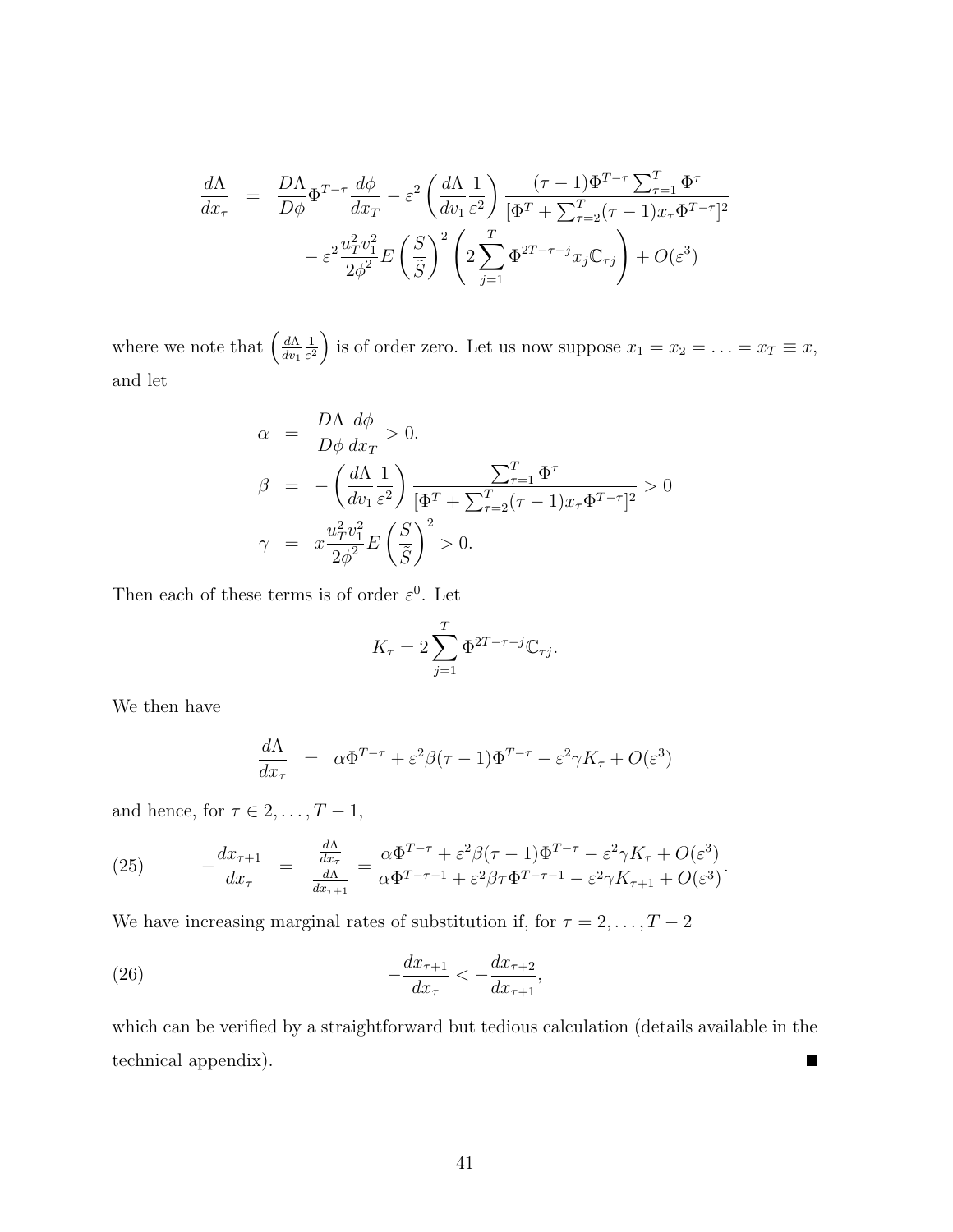#### 4.4.2 Proof of Proposition 5

From (20), using (23)–(24), we now have (hereafter omitting the  $O(\varepsilon^3)$  term)

$$
\Lambda = \ln \phi + E \ln \tilde{S} - \ln S \n- \frac{\varepsilon^2 u_T^2 v_1^2}{2\phi^2} E \left( \frac{S}{\tilde{S}} \right)^2 \left[ \sum_{i=1}^T \sum_{j=1}^T \Phi^{2T-i-j} x_i x_j C_{ij} + \sum_{i=1}^{T-1} \sum_{j=1}^{T-1} \Phi^{2T-i-j} k_i k_j C_{ij} + \sum_{i=1}^T \sum_{j=1}^{T-1} \Phi^{2T-i-j} x_i k_j \mathfrak{C}_{ij} \right],
$$

where

(27) 
$$
k_i = \frac{x_{i+1}}{\Phi} + \frac{x_{i+2}}{\Phi^2} + \frac{x_{i+3}}{\Phi^3} + \ldots + \frac{x_T}{\phi^{T-i}}.
$$

We conserve on notation by letting  $K$  denote the term in square brackets and hence writing  $\Lambda$  as

(28) 
$$
\Lambda = \ln \phi + E\tilde{S} - \ln S - \frac{\varepsilon^2 u_T^2 v_1^2}{2\phi^2} E\left(\frac{S}{\tilde{S}}\right)^2 K.
$$

The derivation of decreasing marginal rates of substitution then follows lines similar to the proof of Proposition 6, revolving around a straightforward but tedious calculation and comparisons of the derivatives of  $\Lambda$ , presented in the technical appendix. ٦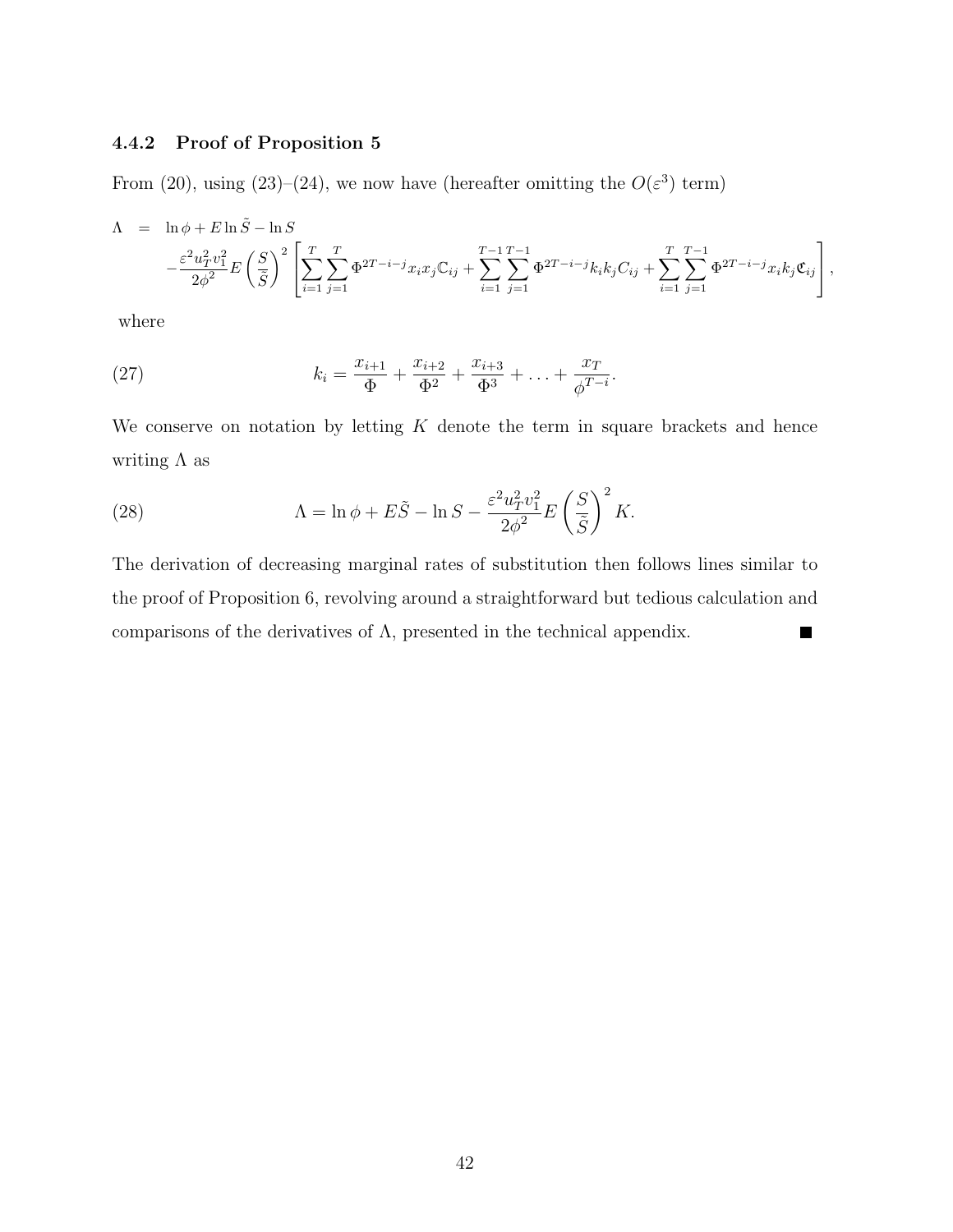### References

- [1] Al-Najjar, Nabil Ibraheem. 1995. "Decomposition and characterization of risk with a continuum of random variables." Econometrica, 63(5):1195–1264.
- [2] Andersen, Steffen, Glenn W. Harrison, Morten I. Lau, and E. Elisabet Rutström. 2008. "Eliciting risk and time preferences." Econometrica, 76(3):583–618.
- [3] Bergstrom, Theodore C. 1997. "Storage for good times and bad: Of rats and men." University of California, Santa Barbara.
- [4] Bettinger, Eric, and Robert Slonim. 2007. "Patience among children." Journal of Public Economics, 91(1–2):343–363.
- [5] Billingsley, Patrick. 1986. Probability and Measure. John Wiley and Sons, New York.
- [6] Bishai, David M. 2004. "Does time preference change with age?" Journal of Population Economics, 17(4):583–602.
- [7] Charlesworth, Brian. 1994 Evolution in Age-Structured Populations. Cambridge University Press, Cambridge.
- [8] Cooper, William S., and Robert H. Kaplan. 2004. "Adaptive "coin-flipping": A decision theoretic examination of natural selection for random individual variation." Journal of Theoretical Biology, 94(1):135–151.
- [9] Curry, Philip A. 2001. "Decision making under uncertainty and the evolution of interdependent preferences." Journal of Economic Theory, 98(2):357–369.
- [10] Dasgupta , Partha, and Eric Maskin. 2005. "Uncertainty and hyperbolic discounting." American Economic Review, 95(4):1290–1299.
- [11] Dunford, Nelson, and Jacob T. Schwartz. 1988. Linear Operators Part I: General Theory. John Wiley and Sons, New York. Wiley Classics Library Edition.
- [12] Feller, William. 1971. An Introduction to Probability Theory and Its Applications, Vol. II. John Wiley, New York, 2nd edition.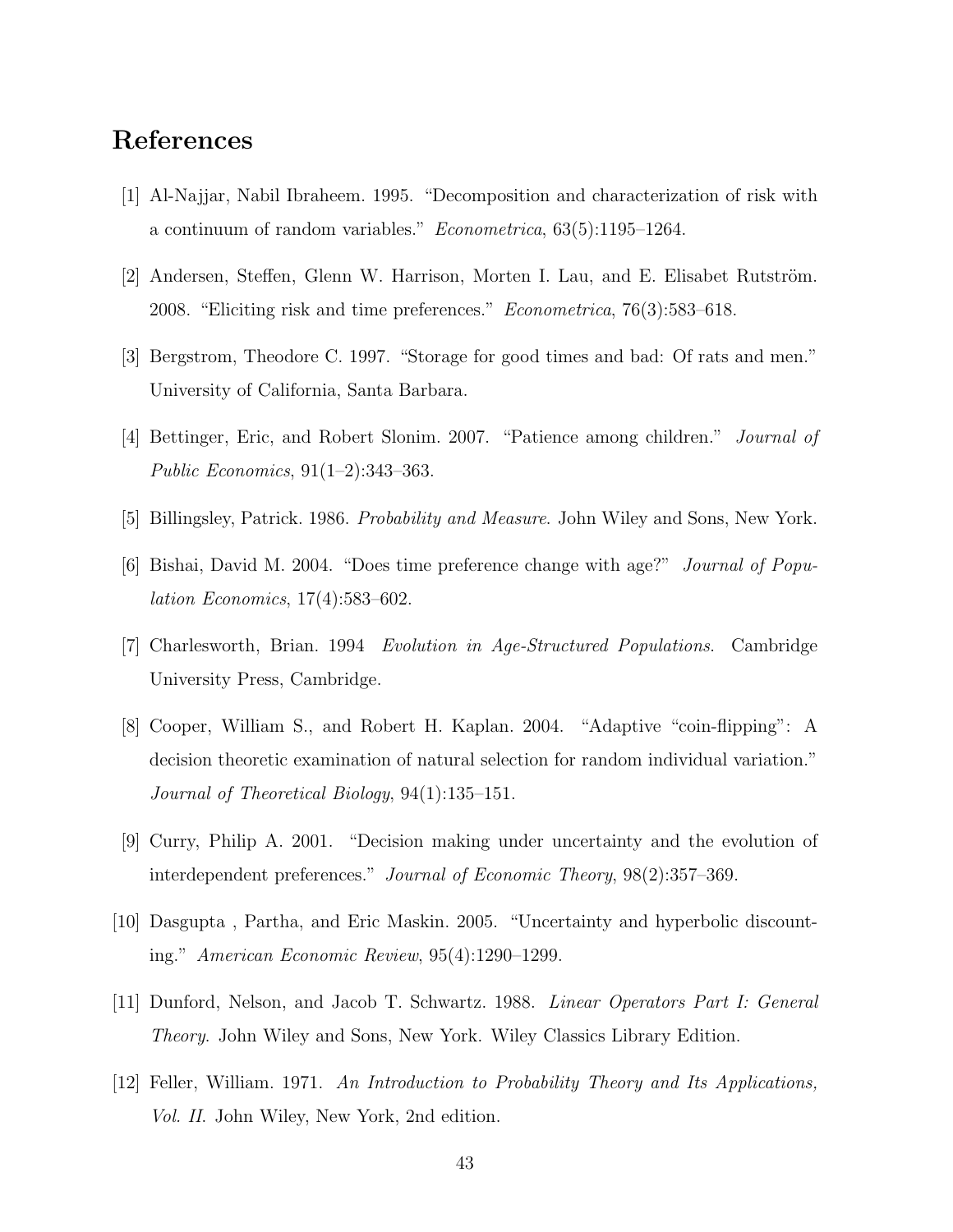- [13] Fisher, Irving. 1930. The Theory of Interest, as Determined by Impatience to Spend Income and Opportunity to Invest It. MacMillan, New York.
- [14] Frederick, Shane, George Loewenstein, and Ted O'Donoghue. 2002. "Time discounting and time preference: A critical view." Journal of Economic Literature, 40(2):351– 401.
- [15] Furstenberg, H., and H. Kesten. 1960. "Products of random matrices." Annals of Mathematical Statistics, 31(2):457–469.
- [16] Gillespie, John H. 1973. "Polymorphism in random environments." Theoretical Population Biology, 4(2):193–195.
- [17] Gurven, Michael, and Hillard Kaplan. 2007. "Longevity among hunter-gatherers: A cross-cultural examination." Population and Development Review, 33(2):321–365.
- [18] Hansson, Ingemar, and Charles Stuart. 1990. "Malthusian selection of preferences." American Economic Review, 80(3):529–544.
- [19] Hill, Kim, and A. Magdalena Hurtado. 1996. Ache Life History. Aldine de Gruyter, New York.
- [20] Houston, Alasdair I., and John M. McNamara. 1999. Models of Adaptive Behavior. Cambridge University Press, Cambridge.
- [21] Lawrance, Emily C. 1991. "Poverty and the rate of time preference: Evidence from panel data." Journal of Political Economy, 99(1):54–77.
- [22] Leslie, P. H. 1945. "On the use of matrices in certain population mathematics." Biometrica, 33(3):183–212.
- [23] Leslie, P. H. 1948. "Some further notes on the use of matrices in population mathematics." Biometrica, 35(1–2):213–245.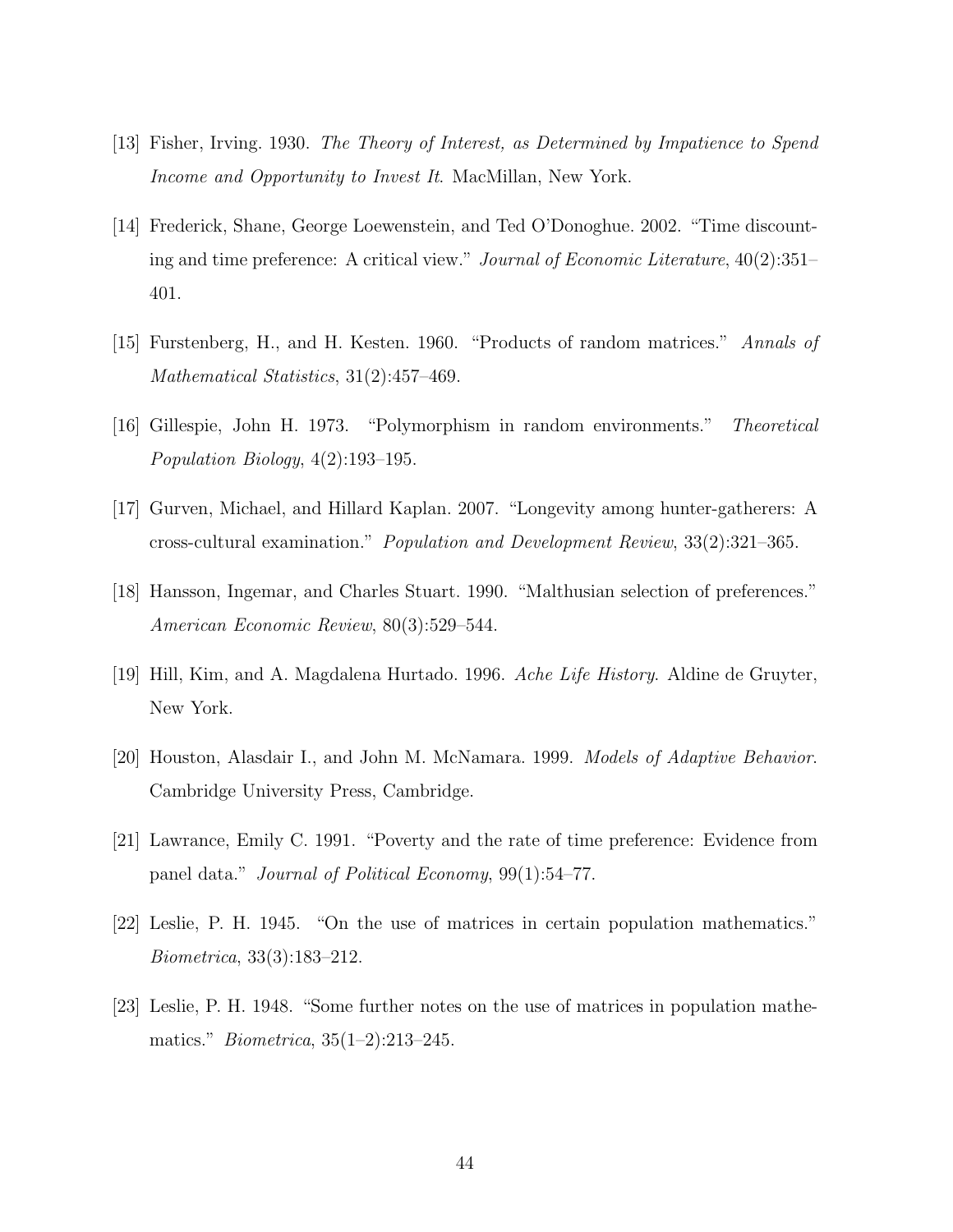- [24] Litzenberger, Robert H., and Cherukuri U. Rao. 1971. "Estimates of the marginal rate of time preference and average risk aversion of investors in electric utility shares: 1960–66." The Bell Journal of Economics and Management Science, 2(1):265–277.
- [25] McSweeney, Kendra, and Shahna Arps. 2005. "A 'demographic turnaround': The rapid growth of indigenous populations in lowland Latin America." Latin American Research Review, 40(1):3–29.
- [26] Nordhaus, William. 2007. "The Stern Review on the economics of climate change." Journal of Economic Literature, 45(3):686–702.
- [27] Robson, Arthur J. 1996. "A biological basis for expected and non-expected utility." Journal of Economic Theory, 68(2):397–424.
- [28] Robson, Arthur J., and Larry Samuelson. 2007. "The evolution of intertemporal preferences." American Economic Review, 97(2 (May)):496–500.
- [29] Robson, Arthur J., and Larry Samuelson. Forthcoming. "The evolutionary foundations of preferences." In Jess Benhabib, Alberto Bisin, and Matthew Jackson, editors, The Social Economics Handbook. Elsevier, New York.
- [30] Robson, Arthur J., and Balazs Szentes. 2008. "Evolution of time preference by natural selection: Comment." American Economic Review, 98(3):1178–1188.
- [31] Robson, Arthur J., Balazs Szentes, and Emil Iantchev. 2005. "An evolutionary approach towards time preference." University of Chicago.
- [32] Rogers, Alan R. 1994. "Evolution of time preference by natural selection." American Economic Review, 84(2):460–481.
- [33] Ruelle, David. 1979. "Analycity properties of the characteristic exponents of random matrix products." Advances in Mathematics, 32(1):68–80.
- [34] Seneta, E. 1981. Non-Negative Matrices and Markov Chains. Springer Verlag, New York.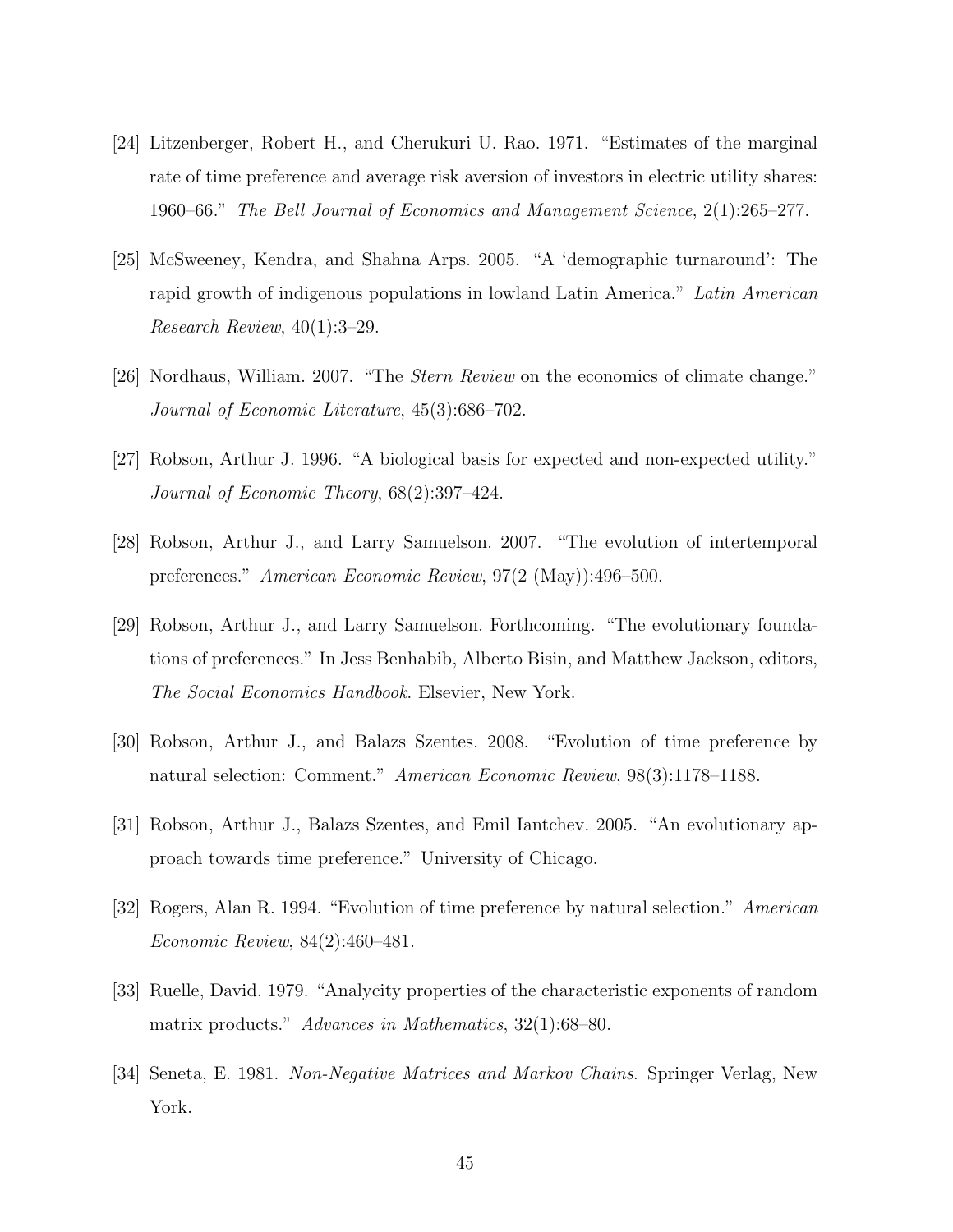- [35] Slovic, Paul. 2000. The Perception of Risk. Earthscan Publications, London.
- [36] Slovic, Paul, Baruch Fishhoff, and Sarah Lichtenstein. 1982. "Why study risk perception?" Risk Analysis, 2(2):83–93.
- [37] Sozou, Peter D. 1998. "On hyperbolic discounting and uncertain hazard rates." Proceedings of the Royal Society of London, Series B, 265(1409):2015–2020.
- [38] Tanny, David. 1981. "On multitype branching processes in a random environment." Advances in Applied Probability, 13(3):464–497.
- [39] Thaler, Richard H. 1981. "Some empirical evidence on dynamic inconsistency." Economics Letters, 8(3):201–207.
- [40] Tuljapurkar, S. 1990. Population Dynamics in Variable Environments. Springer-Verlag, Berlin.
- [41] Wärneryd, Karl. 2007. "Sexual reproduction and time-inconsistent preferences." Economics Letters, 95(1):14–16.
- [42] Wilson, Margo, and Martin Daly. 1997. "Life expectancy, economic inequality, homicide, and reproductive timing in Chicago neighborhoods." British Medical Journal, 314(7089):1271.
- [43] Yaari, Menahem E. 1965. "Uncertain lifetime, life insurance, and the theory of the consumer." Review of Economic Studies, 32(1):137–158.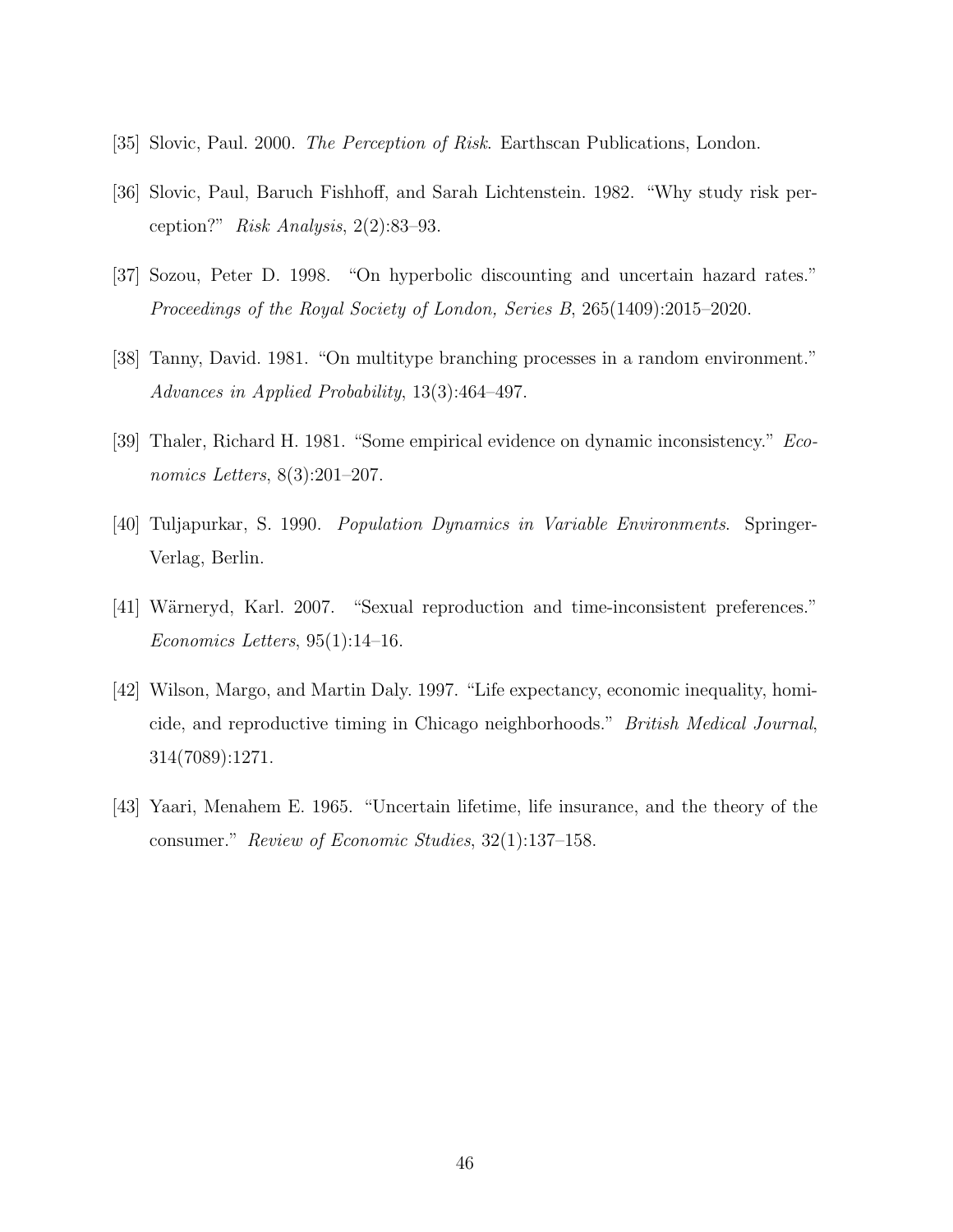# THE EVOLUTION OF TIME PREFERENCE WITH AGGREGATE UNCERTAINTY

Technical Appendix: Details of Proofs

Not for publication

Equation numbers such as  $(17)$  refer to equations in the paper, while  $(A1)$  denotes an equation in the technical appendix.

## Proof of Proposition 6

We begin the argument with equations  $(25)$ – $(26)$  of the paper. These indicate that we have increasing impatience if, for  $\tau = 2, \ldots, T - 2$ ,

$$
-\frac{dx_{\tau+1}}{dx_{\tau}} < -\frac{dx_{\tau+2}}{dx_{\tau+1}}
$$

or

$$
\frac{\frac{d\Lambda}{dx_{\tau}}}{\frac{d\Lambda}{dx_{\tau+1}}} = \frac{\alpha \Phi^{T-\tau} + \epsilon^2 \beta (\tau - 1) \Phi^{T-\tau} - \epsilon^2 \gamma K_{\tau} + O(\epsilon^3)}{\alpha \Phi^{T-\tau-1} + \epsilon^2 \beta \tau \Phi^{T-\tau-1} - \epsilon^2 \gamma K_{\tau+1} + O(\epsilon^3)}
$$
\n
$$
< \frac{\alpha \Phi^{T-\tau-1} + \epsilon^2 \beta \tau \Phi^{T-\tau-1} - \epsilon^2 \gamma K_{\tau+1} + O(\epsilon^3)}{\alpha \Phi^{T-\tau-2} + \epsilon^2 \beta (\tau+1) \Phi^{T-\tau-2} - \epsilon^2 \gamma K_{\tau+2} + O(\epsilon^3)} = \frac{\frac{d\Lambda}{dx_{\tau+1}}}{\frac{d\Lambda}{dx_{\tau+2}}}.
$$

For  $\epsilon$  sufficiently small, this inequality is implied by  $^{45}$ 

$$
\epsilon^2 \alpha \Phi^{T-\tau} \beta(\tau+1) \Phi^{T-\tau-2} - \epsilon^2 \alpha \Phi^{T-\tau} \gamma K_{\tau+2}
$$

$$
\epsilon^2 \alpha \Phi^{T-\tau-2} \beta(\tau-1) \Phi^{T-\tau} - \epsilon^2 \alpha \Phi^{T-\tau-2} \gamma K_{\tau}
$$

$$
< 2\epsilon^2 \alpha \Phi^{T-\tau-1} \beta \tau \Phi^{T-\tau-1} - 2\epsilon^2 \alpha \Phi^{T-\tau-1} \gamma K_{\tau+1}.
$$

The terms involving  $\beta$  cancel one another. Then dividing by  $-\epsilon^2 \alpha \gamma$ , it suffices that

(A3) 
$$
\Phi^{T-\tau} K_{\tau+2} + \Phi^{T-\tau-2} K_{\tau} > 2\Phi^{T-\tau-1} K_{\tau+1}.
$$

<sup>&</sup>lt;sup>45</sup>Cross multiplication gives identical terms of order  $\epsilon^0$  on both sides. The next largest terms, of order  $\epsilon^2$ , are collected below.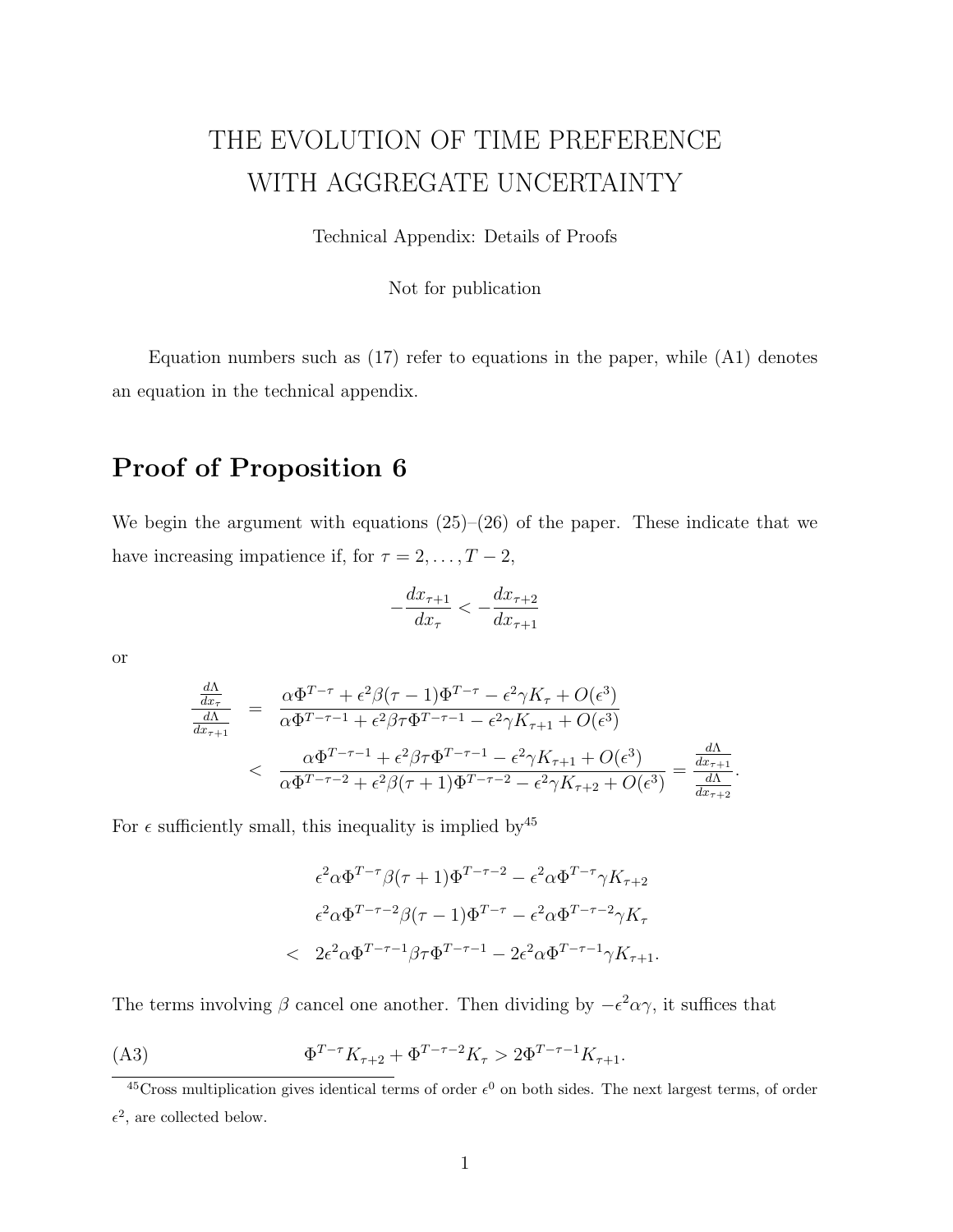Dividing by  $\Phi^{T-\tau}$  and substituting for K, this is

$$
2\sum_{j=1}^{T} \Phi^{2T-(\tau+2)-j} \mathbb{C}_{\tau+2,j} + \Phi^{-2} \left( 2\sum_{j=1}^{T} \Phi^{2T-\tau-j} \mathbb{C}_{\tau,j} \right)
$$
  
> 
$$
\Phi^{-1} \left( 4\sum_{j=1}^{T} \Phi^{2T-(\tau+1)-j} \mathbb{C}_{\tau+1,j} \right).
$$

Recalling our assumption that each covariance is equal to C and each variance equal to V, we see that the terms in the summation corresponding to values of j other than  $\tau$ ,  $\tau + 1$  and  $\tau + 2$  cancel. Dividing by  $\Phi^{2T-\tau}$ , it suffices that

$$
2\Phi^{-\tau-2}C + 2\Phi^{-\tau-3}C + 2\Phi^{-\tau-4}V
$$
  
+ 
$$
2\Phi^{-\tau-2}V + 2\Phi^{-\tau-3}C + 2\Phi^{-\tau-4}C
$$
  
> 
$$
4\Phi^{-\tau-2}C + 4\Phi^{-\tau-3}V + 4\Phi^{-\tau-4}C.
$$

Dividing by  $2\Phi^{-\tau}$ , we can rearrange to obtain the sufficient condition

$$
2\Phi^{-3}C + \Phi^{-4}V + \Phi^{-2}V > \Phi^{-2}C + \Phi^{-4}C + 2\Phi^{-3}V.
$$

Multiplying by  $\Phi^4$ , this is equivalent to

$$
2\Phi C + V + \Phi^2 V > \Phi^2 C + C + 2\Phi V
$$

or

$$
V(\Phi - 1)^2 > C(\Phi - 1)^2,
$$

■

and so the result follows.

## Proof of Proposition 5

We begin with equation (28) of the paper, giving

$$
\Lambda = \ln \phi + E \ln \tilde{S} - \ln S - \frac{\epsilon^2 u_T^2 v_1^2}{2\phi^2} E \left(\frac{S}{\tilde{S}}\right)^2 K.
$$

Then, analogously to (22) of the paper, we are interested in derivatives of the form (where  $d\Lambda/d\phi$  is derived analogously to (21)

$$
\frac{d\Lambda}{dx_{\tau}} = \frac{D\Lambda}{D\phi} \Phi^{T-\tau} \frac{d\phi}{dx_T} + \frac{d\Lambda}{dv_1} \frac{dv_1}{dx_{\tau}} - \frac{\epsilon^2 u_T^2 v_1^2}{2\phi^2} E\left(\frac{S}{\tilde{S}}\right)^2 \frac{dK}{dx_{\tau}}.
$$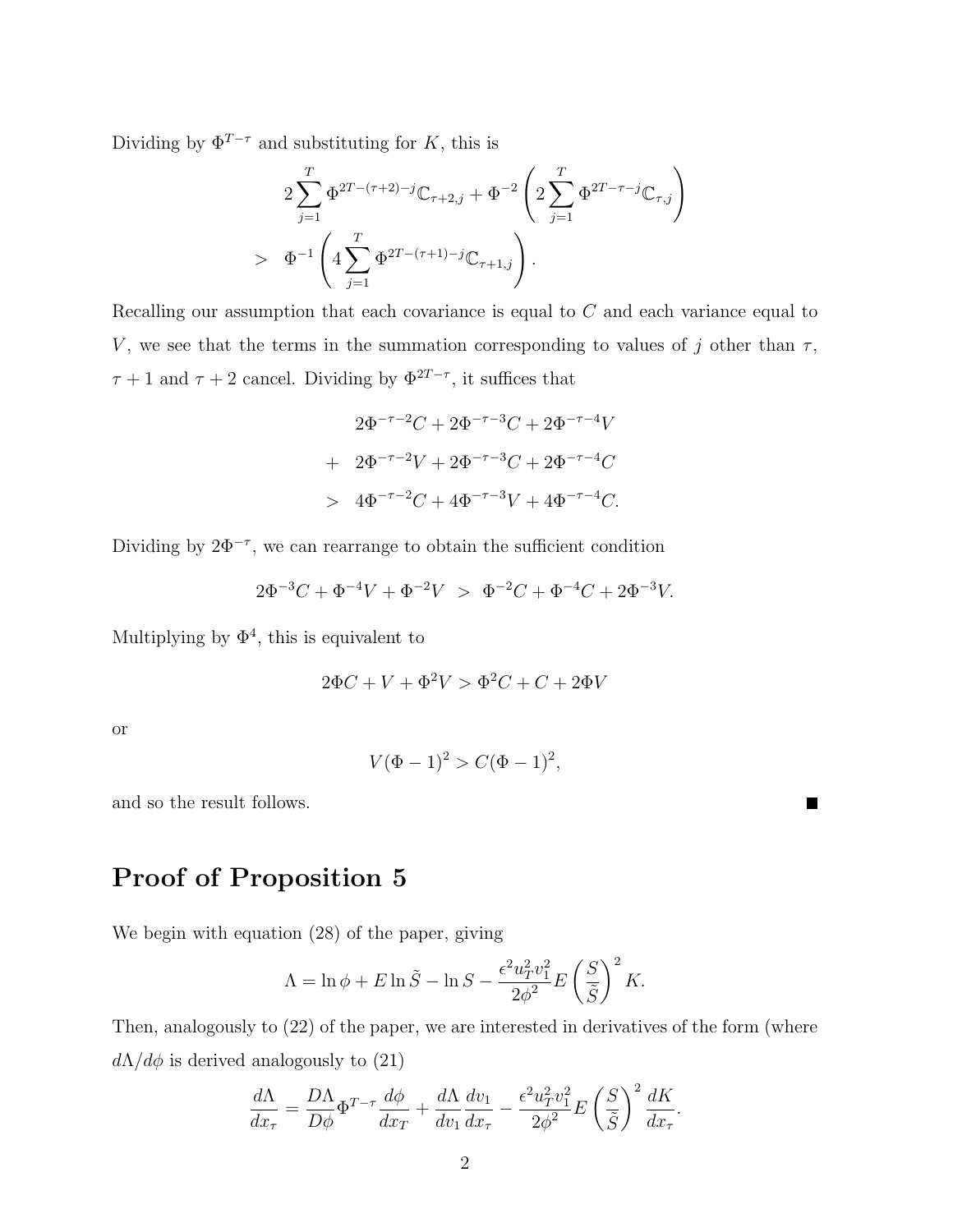Then following the reasoning that took us from steps (22) of the paper to (A3), we have decreasing marginal rates of substitution if<sup>46</sup>

$$
\Phi^{T-\tau} \frac{dK}{dx_{\tau+2}} + \Phi^{T-\tau-2} \frac{dK}{dx_{\tau}} < 2\Phi^{T-\tau-1} \frac{dK}{dx_{\tau+1}},
$$

or

(A4) 
$$
\Phi^2 \frac{dK}{dx_{\tau+2}} + \frac{dK}{dx_{\tau}} < 2\Phi \frac{dK}{dx_{\tau+1}}.
$$

To verify (A4), we must first calculate  $dK/dx_{\tau}$ . This is (see (27) for  $k_i$ )

$$
\frac{dK}{dx_{\tau}} = \sum_{j=1}^{T} \Phi^{2T-\tau-j} x_j \mathbb{C}_{\tau j} + \sum_{i=1}^{T} \Phi^{2T-i-\tau} x_i \mathbb{C}_{i\tau} + \sum_{i=1}^{T-1} \sum_{j=1}^{T-1} \Phi^{2T-i-j} \left( \frac{dk_i}{dx_{\tau}} k_j + \frac{dk_j}{dx_{\tau}} k_i \right) C_{ij} \n+ \sum_{j=1}^{T-1} \Phi^{2T-\tau-j} k_j \mathbb{C}_{\tau j} + \sum_{i=1}^{T} \sum_{j=1}^{T-1} \Phi^{2T-i-j} x_i \frac{dk_j}{dx_{\tau}} \mathbb{C}_{ij} \n= \Phi^{2T} \left( 2 \sum_{j=1}^{T} \Phi^{-\tau-j} x_j \mathbb{C}_{\tau j} + 2 \sum_{i=1}^{T-1} \sum_{j=1}^{T-1} \Phi^{-i-j} \frac{dk_i}{dx_{\tau}} k_j C_{ij} \n+ \sum_{j=1}^{T-1} \Phi^{-\tau-j} k_j \mathbb{C}_{\tau j} + \sum_{i=1}^{T} \sum_{j=1}^{T-1} \Phi^{-i-j} x_i \frac{dk_j}{dx_{\tau}} \mathbb{C}_{ij} \right) \n= \Phi^{2T} \left( 2 \sum_{j=1}^{T} \Phi^{-\tau-j} x_j C_{\tau j} + 2 \sum_{i=1}^{T-1} \sum_{j=1}^{T-1} \Phi^{-i-j} \Phi^{-(\tau-i)} k_j C_{ij} \n+ \sum_{j=1}^{T-1} \Phi^{-\tau-j} k_j \mathbb{C}_{\tau j} + \sum_{i=1}^{T} \sum_{j=1}^{T-1} \Phi^{-i-j} x_i \Phi^{-(\tau-j)} \mathbb{C}_{ij} \right),
$$

where the first equality collects like terms and the second uses (27) to take derivatives of  $k_i$ . Inserting in  $(A4)$  we then have increasing impatience if

<sup>46</sup>At this point, we simply write  $dK/dx_{\tau}$  rather than taking the derivative explicitly; the corresponding derivative in moving from (20) to (A3) is  $2\sum_{j=1}^{T}\Phi^{2T-\tau-j}x_j\mathbb{C}_{\tau j}$ , the notation for which we subsequently simplify by letting  $K_{\tau} \equiv 2 \sum_{j=1}^{T} \Phi^{2T-\tau-j} \mathbb{C}_{\tau j}$  when deriving (A3).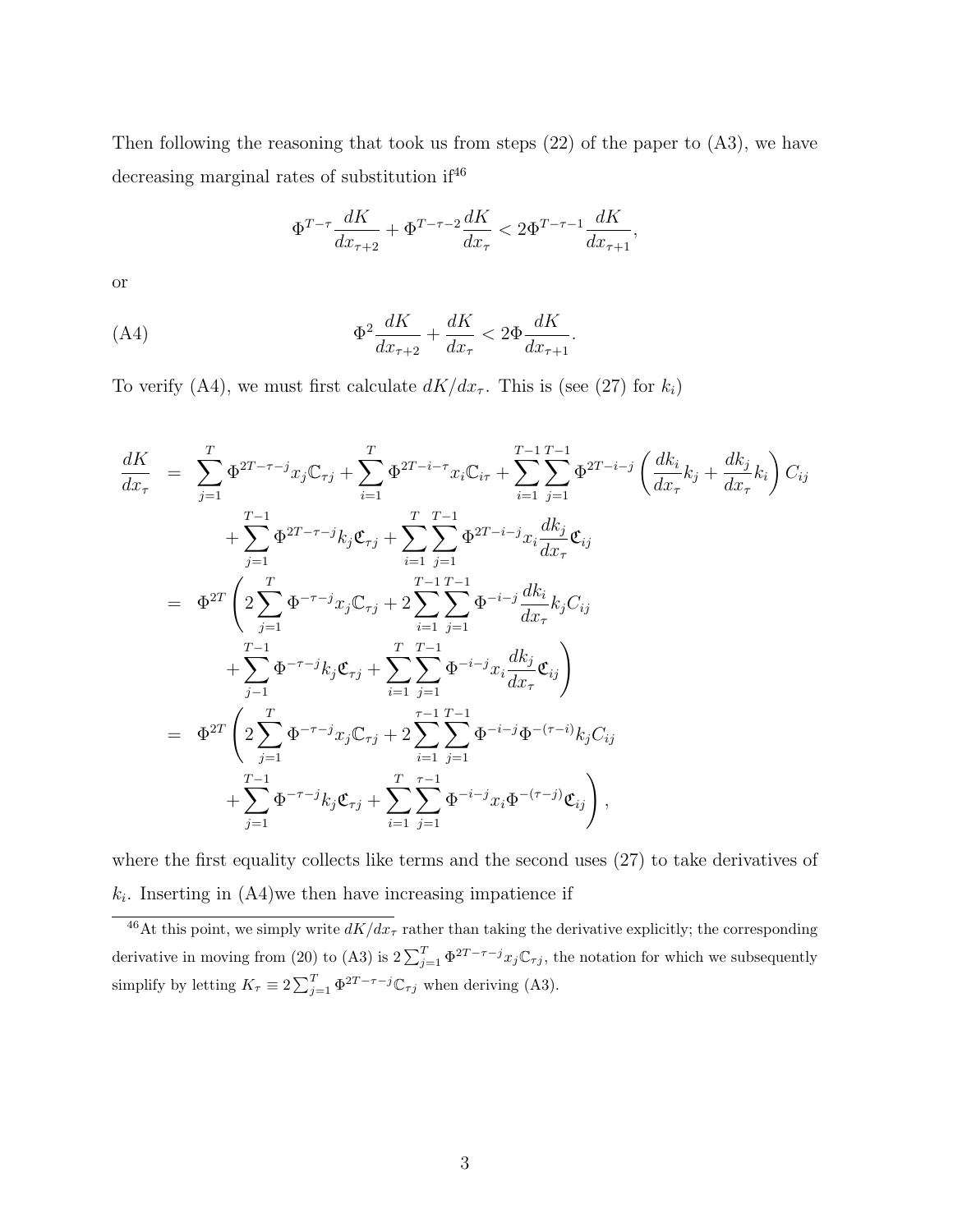$$
2\Phi^2 \sum_{j=1}^T \Phi^{-(\tau+2)-j} x_j \mathbb{C}_{\tau+2,j} + 2\Phi^2 \sum_{i=1}^{\tau+1} \sum_{j=1}^{T-1} \Phi^{-i-j} \Phi^{-((\tau+2)-i)} k_j C_{ij}
$$
  
+ 
$$
\Phi^2 \sum_{j=1}^{T-1} \Phi^{-(\tau+2)-j} k_j \mathbb{C}_{\tau+2,j} + \Phi^2 \sum_{i=1}^T \sum_{j=1}^{\tau+1} \Phi^{-i-j} x_i \Phi^{-(\tau+2)-j} \mathbb{C}_{ij}
$$
  
+ 
$$
2\sum_{j=1}^T \Phi^{-\tau-j} x_j \mathbb{C}_{\tau j} + 2\sum_{i=1}^{\tau-1} \sum_{j=1}^{T-1} \Phi^{-i-j} \Phi^{-(\tau-i)} k_j C_{ij}
$$
  
+ 
$$
\sum_{j=1}^{T-1} \Phi^{-\tau-j} k_j \mathbb{C}_{\tau j} + \sum_{i=1}^T \sum_{j=1}^{\tau-1} \Phi^{-i-j} x_i \Phi^{-(\tau-j)} \mathbb{C}_{ij}
$$
  
< 
$$
4\Phi \sum_{j=1}^T \Phi^{-(\tau+1)-j} x_j \mathbb{C}_{\tau+1,j} + 4\Phi \sum_{i=1}^{\tau} \sum_{j=1}^{T-1} \Phi^{-i-j} \Phi^{(-( \tau+1)-i)} k_j C_{ij}
$$
  
+ 
$$
2\Phi \sum_{j=1}^{T-1} \Phi^{-(\tau+1)-j} k_j \mathbb{C}_{\tau+1,j} + 2\Phi \sum_{i=1}^T \sum_{j=1}^{\tau} \Phi^{-i-j} x_i \Phi^{-(\tau+1)-j} \mathbb{C}_{ij}.
$$

It is then helpful to tackle this inequality in parts. We begin with the first and fifth terms on the left, and the first on the right. These are precisely the terms that entered the calculations in proving Proposition 6, leading to increasing impatience. In this case, given our assumption that the random variables  $\hat{\mathbb{Z}}_{\tau}$ , for  $\tau = 1, \ldots, T$ , are perfectly correlated, these terms cancel.

Now we work on the second and sixth terms on the left and the second on the right. We have

$$
\begin{array}{lll} & \ _{i=1}^{\tau+1}\sum\limits_{j=1}^{T-1}\Phi^{-i-j}\Phi^{-((\tau+2)-i)}k_{j}C_{ij}+2\sum\limits_{i=1}^{\tau-1}\sum\limits_{j=1}^{T-1}\Phi^{-i-j}\Phi^{-(\tau-i)}k_{j}C_{ij}\\ & < & 4\Phi\sum\limits_{i=1}^{\tau}\sum\limits_{j=1}^{T-1}\Phi^{-i-j}\Phi^{-((\tau+1)-i)}k_{j}C_{ij} \end{array}
$$

if

$$
2\sum_{i=1}^{\tau+1} \sum_{j=1}^{T-1} \Phi^{-i-j} \Phi^{-(\tau-i)} k_j C_{ij} + 2\sum_{i=1}^{\tau-1} \sum_{j=1}^{T-1} \Phi^{-i-j} \Phi^{-(\tau-i)} k_j C_{ij}
$$
  
< 4\sum\_{i=1}^{\tau} \sum\_{j=1}^{T-1} \Phi^{-i-j} \Phi^{-(\tau-i)} k\_j C\_{ij}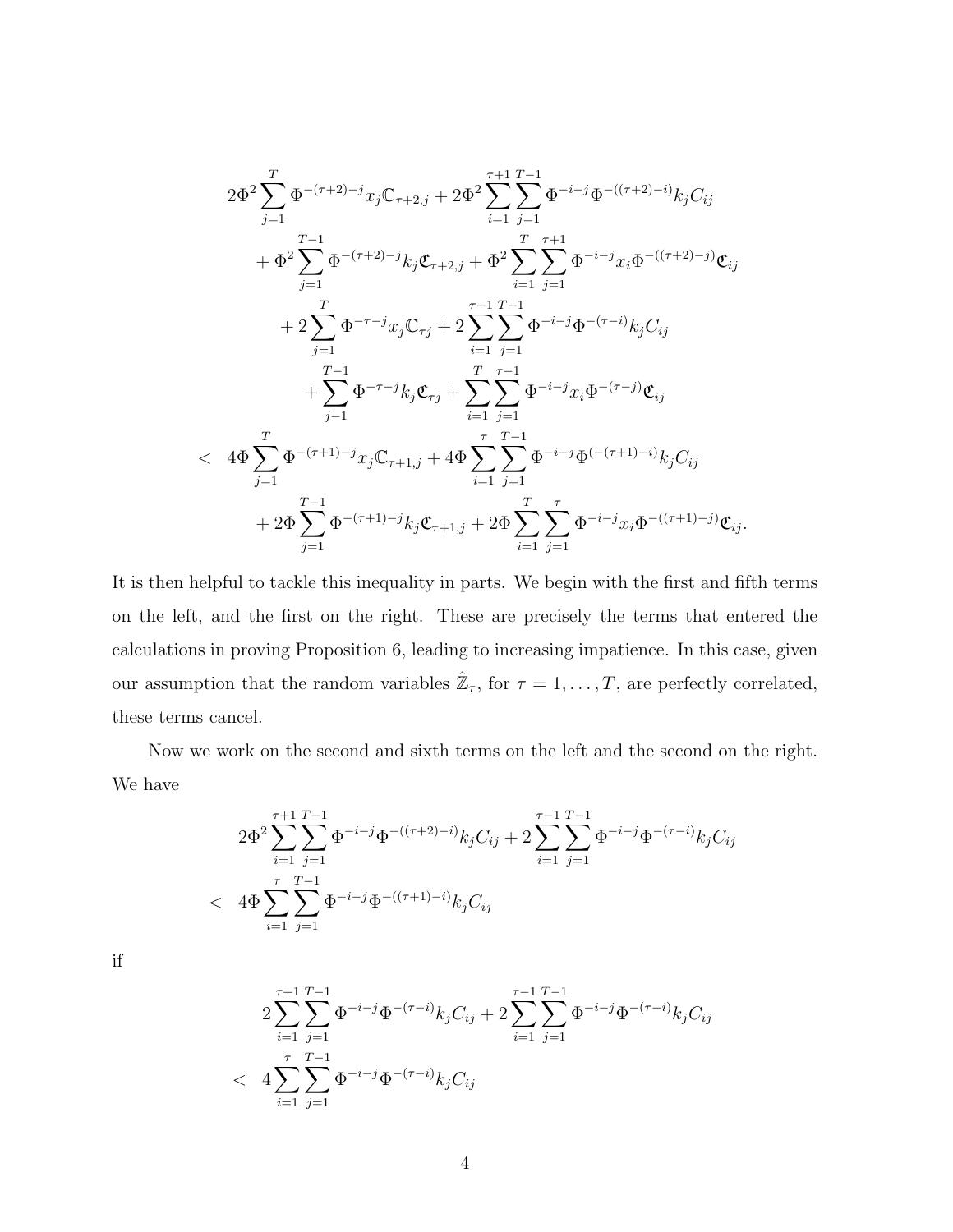if

$$
2\sum_{i=\tau}^{\tau+1}\sum_{j=1}^{T-1}\Phi^{-i-j}\Phi^{-(\tau-i)}k_jC_{ij} < 4\sum_{i=\tau}^{\tau}\sum_{j=1}^{T-1}\Phi^{-i-j}\Phi^{-(\tau-i)}k_jC_{ij}
$$

if

$$
2\sum_{j=1}^{T-1} \Phi^{-\tau - j} k_j C_{\tau+1,j} < 2\sum_{j=1}^{T-1} \Phi^{-\tau - j} k_j C_{\tau j}
$$

if

$$
\Phi^{-\tau} k_{\tau} C + \Phi^{-(\tau+1)} k_{\tau+1} V < \Phi^{-\tau} k_{\tau} V + \Phi^{-(\tau+1)} k_{\tau+1}
$$

if

$$
2\Phi^{-2\tau}C\left(k_{\tau}-\frac{k_{\tau+1}}{\Phi}\right)<2\Phi^{-2\tau}V\left(k_{\tau}-\frac{k_{\tau+1}}{\Phi}\right)
$$

if

(A5) 
$$
2\Phi^{-2\tau}x_{\tau+1}C < 2\Phi^{-2\tau}x_{\tau+1}V,
$$

which follows from  $C < V$  given  $x_{\tau+1} > 0$ .

Now we turn to the third and seventh term on the left and the third on the right. Here we have

$$
\Phi^2 \sum_{j=1}^{T-1} \Phi^{-(\tau+2)-j} k_j \mathfrak{C}_{\tau+2,j} + \sum_{j=1}^{T-1} \Phi^{-\tau-j} k_j \mathfrak{C}_{\tau j} = 2 \Phi \sum_{j=1}^{T-1} \Phi^{-(\tau+1)-j} k_j \mathfrak{C}_{\tau+1,j}.
$$

Taking out a factor  $\Phi^{-\tau}$ , this holds if

$$
\sum_{j=1}^{T-1} \Phi^{-j} k_j \mathfrak{C}_{\tau+2,j} + \sum_{j=1}^{T-1} \Phi^{-j} k_j \mathfrak{C}_{\tau j} = 2 \sum_{j=1}^{T-1} \Phi^{-j} k_j \mathfrak{C}_{\tau+1,j}.
$$

However, each of the terms  $\mathfrak{C}_{\tau\tau'}$  represents the common covariance C between one of the random variables  $\hat{Z}_1, \ldots, \hat{Z}_{\tau-1}$  and the  $\hat{\mathbb{Z}}_0$ . Hence, this equality holds.

Finally, we work on the fourth and eighth terms on the left, and the fourth term on the right. Here, we have

$$
\Phi^2 \sum_{i=1}^T \sum_{j=1}^{\tau+1} \Phi^{-i-j} x_i \Phi^{-((\tau+2)-j)} \mathfrak{C}_{ij} + \sum_{i=1}^T \sum_{j=1}^{\tau-1} \Phi^{-i-j} x_i \Phi^{-(\tau-j)} \mathfrak{C}_{ij} = 2 \Phi \sum_{i=1}^T \sum_{j=1}^{\tau} \Phi^{-i-j} x_i \Phi^{(-( \tau+1)-j)} \mathfrak{C}_{ij}.
$$

Taking out  $\Phi^{-\tau}$ , this holds if

$$
\sum_{i=1}^T \sum_{j=1}^{\tau+1} x_i \Phi^{-i} \mathfrak{C}_{ij} + \sum_{i=1}^T \sum_{j=1}^{\tau-1} x_i \Phi^{-i} \mathfrak{C}_{ij} = \sum_{i=1}^T \sum_{j=1}^{\tau} x_i \Phi^{-i} \mathfrak{C}_{ij}.
$$